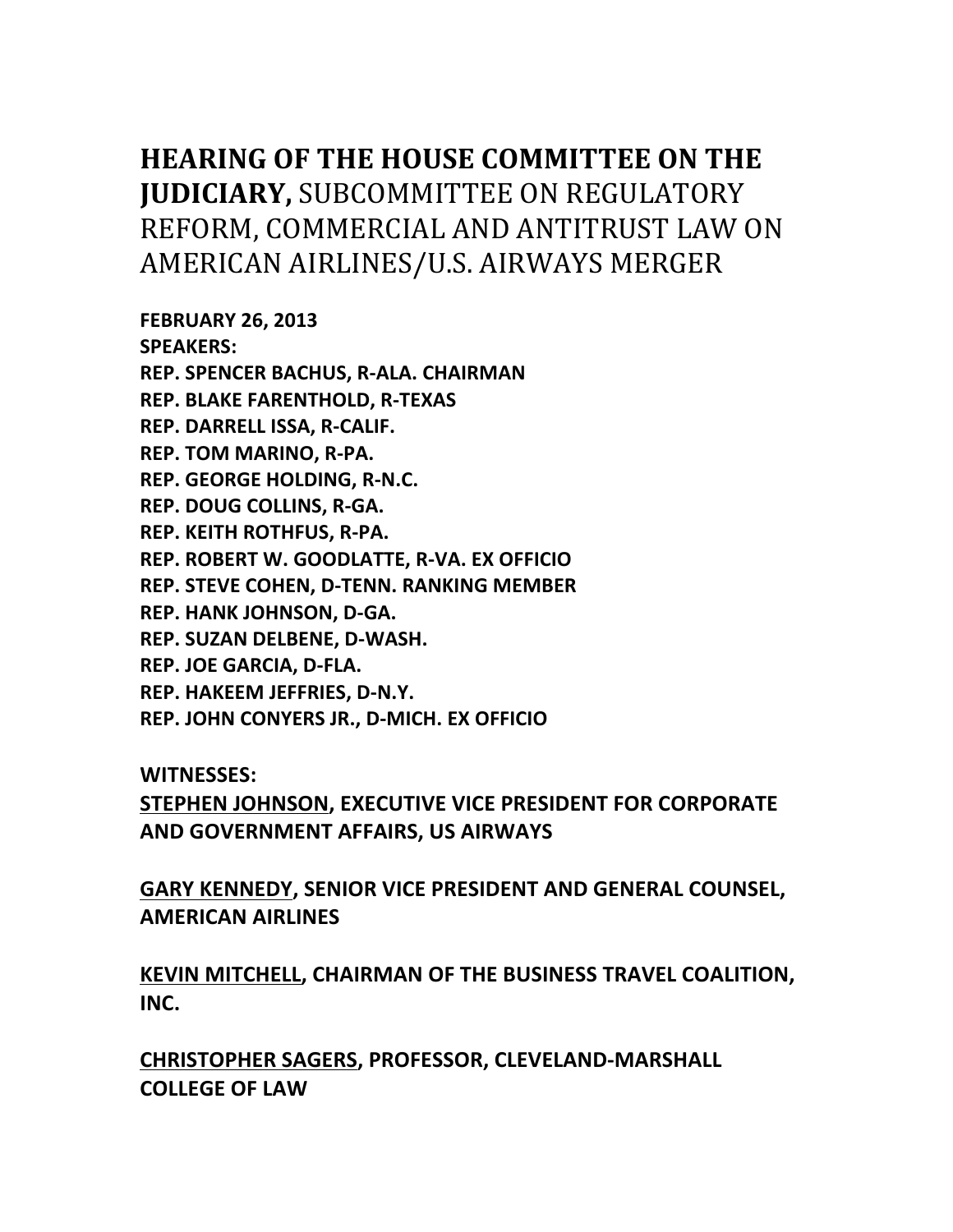### **CLIFFORD!WINSTON, SENIOR!FELLOW!FOR!ECONOMIC!STUDIES, THE! BROOKINGS INSTITUTION**

**BACHUS:** Good morning. The Judiciary Committee on Antitrust, Regulatory Reform, Administration Law, and Bankruptcy is in session. By way of introduction, this is the first hearing of the year for the subcommittee. Chairman Goodlatte has given me the great privilege of chairing this subcommittee. And under its antitrust jurisdiction, the Judiciary Committee has the duty to examine the competitive impacts of significant transitions on the marketplace. It is a responsibility that I take very seriously from the standpoint of consumer choice and the functioning of free markets.

Today's hearing is specifically to examine the proposed merger between American Airlines and US Airways. The resulting airline with a 24 percent market share would become the largest of what might be called the four legacy U.S. carriers.

The Department of Justice will conduct a detailed review of the proposed merger under the Hart-Scott-Rodino Act. There will be several other layers of scrutiny, both here and in the U.S. and in Europe. This hearing is intended to provide information to the public not to state a subcommittee policy position, although I think there obviously will be independent -- I mean, each member will have independent opinions and, obviously, are free to state those. The airline industry has been in a state of near constant change and innovation since federal deregulation in 1978. We have a marketplace -- or we have a marketplace in which familiar names that most of us grow up with, like Pan Am, TWA, if you traveled overseas or in the South, Eastern Republic and Southern, no longer exists. They've either merged, bankrupted, or gone out of existence.

But we've also seen the emergence of new carriers with different business models, like Southwest and Virgin. The embracing of electronic technology has created online bookings and instant price comparison tools that have greatly benefited travelers by expanding choice. That is the competitive free enterprise system at work and is a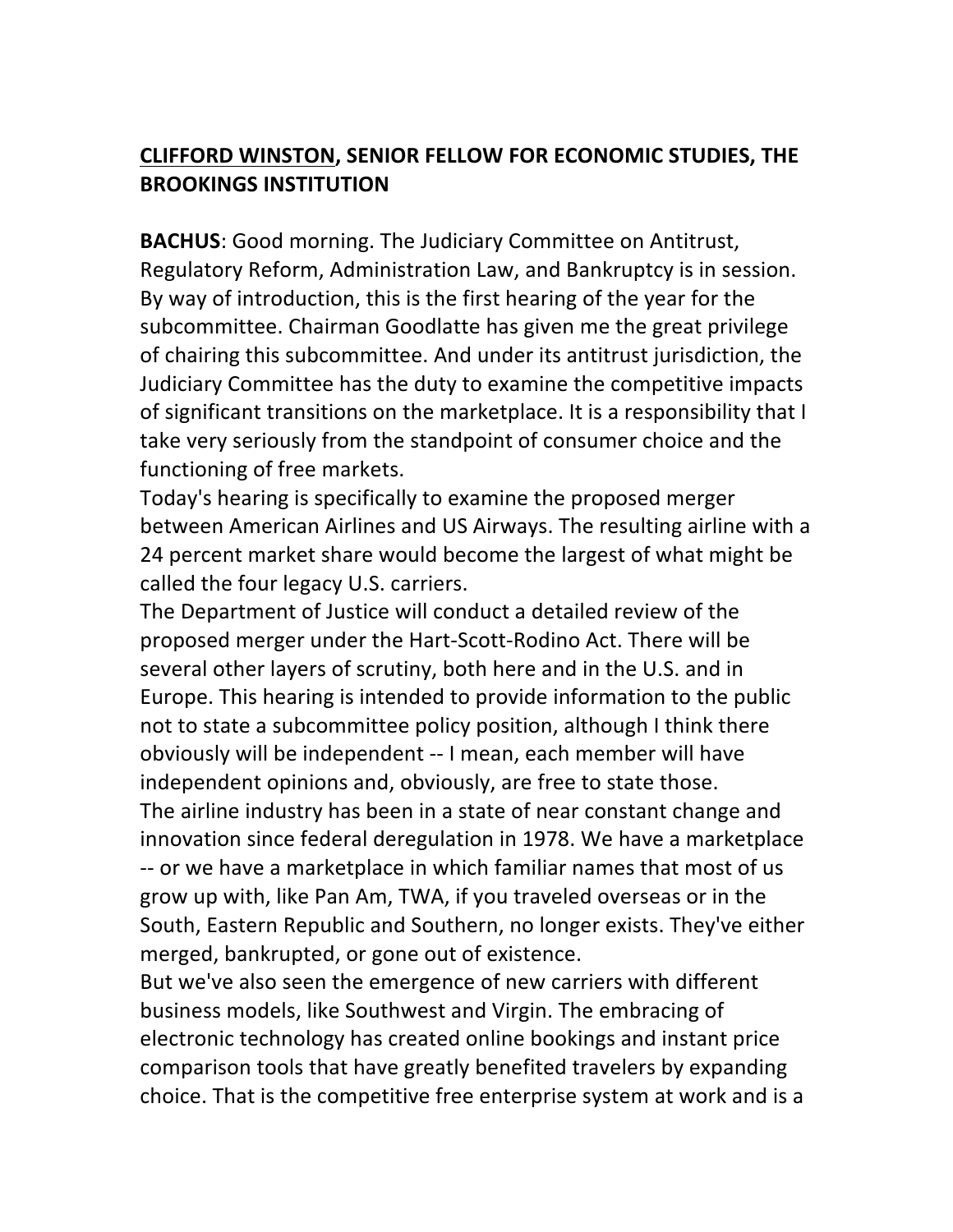cornerstone of our economy.

However, there are questions that naturally arise during airline mergers and issues that have confronted some of the mergers. And today's hearings offers an appropriate forum to address those. The issue that many consumers would be interested in knowing about, to the extent it can be answered, is the potential impact on their cost of flying. Service routes are also a concern, as are the levels of service that will be offered post-merger at the current hubs of American and US Airways. From a broad competitive perspective, there's the issue of airline market share at individual airports, the overall market share held by major carriers in the prospects, and implications of future consolidation.

Our goal today is to facilitate discussion. Just as consumers are served by clear and transparent pricing when they shop online for a plane ticket, so are they served by good information and by comparing different points of view. We welcome all our witnesses and look forward to your testimony.

I now recognize the ranking member for his opening statement. **CONYERS: Thank you.** 

#### **BACHUS: Either -- either one.**

COHEN: I yield to Mr. Conyers. I always yield to Mr. Conyers.

### **BACHUS: Thank you.**

COHEN: Honored to serve with Mr. Convers, and he is Mr. Rosa Parks. BACHUS: I've served with him, too, and I would recognize him first. CONYERS: Well, I thank you both for your generosity.

We come here today looking at a very important part of the economic system that has guided this country. And I've always worried during previous airline mergers -- and without prejudging the merits of the ones that brings us here today -- we should recall that both parties to this merger bear a high burden in demonstrating that further consolidation in the airline industry is warranted.

One of the arguments advanced in favor of some past mergers --Delta, Northwest, United, Continental -- was the claim that there was too much capacity in the industry, which led to excessively low fares that prevented carriers, particularly so-called legacy carriers, with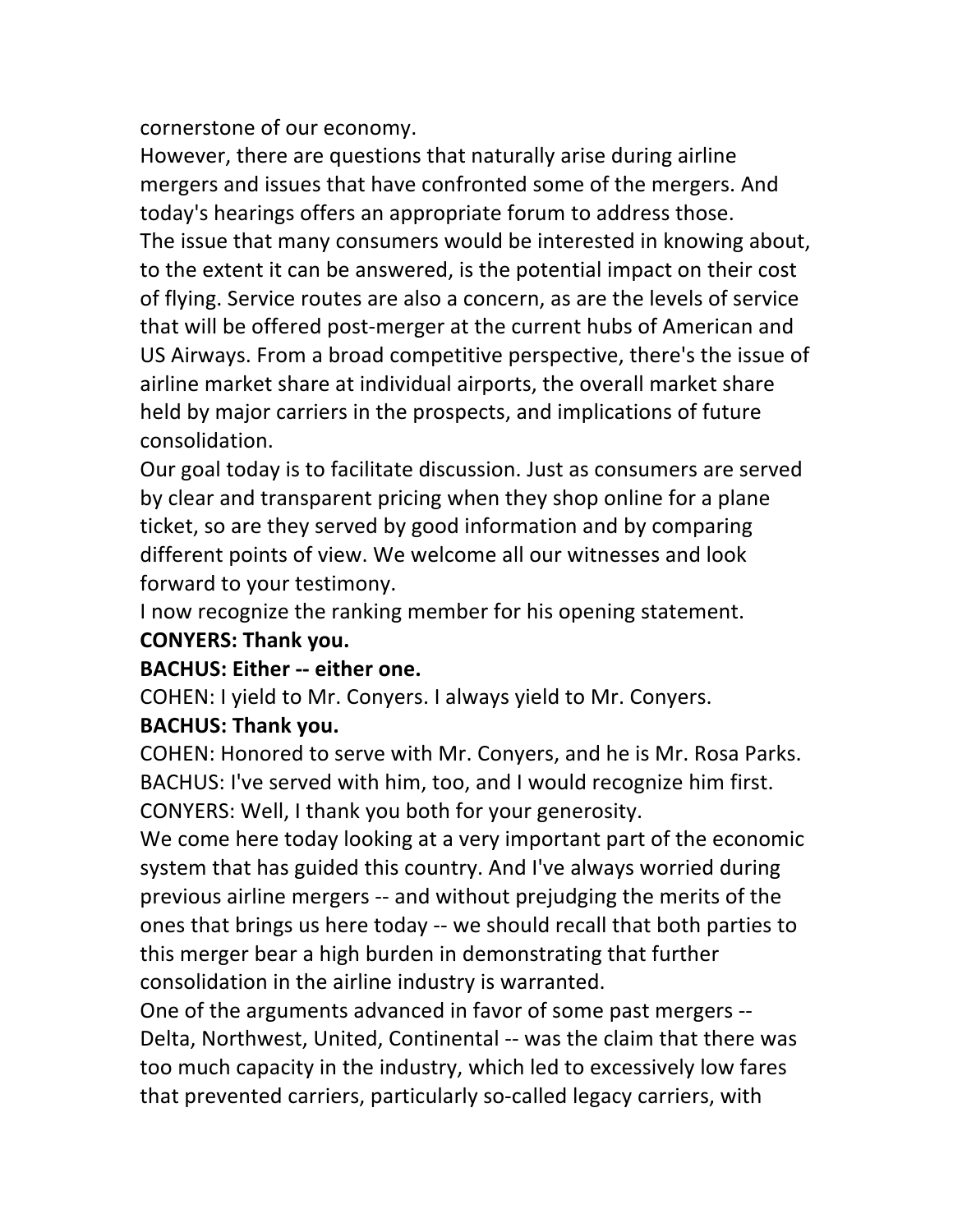their higher costs from earning a sufficient income. We ought to consider whether this is still the case.

While American is in bankruptcy -- pardon me -- it is poised to successfully reorganize with billions of dollars in cash and reduced costs as a result of reorganization. Moreover, US Airways posted record profits. These facts suggest that both airlines are, in fact, perfectly capable of surviving, even thriving, as standalone companies. Industry consolidation may benefit the airlines that remain by giving them power to raise fares and fees, but it comes with costs to the consumer. And as has been noted, it may result in higher fares, fewer consumer choices, particularly in hubs and city pairs where two carriers overlaps. And retrospective studies of the effects of Delta-Northwest, United-Continental mergers suggests that, in fact, fares did rise on some routes where the two merger partners used to compete. Given the size of the big three, legacy airlines that would remain after the merger, it's not entirely unreasonable to suggest that they would have even greater power to tacitly agree to raise prices, undermining price competition and harming consumers in the process.

Indeed, if American and US Airways were to merge, more than 70 percent -- and by some estimates, as high as 86 percent -- of the domestic airline industry would be controlled by just four airlines. I fear that the flying public will see relatively few benefits, while bearing much of the costs of this potential merger.

Another related issue is weather the low-cost carriers can continue to provide effective competitive pressure on what will be the big three legacy airlines, should this merger occur. One of the arguments I hear most often in prior airline consolidations was that the industry would remain very competitive after consolidation, because the competition against large carriers, which were able to offer lower fares because of their lower operating costs.

But of the LCCs, however, only Southwest is large enough to compete nationwide against the large legacy carriers. And there's reason to wonder whether Southwest will continue to play the traditional role of an LCC in competing on ticket prices, given that it is now part of the big airline club.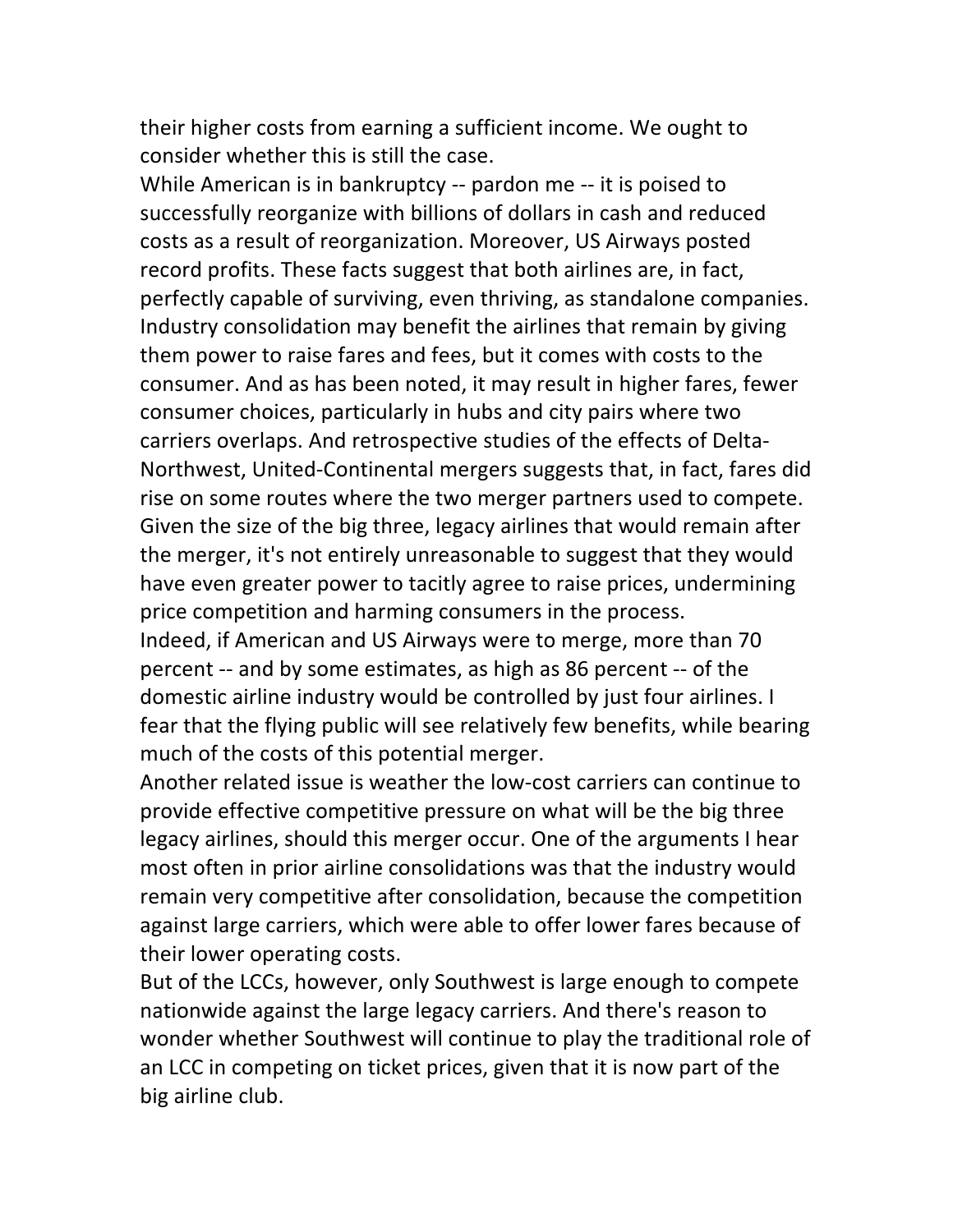And, finally, we must consider what impact this will have on workers at that -- at the two carriers. In stark contrast to previous airline mergers, the unions representing American and US Airways, with the exception of the machinists, have come out in public support of this merger. And the machinists have said that they could support it, but only after US Airways renews its contract with their own members first. Indeed, America's unions have been instrumental in pushing for this merger.

And so I will submit the rest of my statement, Mr. Chairman, and thank you for your generosity.

#### **BACHUS: Thank you.**

The chairman of the full committee, Mr. Goodlatte?

#### **GOODLATTE: Thank you, Mr. Chairman.**

I want to thank you for holding this hearing and on an issue that's of great importance to me and to my constituents.

In a free market economy like ours, companies are generally free to organize themselves and their assets as they see fit, including by merger. There's nothing wrong per se with mergers, even if they form large companies.

The preservation of free and fair competition, however, is critical to a free market. Competition spurs innovation and ensures that the market allocates resources efficiently. It benefits consumers and fosters economic growth. Because a free market cannot flourish without competition, a merger that decreases competition can undermine a free market.

Thus, antitrust laws set important limits on companies' freedom to merge with one another. Specifically, Section 7 of the Clayton Act prohibits mergers that substantially lessen competition or tend to create a monopoly. This is meant to strike a balance between companies' freedom to organize their affairs, while preserving the competition that is essential to a healthy market.

Recently, two of the four legacy carriers in the U.S. airline industry --American Airlines, which has been in Chapter 11 bankruptcy since late 2011, and US Airways -- announced plans to merge. The resulting entity would be called American Airlines, but would be led by US Air's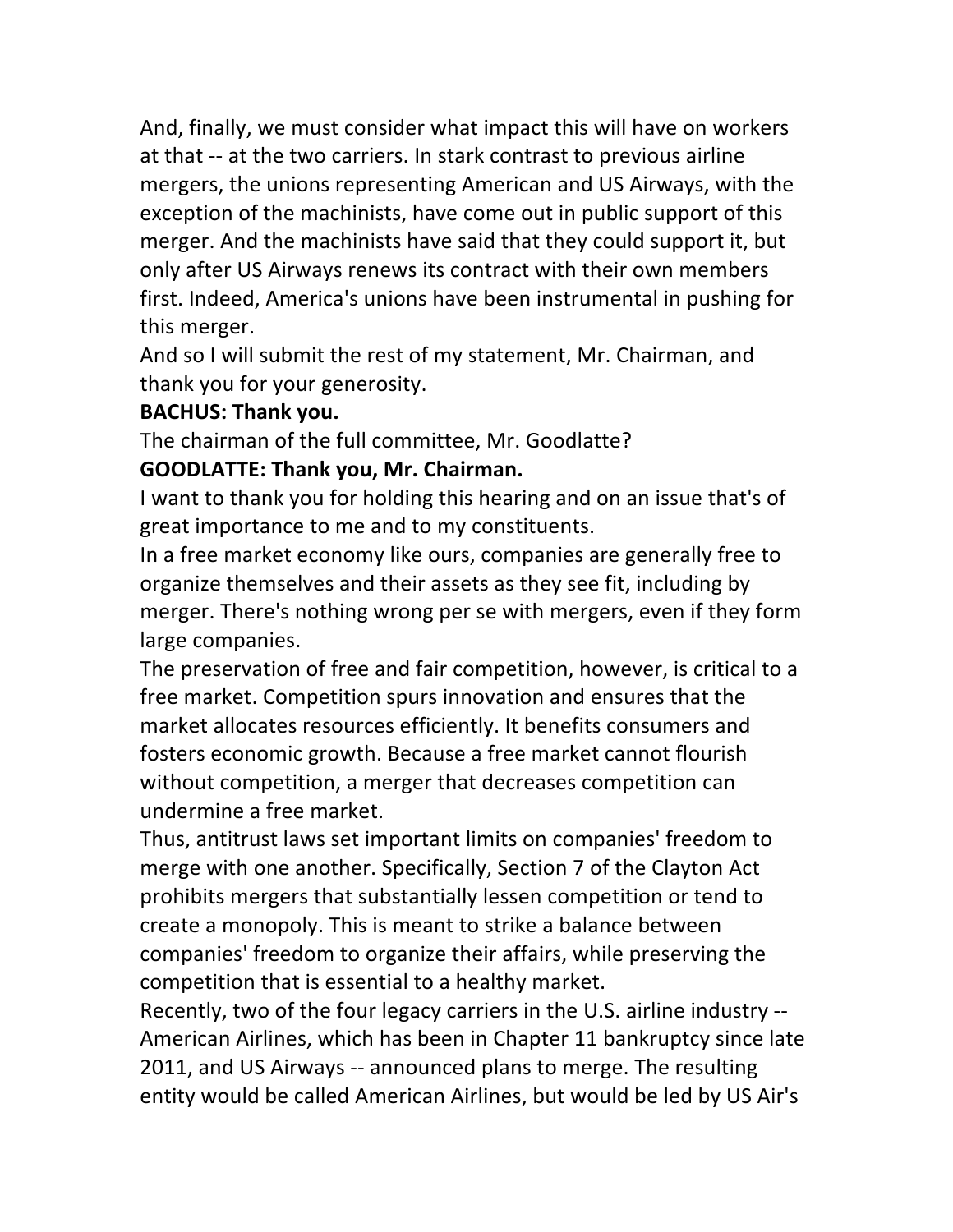chief executive officer.

Pursuant to the Hart-Scott-Rodino Act, the Department of Justice must review this proposed merger to determine if it is anticompetitive. This is a highly technical inquiry, and the department should be guided purely by the facts and the law, not by politics or ideology. The basic question the Department should seek to answer is how this merger's impacts on competition would affect consumer welfare. Congress has an oversight responsibility to ensure that the Department of Justice conducts its merger reviews in a thorough, fair, and reasonably prompt fashion.

The department should ask whether the merger would enable American to raise ticket prices or raise other ancillary fees or reduce services on particular routes, especially routes currently served by both airlines. It should ask whether there is sufficient competition on these routes, such as from low-cost carriers, to keep a post-merger American Airlines in competitive check. It also should ask whether, post-merger, a new carrier would move into a route served by American and begin to compete.

To put it mildly, the airline industry has changed a great deal since it was deregulated in 1978. New airlines with new business models have sprung up to serve consumers. Other airlines have gone bankrupt. Some of the latter have returned from bankruptcy, others have merged, and others have failed altogether. In the last five years, the House Judiciary Committee has held hearings on two major airline mergers, Delta-Northwest in 2008 and United-Continental in 2010. Five major airlines -- United, Delta, American, US Air, and Southwest -now control an estimated 80 percent of the domestic market. If this merger goes through, that number will decline to four. Should this be the last merger in the airline industry, so far and no farther? Would allowing this merger finally strike the right balance between competition and the cyclical bankruptcies that have occurred in the industry recently?

A major concern any time there is fluctuation in the airline industry is how smaller airports, which depend heavily on routes to and from larger hubs, would be affected. For travelers leaving from my district,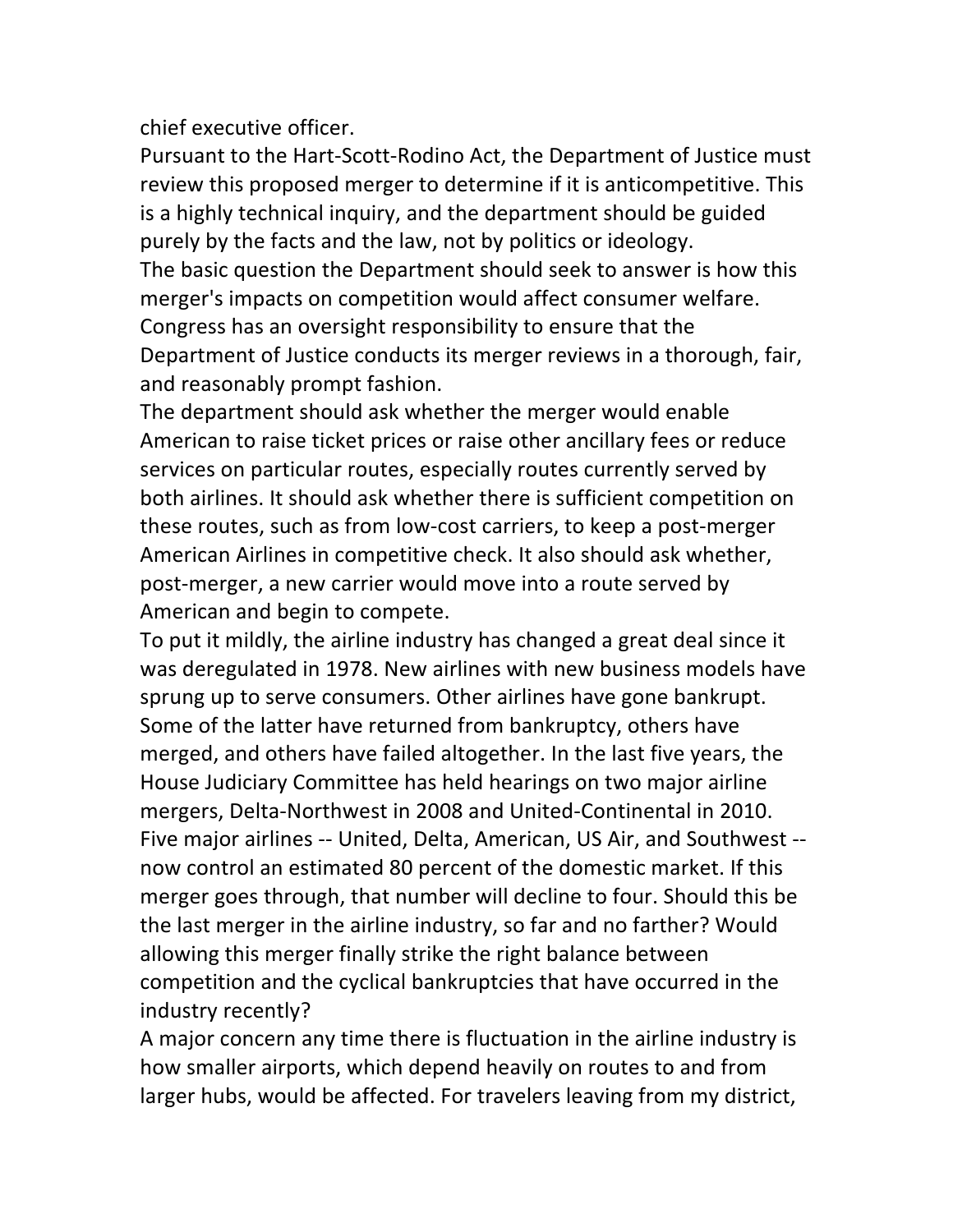the airport in Charlotte, North Carolina, is a major hub destination, and US Air has invested heavily in Charlotte. Would American maintain or even expand this and other hubs, post-merger?

It is by no means clear that this merger would have all or any of the negative effects that an airline merger can produce. American and US Air maintain that their routes are mostly complementary, not overlapping, and that the merger will enhance competition by giving the current fourth- and fifth-largest airlines a stronger position from which to compete with the other three.

Congress has no formal role in the Department of Justice's merger review process. Congressional hearings, however, provide important public venues to ask, debate and identify possible answers to these questions, which are of great importance. Rather than rushing to judgment, my hope is that everyone involved will take care to evaluate the evidence and do what is best for competition and consumers. I look forward to the testimony of the witnesses, debate among the members of the subcommittee, and, in the end, a wise decision by the Department of Justice that ensures a competitive future for the airline industry and protects the welfare of American travelers.

#### **Thank you, Mr. Chairman.**

#### **BACHUS: Thank you.**

This time, Mr. Cohen, the subcommittee chairman, is recognized.

#### **COHEN: Thank you, Mr. Chairman.**

This is the first hearing of the newly renamed Subcommittee on Regulatory Reform, Commercial and Antitrust Law. We used to call it CAL. I call it RRCAL.

I thank Chairman Bachus for choosing the topic of this merger between American and US Airways for our first hearing, and I want to say I look forward to what I hope and know will be a productive working relationship in the 113th Congress. The third Saturday in October is not the only time Alabama and Tennessee get together. As an initial matter, I note that unlike -- unlike with previous mergers, the unions representing workers at both these airlines have expressed strong support for the merger, and that's encouraging. Some news accounts suggest that the unions at American Airlines were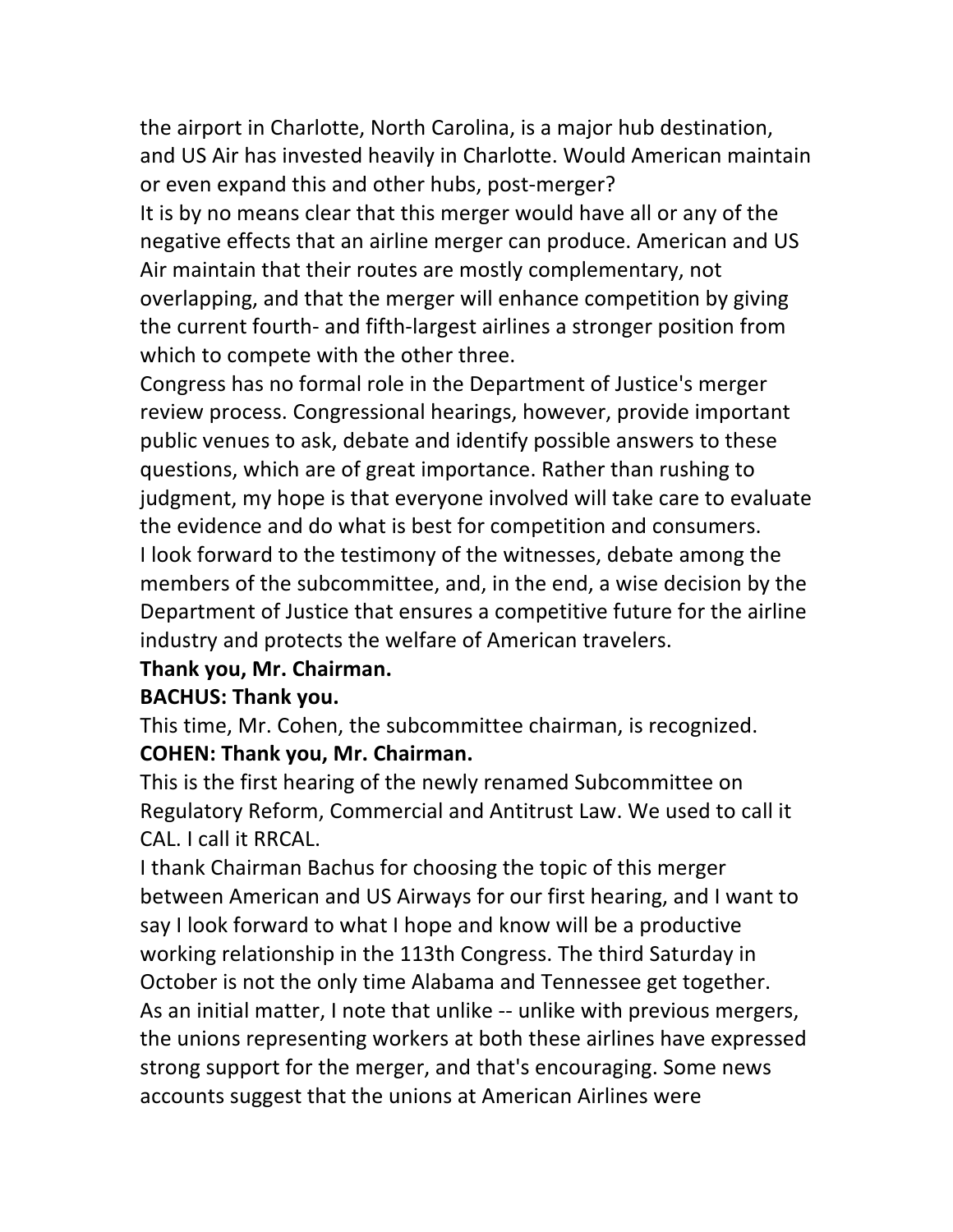particularly instrumental in agreeing to this move.

Mr. Chairman, I'd ask unanimous consent that the final joint release dated February 14 between the different unions be entered into the record.

#### **BACHUS: Without objection.**

COHEN: I also ask unanimous consent that a letter from Laura Glading, president of the Association of Professional Flight Attendants, and a statement from Captain Kaufman, chairman of the Allied Pilots Association, expressing support for the merger both be entered into the record.

#### **BACHUS: Without objection.**

#### **COHEN: Thank you, Mr. Chairman.**

I understand why labor supports this proposed merger. Employees at both carriers are poised to get a better deal than they would otherwise, which is more than I can say, unfortunately, for the employees at the former Northwest Airlines, many of whom were my constituents in Memphis.

As we consider the merits of this merger, we ought to look back, though, with the similar effects of mergers that are similar in the recent past to see how it benefits consumers and what happens. And while I respect the views of labor in support of this merger and recognize that no two mergers of airlines or any other entities are necessarily alike, the merger of Northwest and Delta has indelibly shaped my image of airline mergers.

Prior to the merger, Northwest operated a significant hub in Memphis. And for this reason, and given Memphis' proximity to Delta's hub and headquarters in Atlanta, I expressed concern about the potential cost of the merger to consumers and employees in my home district. In this very room in 2008, Richard Anderson, Delta's CEO, said about the future of the Memphis hub, "It will be additional. It will be more business for Memphis, not less." I expressed concern to him about reduced service or even outright elimination of the hub and asked him about continuation of the Memphis-Amsterdam international flight, of which we had great pride. At that hearing, Mr. Anderson in this room testified there would be no hub closures, and he said the merger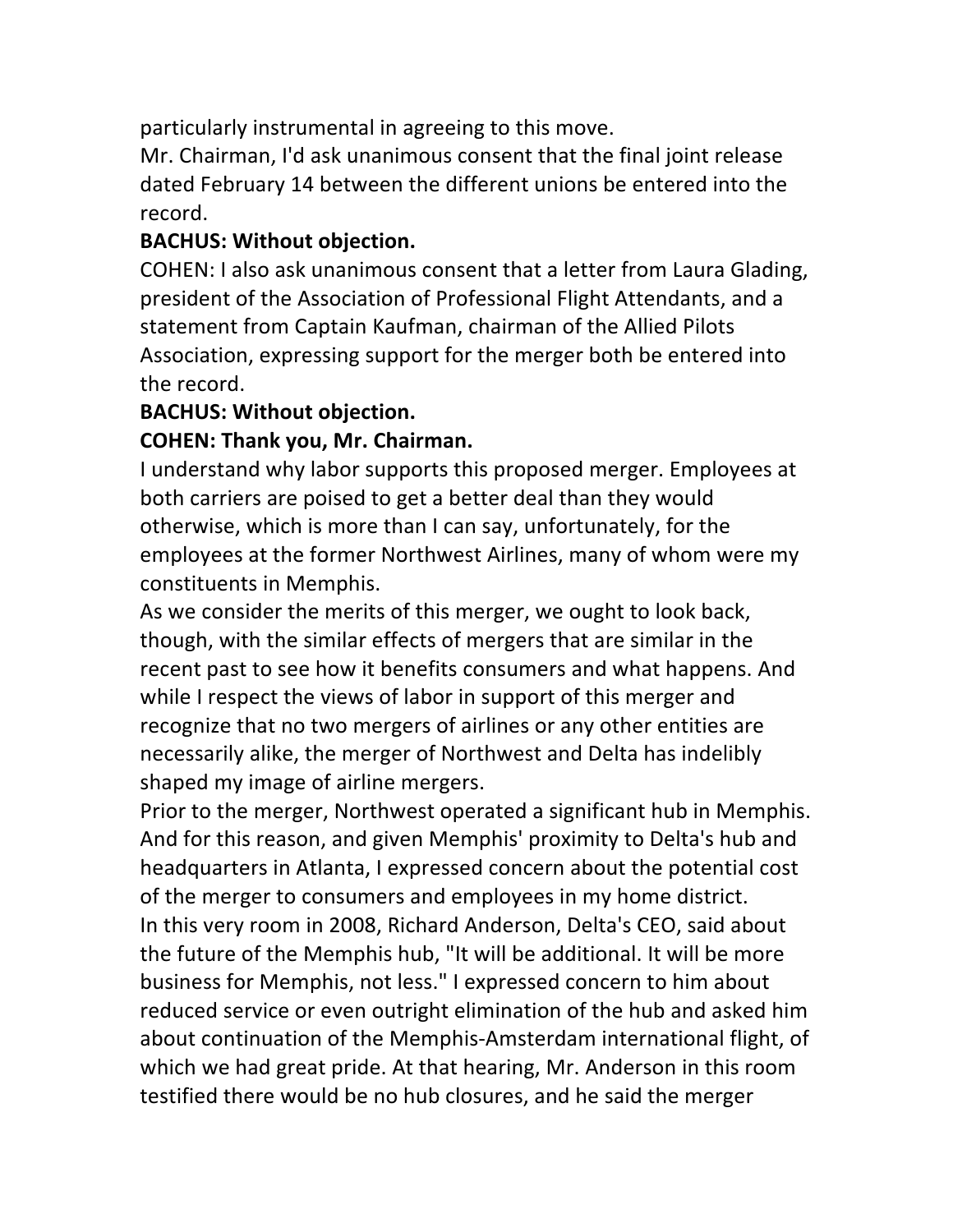would maintain international flights to Amsterdam.

He went further to say we could expect more international flights from Memphis and suggested Memphis to Paris was going to happen. And he said there would be more flights, this will enhance the status of traffic and service at the Memphis International Airport. He said it would add, not delay -- not take away from Memphis International Airport.

He said he knew Memphis from when he was at Northwest, and he loved the ribs, he loved the city, he knew how great the airport was, how well managed it was, how the time on the tarmac and taking off was less, that they saved oil, and it was the best connections they could possibly have. Those facts were true. His response was not. I ask US Air and American to look at Mr. Anderson's statement and understand that Memphis International Airport is a place they should be. And when other airlines didn't come to Memphis, US Airways did. They added additional flights from Memphis to Washington at a better price, and I appreciate that. We like that competition, and US Airways did something other airlines didn't.

When Frontier Airlines thought about coming into Memphis, Northwest cut their prices. That eliminated the opportunity for Frontier to come in. Later, People Express expressed an interest in coming in to Memphis, and because Delta had such a dominant market share, People Express did not. The opportunity in Memphis is there. Before the merger, there were 240 flights a day out of Memphis International Airport. As of this December, there are 40 percent of that service or simply 96 flights, not 240. It would not surprise me to see further cuts. And on Saturdays, it looks like Dodge City.

So ribs are plentiful. There's opportunity for US Airways to come into Memphis and to fly these routes, US Airways-American, and to serve Memphis. Delta has used its base in Memphis to lower, not -- to keep carriers out and not have real competition. Memphis consumers pay higher prices than almost any airport in the country, and this has cost businesses to not choose Memphis as a place where they want to come, because they don't get the service.

Federal Express needs the service and supplies it. Federal Express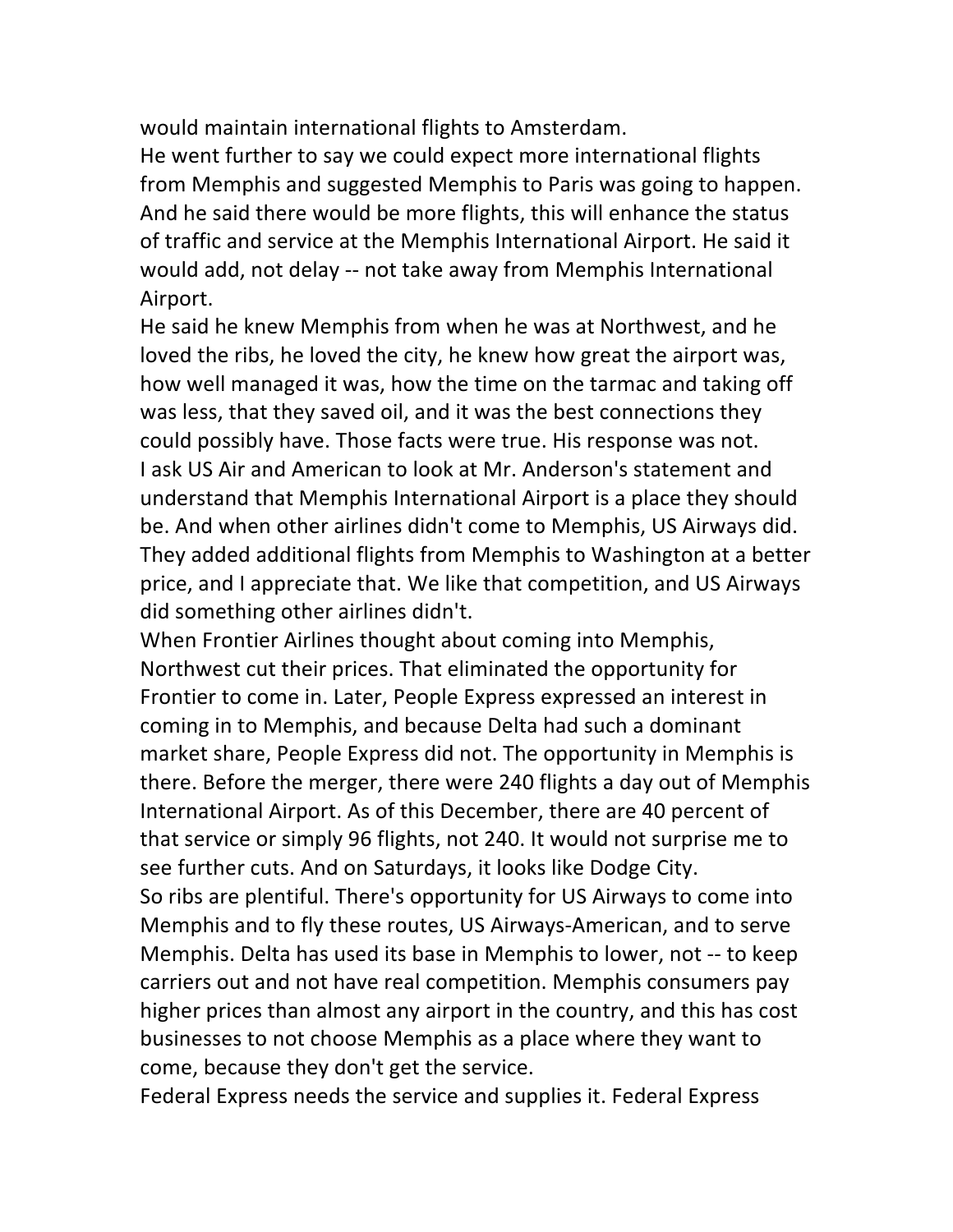takes some of their product and puts it on the airlines, which can help your airlines serve Memphis. Call Fred Smith, Mr. Johnson. He'll tell you, "Come to Memphis." And so do I.

So there are plenty of reasons why when we look at this merger -- and I understand wonderful things about -- I've heard about Mr. Johnson and Mr. Kennedy, and we may need to look at differently, we've heard from Richard Anderson. We don't want a repeat performance. But the basis upon which he made his untrue statements are still valid. Memphis International Airport's a fine airport, great service, great weather, great opportunities to save on fuel, and a great city to serve. I appreciate your being here. I appreciate Mr. Bachus scheduling this hearing. And I look forward to the testimony, and I look forward to US Airways and American serving Memphis, mid-America's great city, and Memphis International Airport, the great airport that it is. Thank you, Mr. Bachus, and I also give you a statement and ask unanimous consent to enter a statement from Mr. McGee and Mr. Slover (ph) of the Consumers Union expressing concern about this merger (inaudible)

## **BACHUS: Without objection.**

COHEN: Thank you, sir, and I yield back the balance of my time, which doesn't exist, but that's traditional to yield it back.

BACHUS: I guess -- let the record show that Mr. Cohen does not want you to merge with Delta Airlines.

### **(LAUGHTER)**

Our witness -- our first witness is -- well, without objection, other members' opening statements will be made a part of the record. And this time, I'll introduce the witnesses.

Gary Kennedy, representing US Air -- no, American. You're going to go first. Oh, that's right. OK. A senior vice president, general counsel, and chief compliance officer at American Airlines. Mr. Kennedy directs all of American's legal affairs worldwide. Mr. Kennedy also directs American's corporate compliance program and oversees corporate governance matters. Before joining American Airlines in 1984, he practiced law in Salt Lake City.

Mr. Kennedy is a magna cum laude graduate of the University of Utah,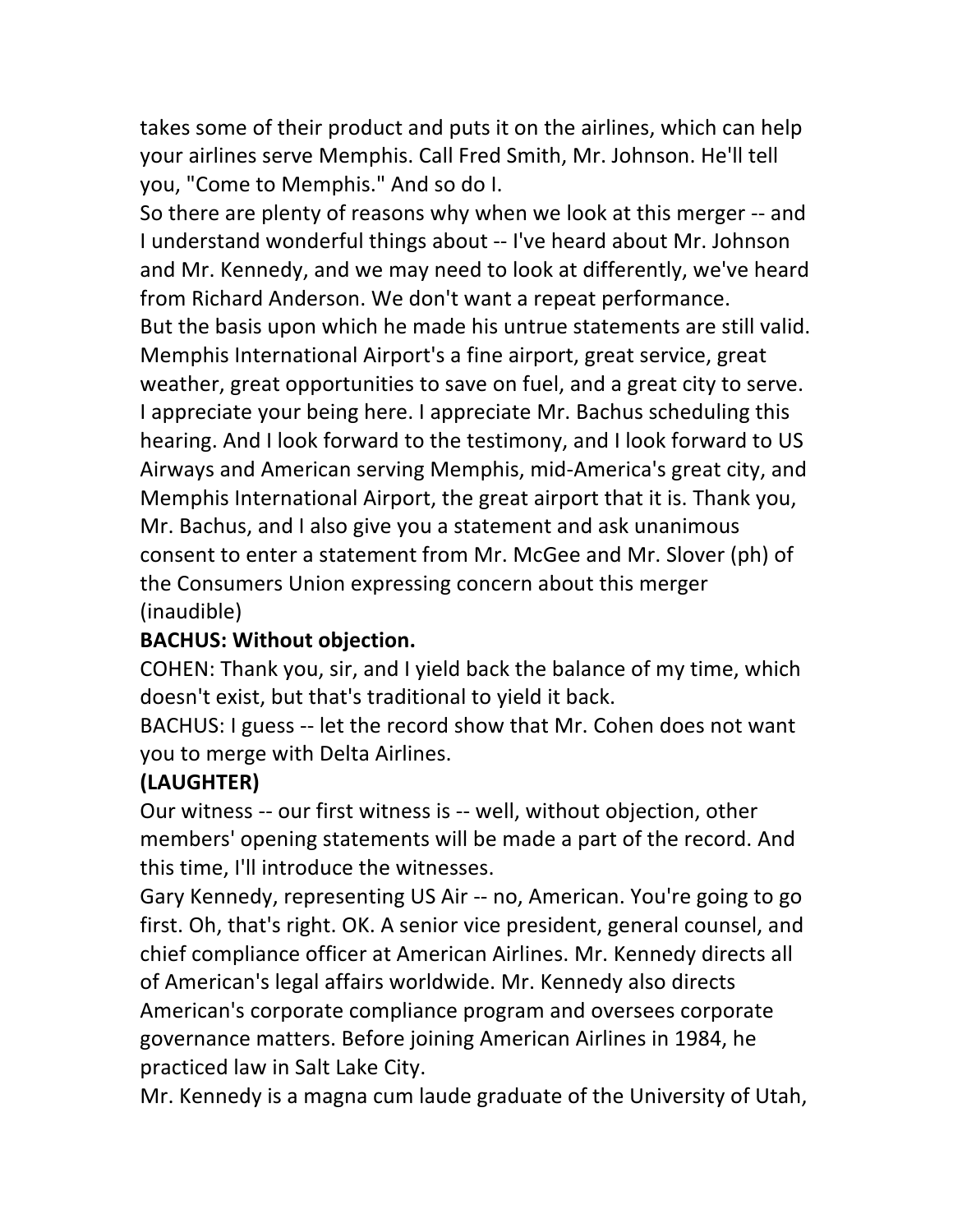where he was a member of Phi Beta Kappa. He received his JD from the University of Utah School of Law. And we look forward to your testimony, Mr. Kennedy.

As I've told you privately before the hearing started, I have seen tremendous improvement in US Airways' operations and the staff and the service. And it's been a real transformation, and I compliment on you and the management team at US Airways. Well, not actually. You're at American, and I'm complimenting you. I should have been complimenting Mr. Johnson, right? But I apologize for that. Now, I'll get to Mr. Johnson and compliment you for -- Mr. Johnson is the executive vice president of corporate and government affairs at US Airways, where he oversees corporate, legal and regulatory affairs. Prior to joining US Airways, in 2009, Mr. Johnson was a partner of Indigo Partners, LLC, a private equity firm specializing in acquisitions and strategic investments in the airline and aerospace industries. Mr. Johnson also served as executive vice president with America West Corporation prior to its merger with US Airways. He earned in MBA and JD from the University of California, Berkeley, and his BA in Economics from Cal State University in Sacramento.

Thank you, Mr. Johnson, for testifying. And I'll -- what I said to Mr. Kennedy about US Airways obviously applies to you, but it -- and I did tell both of you all, and I was thinking we were going to  $-$  the testimony is going to be flipped, but it really is a well-managed airline, so -- and I don't -- I don't travel American, so I really don't -- I don't have that many occasions to travel on American, but it -- when I did, they were very professional.

Our third witness is Mr. Kevin Mitchell with the Business Travel Coalition. He's chairman and founder of the coalition, where he advocates for the corporate travel community in North America, Europe, and Asia. He has over 40 years' experience in restaurant, hospitality, sports management, business aviation, and business travel industries. Before joining -- or founding BTC, Mr. Mitchell served as vice president of Cigna Corporation, and he received his BA in international relations from St. Joseph's University in Philadelphia in 1980. We thank you for testifying.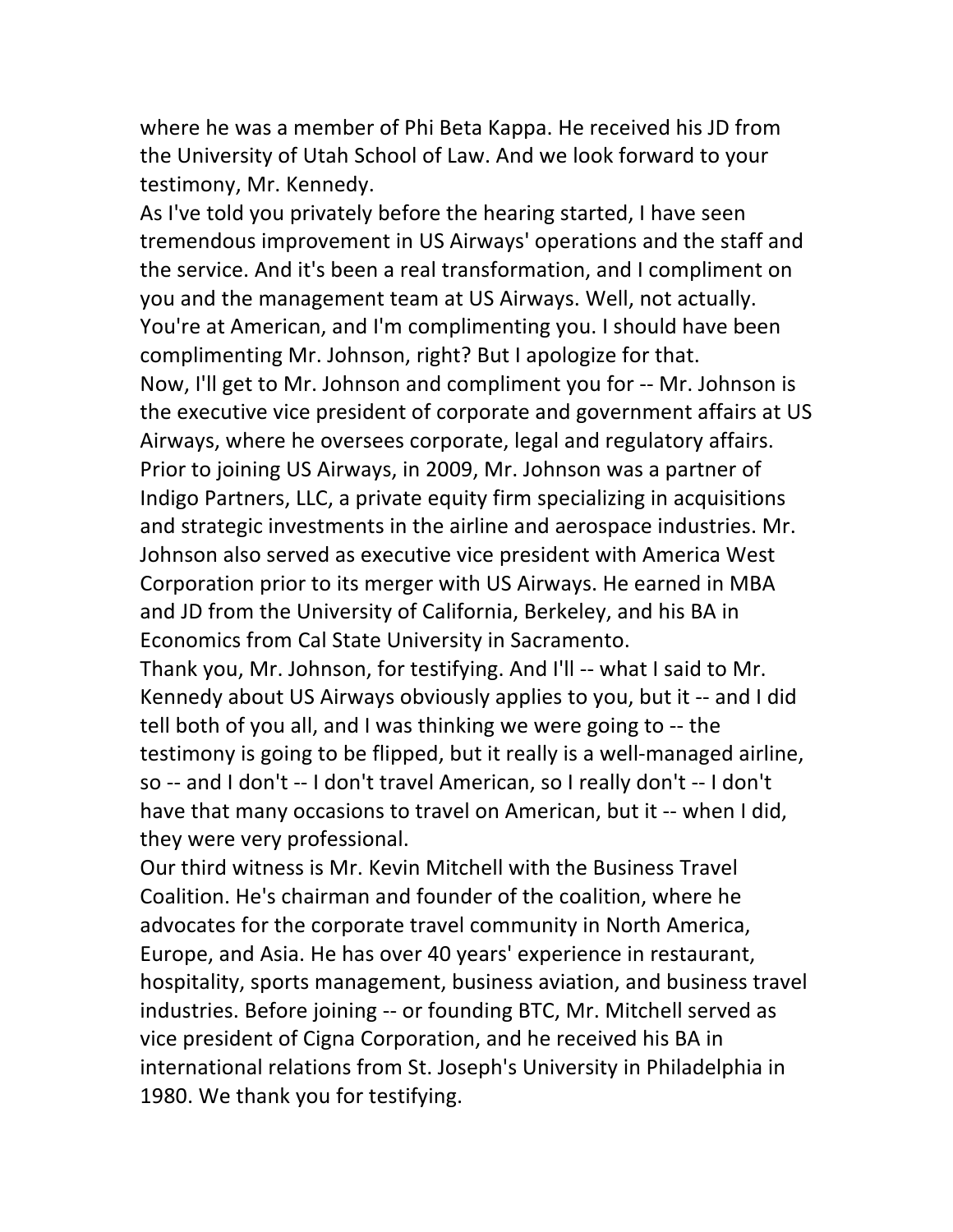Our fourth witness, Professor Sagers, Christopher L. Sagers, professor of law at Cleveland-Marshall College of Law in Cleveland, Ohio, where he specializes in administrative law, antitrust, law and economics, and business regulation. Before joining the academy, Professor Sagers was in private practice in Washington, D.C., at the law firm of Arnold and Porter and Shea and Gardner. He earned his JD cum laude from the University of Michigan School of Law and his Master's of Public Policy from the University of Michigan. We thank you for testifying, Professor Sagers.

Our last witness is Dr. Clifton -- it's Clifford, isn't it, Clifford Winston, PhD at the Brookings Institute. He's senior fellow in economic studies there. His research focuses on the analysis of industrial organization, regulation, and transportation. He was the co-editor of the annual microeconomic edition of Brookings' paper on economic activity and has authored numerous books and articles. Before coming to Brookings, Dr. Winston was an associate professor at MIT. Dr. Winston received his AB and PhD from the University of California, Berkeley, and his master's from the London School of Economics. Thank you for testifying.

Mr. Kennedy, you will go first with your opening statement. Each of the witnesses' written statements will be made -- entered into the record in its entirety. And I ask each witness to summarize his testimony in five minutes or less.

To help you stay within that time, there's a timing light on your table, and when the light switches from green to yellow, you'll have one minute to conclude your testimony. When the light turns red, it signals the witnesses five minutes have expired. But I'm actually more lenient than most people, so if you -- you need to go on another minute, that's fine with me and the members.

#### **I now recognize Mr. Kennedy for five minutes.**

KENNEDY: Chairman Bachus, Ranking Member Cohen, and members of the subcommittee, thank you for the opportunity to testify today. My name is Gary Kennedy, and I'm the senior vice president and general counsel and chief compliance officer for American Airlines. I've been intimately involved in both the Chapter 11 restructuring of our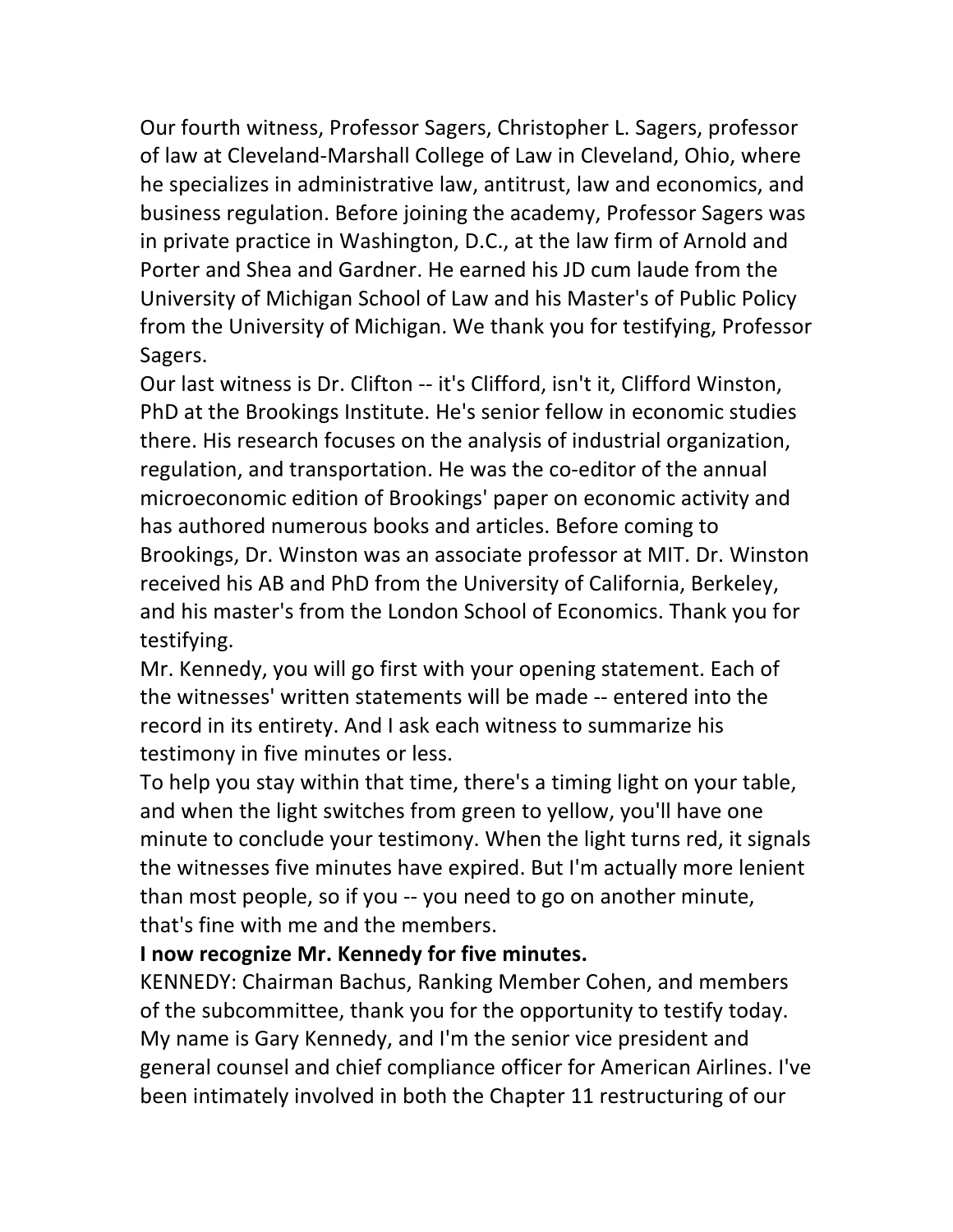company and the proposed merger between American and US Airways.

As the committee knows well, the airline industry has experienced severe economic turbulence over the past decade. The shockwaves from the events of  $9/11$  created enormous difficulty in the aviation industry, and all U.S. carriers grappled with ways to survive in the wake of the emotional and economic upheaval created by those terrible events.

In 2003, American Airlines was on the brink off filing for bankruptcy protection, but thanks to the willingness of our organized labor representatives to take the steps necessary at that time to reduce costs, we avoided a Chapter 11 filing. For the next eight years, we struggled to find a way to financial stability. Despite our best efforts, our losses continued to mount, reaching \$12 billion over the previous 10 years.

In November 2011, our board came to the painful conclusion that time had run out. The only viable path forward was to restructure our business under Chapter 11 of the bankruptcy code. There is no easy way to describe how difficult our bankruptcy reorganization has been for the company and our employees.

Beginning at the top of the organization, we reduced our senior management ranks by 35 percent. We then moved through the balance of the organization, making necessary changes, including the reduction of 15 percent of total management staff. Meanwhile, we began renegotiating certain of our secured obligations, our leases, and our contracts with vendors.

We also negotiated new long-term contracts with each of our organized labor groups. These new contracts include productivity improvements and changes to health and retirement benefits. At the same time, we increased pay for our employees and mitigated job losses by offering retirement incentives.

One of the most important objectives we achieved was to freeze, rather than terminate, our employee pension plans. As a result, we now expect to fulfill those obligations, rather than unload them on the PBGC, as other airlines have done.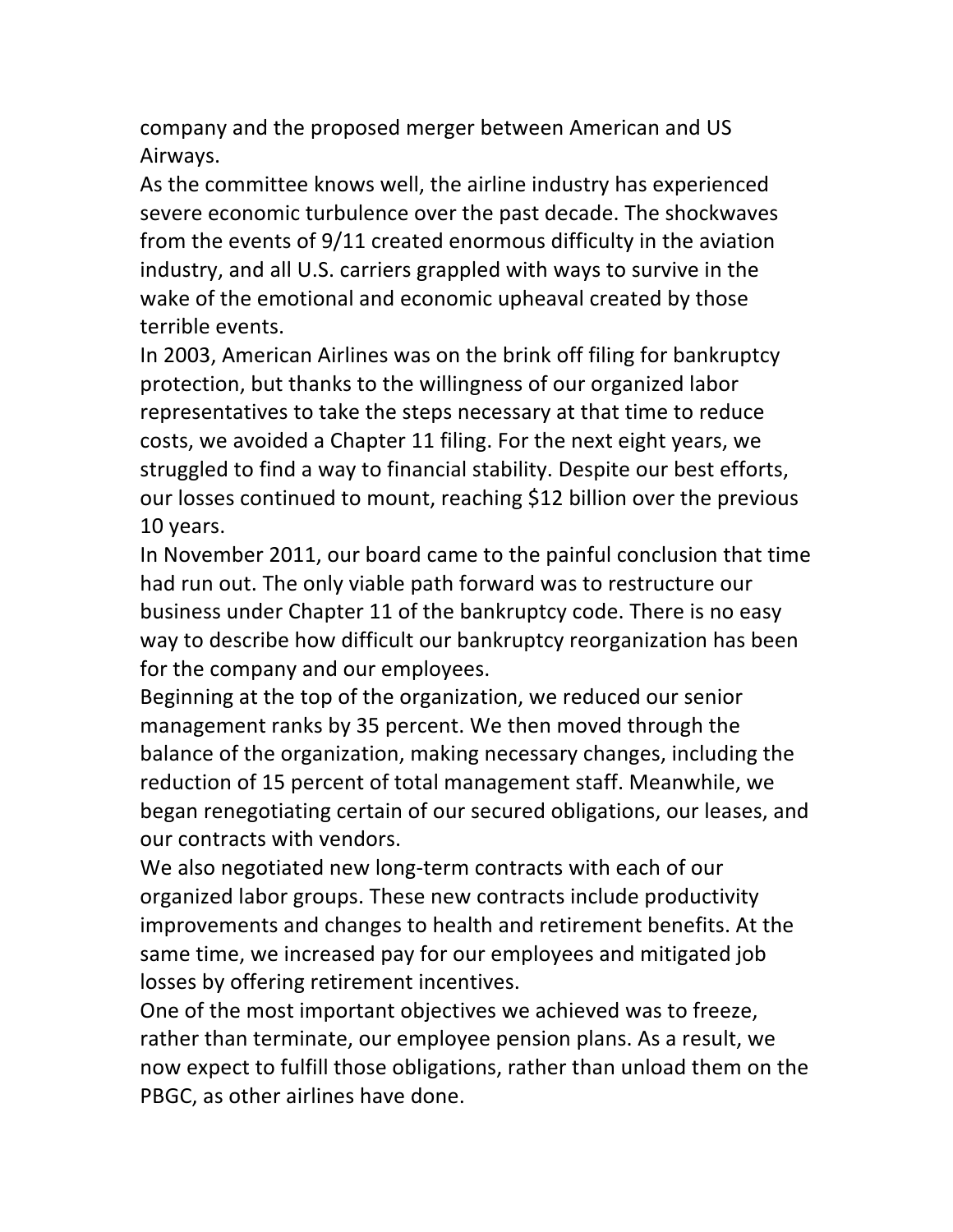Of course, all of what we have accomplished was done in the context of our Chapter 11 case and in consultation with the Official Unsecured Creditors Committee appointed by the United States trustee. By midsummer last year, we had made sufficient progress that we decided, in conjunction with the Creditors Committee, to embark on a formal process to consider a merger with US Airways.

It was clear from the outset of our review that a merger with US Airways could create significant value for our stakeholders and bring substantial benefits to the traveling public. We have conservatively estimated that, by 2015, revenue and cost synergies will outweigh cost dissynergies by over \$1 billion. The combination will make our company a much stronger competitor against the other large airlines. We are under no illusions that mergers are easy or seamless. We have agreed from the outset to do everything in our power to learn both from the success and the mistakes of those who have gone before us. Many of the most important decisions have already been made. The combined company will use the great American Airlines brand. The company will remain headquartered in Dallas-Fort Worth area. And all hubs in both systems will continue to be hubs in the new American. Our CEO, Tom Horton, and US Airways' CEO, Doug Parker, will jointly lead both the transition team and the new American as it emerges from bankruptcy. Mr. Parker will be CEO of the new company, and Mr. Horton will be chairman of the board.

Now, I understand and recognize that many members of Congress are skeptical of promises made in these situations and are also concerned about industry concentration. As to the former, we do not intend to make commitments that we cannot keep. And as to the latter, it is clear that this merger does not create a high degree of concentration. Above all, however, I would urge you to consider the facts with which I began my testimony: Nothing has been more damaging for the airline industry, our employees, our customers, and our shareholders than the years of economic turmoil we have experienced. This transaction is unique in that it is endorsed by all of our labor unions and embraced by management and the boards of both companies. We know we have a solemn obligation to implement this transaction with great care and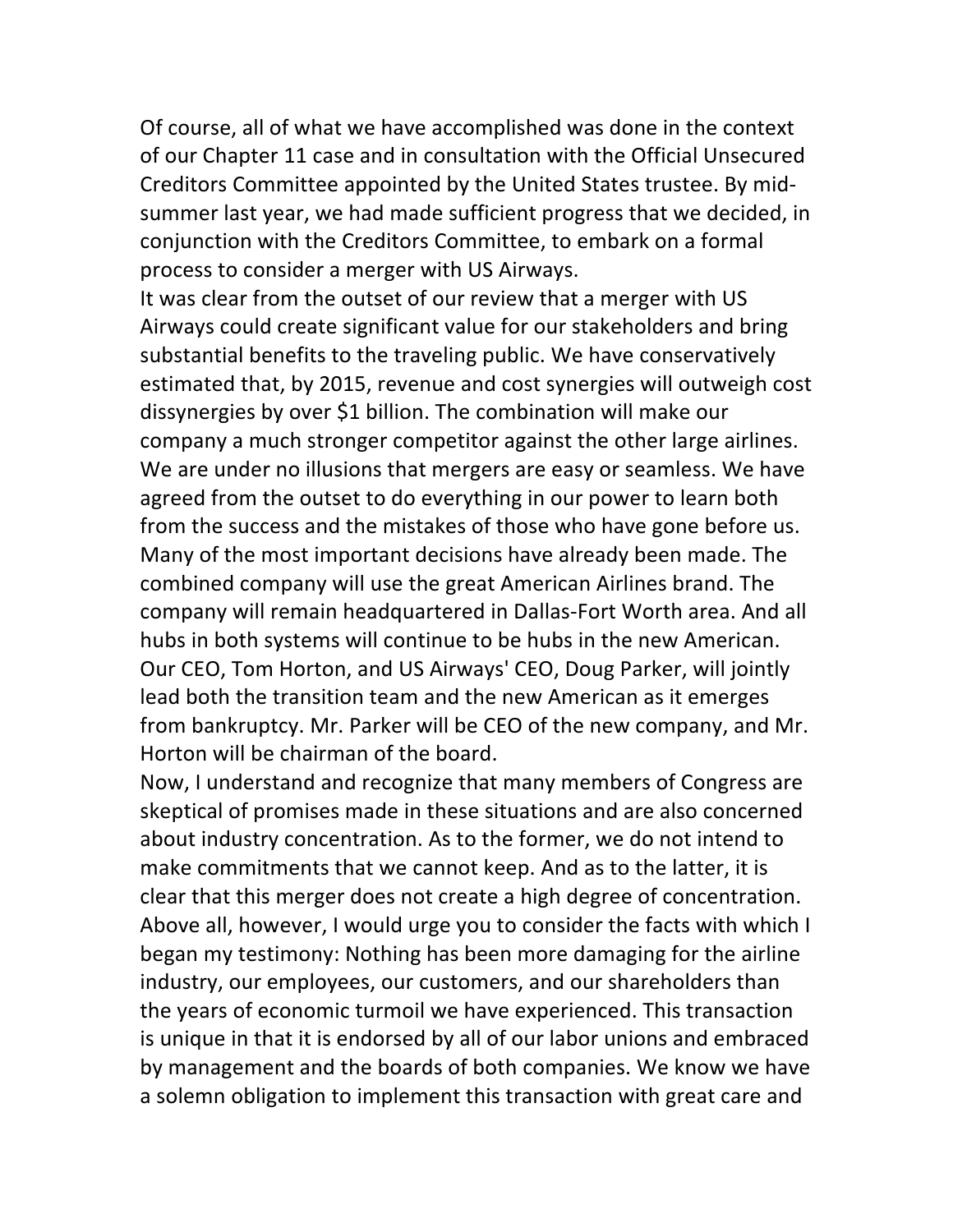thought, and we are eager to do so.

## Thank you for the opportunity to testify today. **BACHUS: Mr. Johnson, you're...**

S. JOHNSON: Thank you, Chairman Bachus and Ranking Member Cohen, Chairman Goodlatte and Ranking Member Conyers. And thanks to the entire committee for having us here today. It's an honor to testify before the subcommittee about the merger of US Airways and American Airlines.

The creation of the new American Airlines will be good for competition, good for consumers, and good for choice. Expanding our network for the benefit of our customers, our employees, our shareholders, and our communities is the motivation for bringing these companies together.

Integration of the complementary networks of American Airlines and US Airways will enhance competition in an already highly competitive marketplace. It will also deliver significant benefits to each of those constituencies.

Our customers and communities will benefit from more and better service. Our employees will receive improved pay, better benefits, and greatly enhanced job security.

And, Mr. Chairman, I'd like to acknowledge the fact that there's about 30 of Gary's and my colleagues here in the room with us today who came to join us for the hearing and thank them personally for joining us.

Our shareholders will benefit from improved financial stability and from \$1 billion of synergies created by the merger. And we are proud that the combination has won unprecedented support from our 100,000 employees, the financial markets, and the communities we serve.

The US Airways team has been a leader in delivering exceptional customer service, but we have long recognized that we could do more. Airline passengers have made it clear that what they want are broader networks capable of taking them wherever they want to travel, whenever they want to go. By combining the systems of American and US Airways, the new American Airlines will build the network our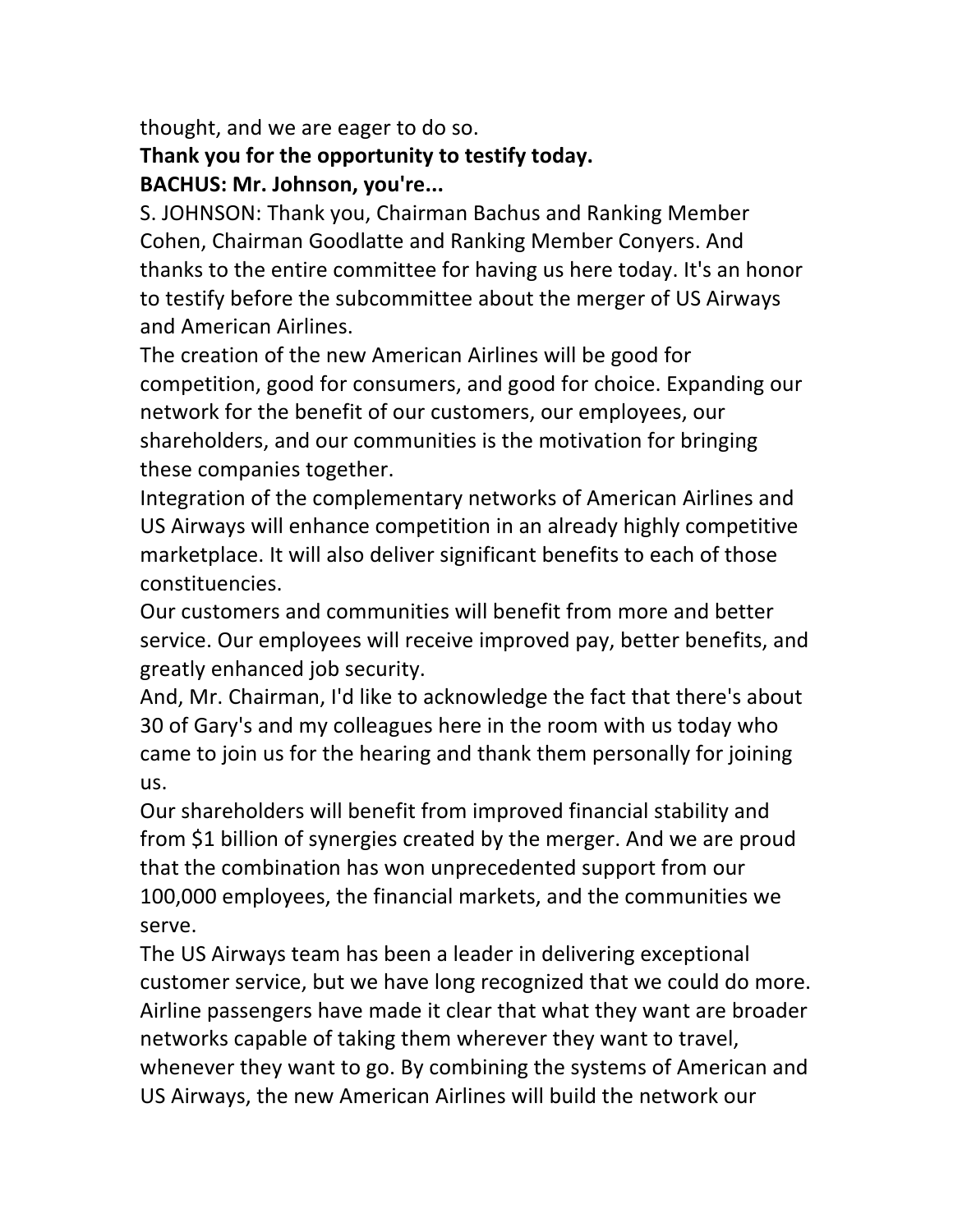passengers want, one that will compete vigorously with the networks of Delta and Northwest and with low-cost carriers like JetBlue and Southwest.

The passenger benefits of the new American Airlines stem from the complementary nature of our operation. By combining these operations, we add origins, destinations, and hubs to a network with very little route duplication. Indeed, out of the nearly 900 domestic routes we will serve, American Airlines and US Airways have only 12 nonstop overlaps.

Also, US Airways has historically provided extensive air service to small- and medium-sized communities, and this merger will allow us to extend that focus to the American Airlines system.

Combining these networks also will create new, exciting international opportunities. We will provide thousands of passengers better alternatives, with over 1,300 new routes worldwide. In addition, our customers will have the potential to access 130 -- sorry, have the access -- the potential to access over 130 cities around the globe served by American, but not yet served by US Airways, and 62 cities served by US Airways, but not yet served by American.

And by adding US Airways to the oneworld global alliance, we will increase competition on international routes by creating attractive opportunities for additional international service to oneworld customers and to US Airways hubs.

Domestic markets will become even more competitive. Although it will be the largest airline in the U.S., the new American Airlines will have less than 25 percent of domestic available seat miles and will compete against the nationwide networks of Delta, with 21 percent, and United and Southwest, each with 19 percent. The new American Airlines will also compete against Southwest's significantly lower cost structure and a host of smaller, but fast-growing lower cost airlines, including JetBlue, Spirit, Allegiant, and Virgin America.

Also important, as we increasingly think about competing in a global airline business, the combination of American and US Airways will create a third U.S. airline that can compete successfully with major international airlines in key markets around the world. The American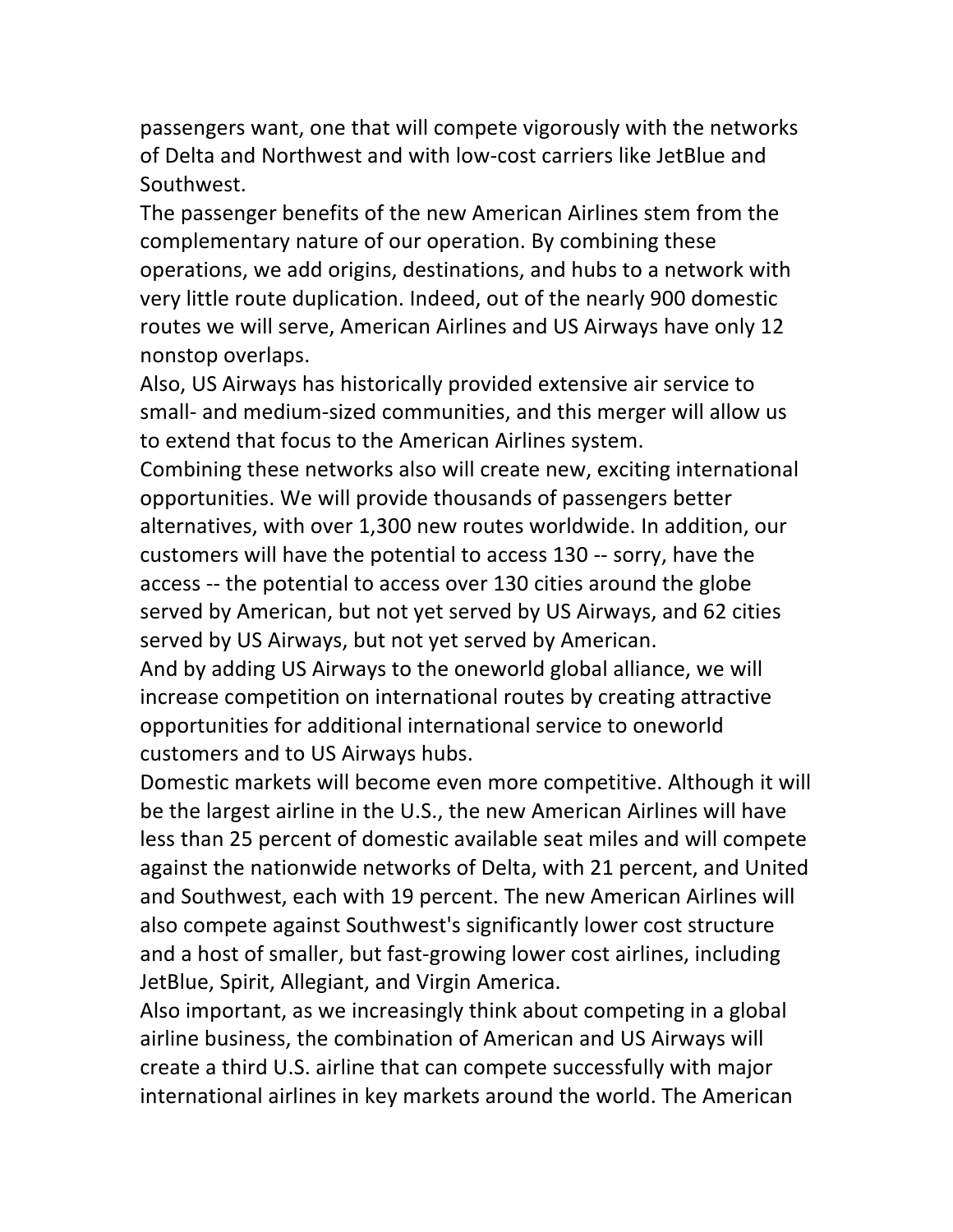Airlines will be a financially stronger company. The US Airways business has been consistently profitable, and the successful restructuring of American will return that business to profitability. And as a result of the combination, we expect to generate over \$1 billion in net synergies as we increase revenues from new passengers, taking advantage of our broader network and improved service, and reduce costs from scale and the elimination of duplicative systems and management. That improved financial performance will provide American's bankruptcy creditors with enhanced opportunity for a full recovery, a result unheard of in airline bankruptcies, and it will create more financial stability in the extremely cyclical airline industry. That financial stability also will provide very significant benefits to our employees, including better and benefits, greatly improved job security, and better opportunities for advancement. Thus, it is not surprising that the merger has generated unprecedented support from employees of both companies, their labor unions, and from the communities in which they live.

Antitrust review of these issues is important, and we are already working with the Justice Department to demonstrate the competitive benefits of this merger. We appreciate the opportunity to address these issues with the subcommittee today and commit to working with you in your oversight capacity. We announced the merger only 12 days ago, so there are many issues yet to be resolved, but I will do my best to answer any questions you may have today.

#### **Thank!you!very!much.**

#### **BACHUS: Thank you.**

#### Mr. Mitchell?

MITCHELL: Thank you. Mr. Chairman and members of the committee, this morning I'm going to explain one threat to price transparency that would be enabled by this merger that has been agreed to by airlines, but have not yet caught the eye of the public. I'm also presenting this testimony this morning on behalf of the American Antitrust Institute. In 2008, I warned this and other committees in testimony of the dangers of the then-proposed Delta-Northwest merger and what those dangers would hold for consumers. And I remember well that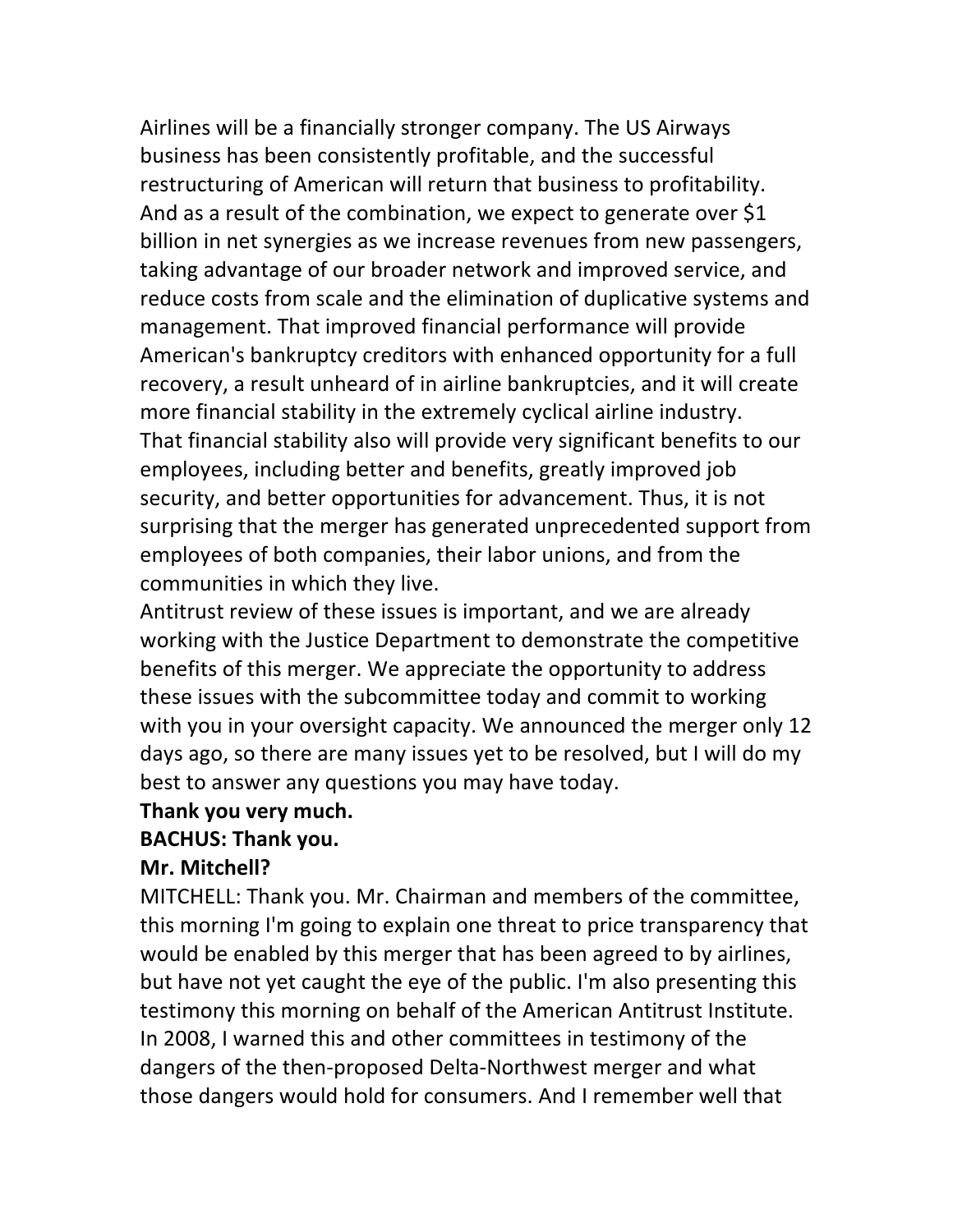Northwest CEO Doug Steenland testified that committee members shouldn't be concerned, because the market disciplining effect of third-party distributors, such as Expedia, is so pervasive and so important that they create this transparency, he said, that will keep prices low. He used this transparency, in fact, to justify the merger. And he was right back then about the effects of transparency. Today, however, airlines -- including American and US Airways -- have agreed on a brazen new worldwide business model for how to price and sell tickets. It's designed to destroy price transparency, which is the very antidote to consolidation needed to ensure a healthy marketplace.

The model is called new distribution capability, or NDC. And the airlines trade group, IATA, is spearheading implementation. NDC is designed to terminate by agreement among competitors the current transparent model for the pricing of tickets, where fares are published and publicly available for comparison shopping and purchase by all consumers on a nondiscriminatory basis.

What problem are the airlines endeavoring to solve? IATA has decried publicly that commoditization of airline services caused by low-fare search capabilities of the very online travel agencies that Mr. Steenland lauded.

For example, Tony Tyler, director general of IATA, stated in a press interview, remarkably, and I quote, "We've done a great job of improving efficiency and bringing down costs, but we've handed the benefit straight to our customers. As soon as someone's got a cost advantage, instead of charging the same price and making a bit of profit, they use it to undercut their competitors and hand the value straight to passengers or cargo shippers, and you've got to ask why," says Tyler. "I think one of the reasons is the way we sell our product. It forces us to commoditize ourselves," end quote.

How does NDC work? A binding resolution codifies that airlines have agreed that they have the right to demand from consumers before they would be privileged to receive a fair quote personal information, including name, age, nationality, contact details, frequent flyer numbers of all carriers, whether the purpose of the trip is business or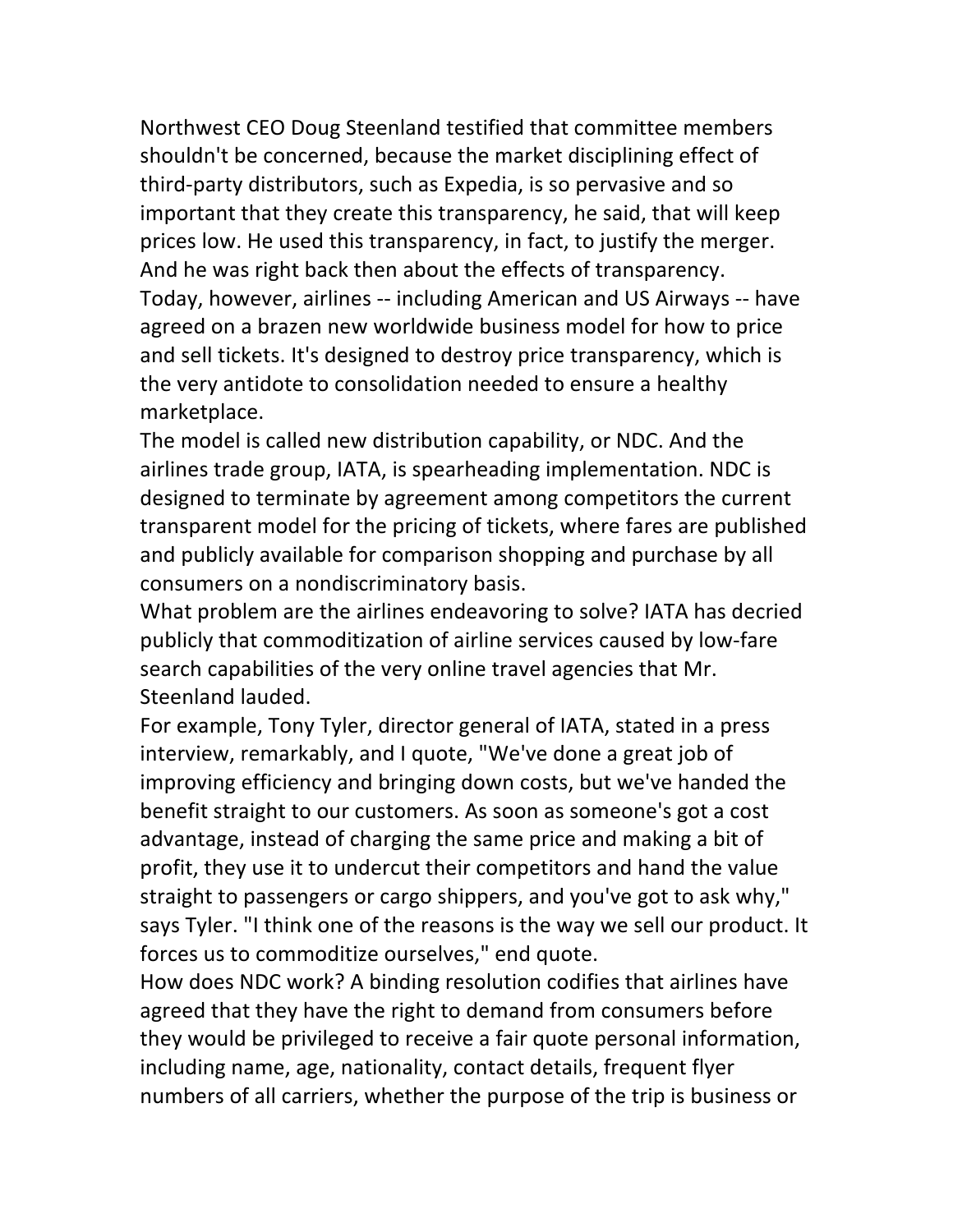leisure, prior shopping, purchase, and travel history, and, of all things, marital status.

Why is this program so toxic? Air fares would no longer be publicly filed and available on a nondiscriminatory basis for consumers to anonymously comparison shop and purchase through travel agencies. Instead, each price would be unique, depending on the profile of the consumer. This personal information can be used to extract higher prices from less price-sensitive travelers, such as business travelers. In contrast, today when a consumer wants to travel from A to B, she can go to a travel agency that has the fares and schedules. All options in the marketplace are returned, so she could easily compare prices without having to divulge personal information.

It is this very price visibility that has checked the power of airlines to raise fares, lest they lose out to competitors offering a better deal. Price transparency is even more important today, because when Steenland testified, there were six network carriers. Then there were five. Then there were four. Now we're heading to three.

By eliminating transparencies, airlines will have created, by concerted actions, a new system of completely opaque pricing and, with it, the ability to raise all fares across all systems. The nexus between NDC and this merger, this merger eliminates US Airways, a maverick on airline distribution issues. It will be far easier to coordinate expressly or tacitly among three network competitors and far easier to impose this model, especially given the clout that the new American would have, as the biggest carrier on the planet.

The lack of transparency created by NDC further cements the dominance of these mega-carriers. And once NDC is established here in the world's largest market, it's going to be lights out, game over for consumers.

Two remedies. DOT has the authority to approve NDC. Given its anticompetitive effects and unprecedented invasion of privacy, DOT should reject it without condition.

Number two, DOJ. They should serve IATA and its members who have been spearheading the NDC scheme with a CID to discover the purpose and objectives of NDC and the process by which horizontal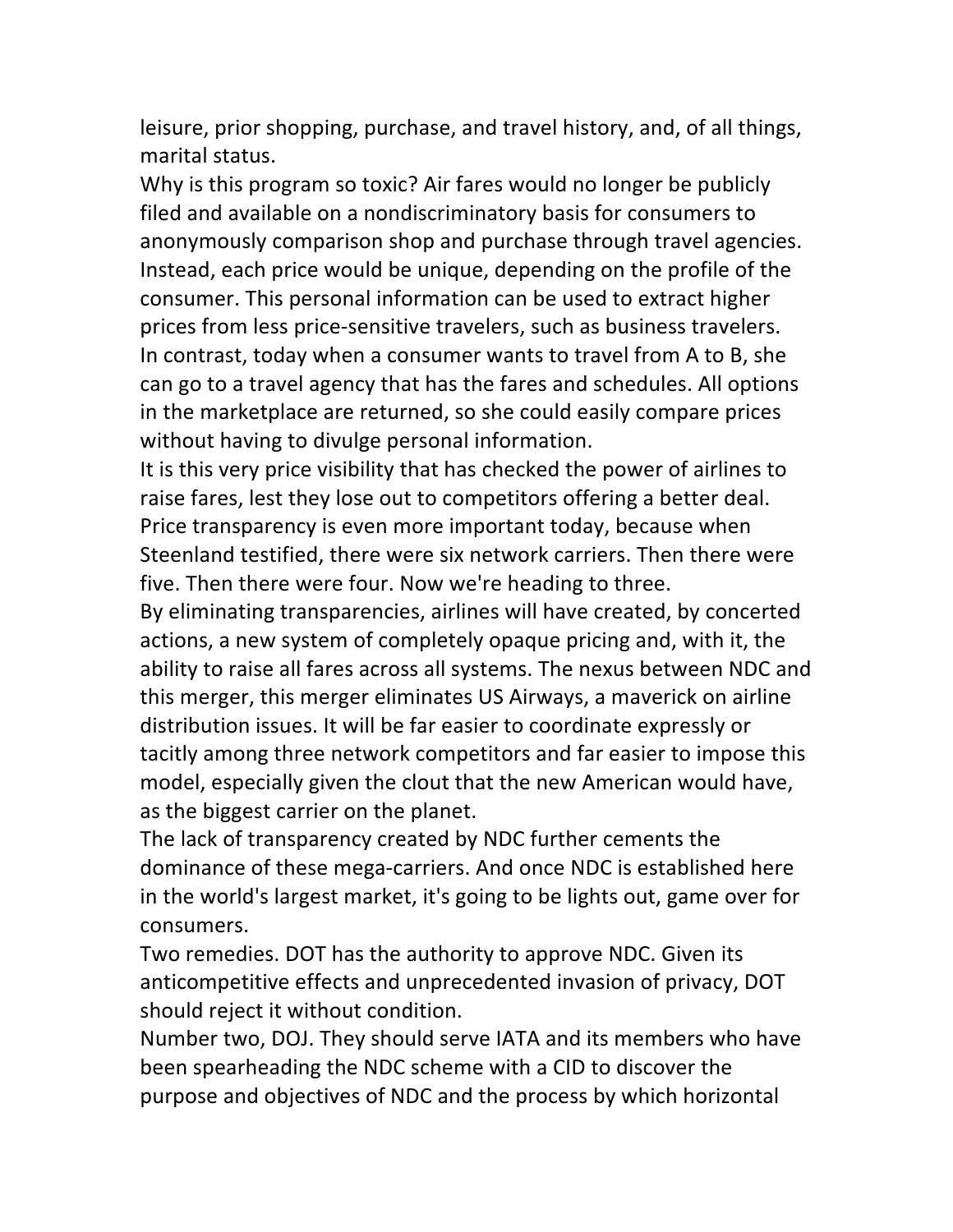competitors reached a binding agreement on how they would price and sell tickets.

Thank you, Mr. Chairman, and I would just like to add that the American Antitrust Institute is looking at the competitive effects of NDC itself.

### **BACHUS: Thank you.**

## **Professor Sagers?**

SAGERS: Thank you very much. So my friend, Diana Moss of the American Antitrust Institute, told me that I should be getting hazard pay for being here today, and I--I am here, I'm afraid, to suggest some reasons not to be so optimistic about this merger. And I'll notice that there are kind of a lot of captains' uniforms behind me, and I have to say, I'm a little afraid that when I leave here to go home to Cleveland today, I'm going to be on some sort of no-fly list, and I hope that's not true.

BACHUS: They're all very friendly. I can tell by the...

# **(CROSSTALK)**

SAGERS: I'm sure they are. I'm not going to say what airline I'm on. I'll note -- I'll note, as well, that Dr. Winston, who I think is -- he's only coincidentally to my left, and he's also going to probably say a few things in disagreement with me. He's an eminent person. No person could study the antitrust treatment and competition in airline markets without studying his work, and yet he and I are going to disagree about a few things.

But the most encouraging thing I've heard today so far is Chairman Goodlatte's statement, which I was very pleased to here, describe antitrust law as non-ideological, and I couldn't agree more. It is nonideological.

I don't have, you know, my own phalanx of supporters behind me -and, indeed, I don't have any staff to come help support me in these sort of things, because I'm only here to speak in favor of a policy that is supposed to protect everybody, including us average folks, and so guys like me come and talk about it alone.

So here's my basic thought in the very brief time I have to describe this -- this complex deal. I think that in policy consideration of transactions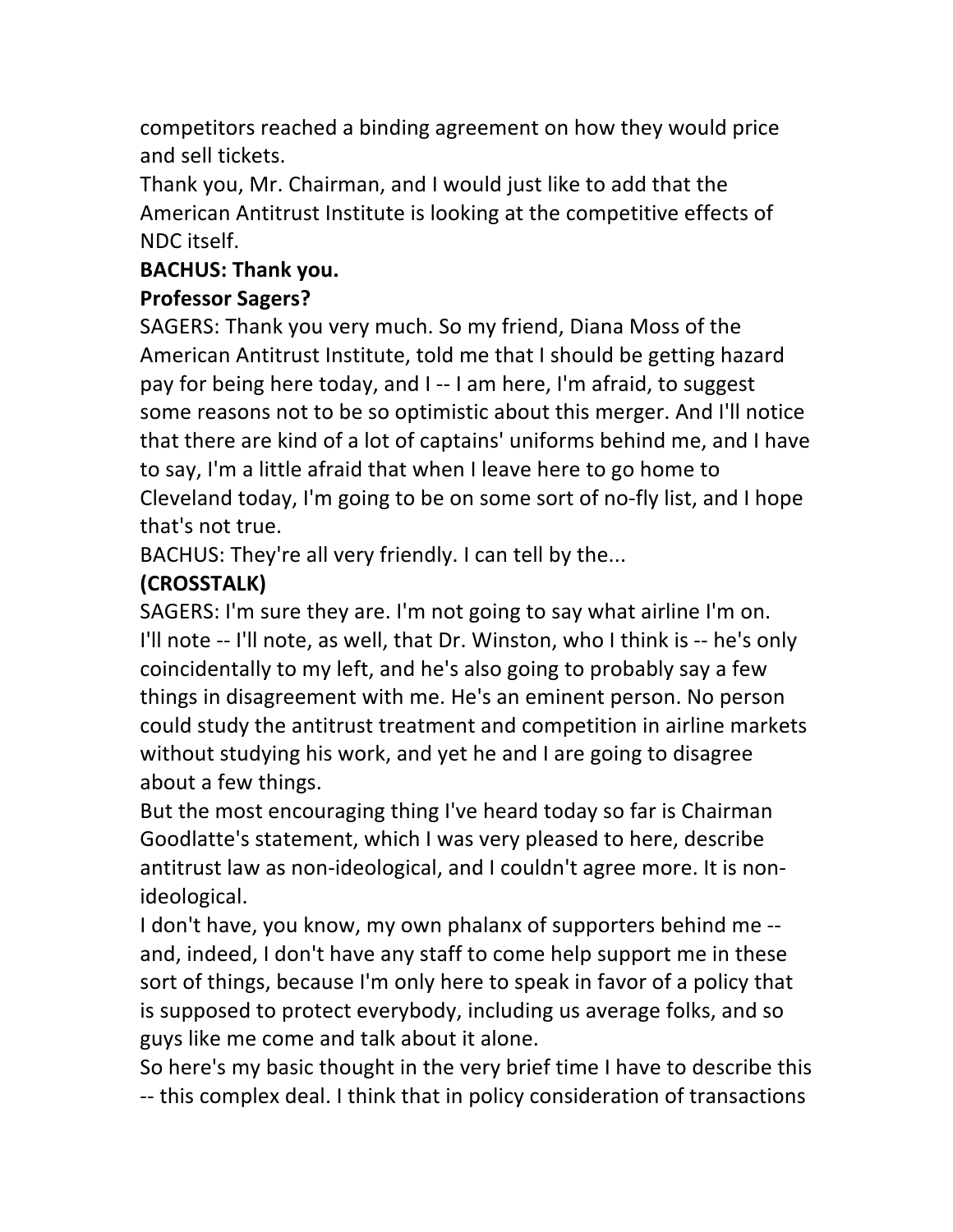like these, complexity is the defendant's friend. Complexity is the merging party's friend. It isn't the friend, though, of most other people that are affected by the transaction. I want, therefore, to try to describe a few things that to me seem relatively simple. First of all, there will be a lot of discussion and it's going to seem complex, because it seems to require a lot of understanding of complicated industry facts of benefits proposed by the merger, right? There's a lot of complexity surrounding the purported benefits. I'm not even really going to talk about the benefits. I personally don't think they are worth dwelling on, at least not in this setting, because we all -- every single one of us -- has been to this rodeo before. We have seen many mergers in many industries, and we've seen many, many mergers in the airlines in the 35 years since deregulation, and they have always been said to propose these same benefits or benefits like them, and quite often they have been disappointing. My sense is that the promises are typically not kept, and they have led to sometimes very painful disappointments.

I'm going to talk instead about what I also think is relatively simple, and that is the competitive effects. There isn't time for me really to address it fully, but I will say this. In the written statements that I read last night -- and I read them all -- the most remarkable statement was that, in this merger, among the thousands and thousands of daily flights to cities all across the United States that are controlled by these two carriers, the only overlaps that matter in the whole combined network will be 12 overlaps, 12 flights.

We could delve into some complexities. I'd rather focus on what seems to me simple. We should ask ourselves, among those thousands and thousands of flights, are there really only 12 cities in which these two carriers provide competition with each other that will be lost through this merger? I don't think so.

For a brief introductory analysis to what are the more likely effects, you can look at the white paper produced by the American Antitrust Institute, which is attached to Mr. Mitchell's written statement. The final thing I'll say -- and, unfortunately, I have a very brief remaining time to say it -- is that a dominating theme of all discussion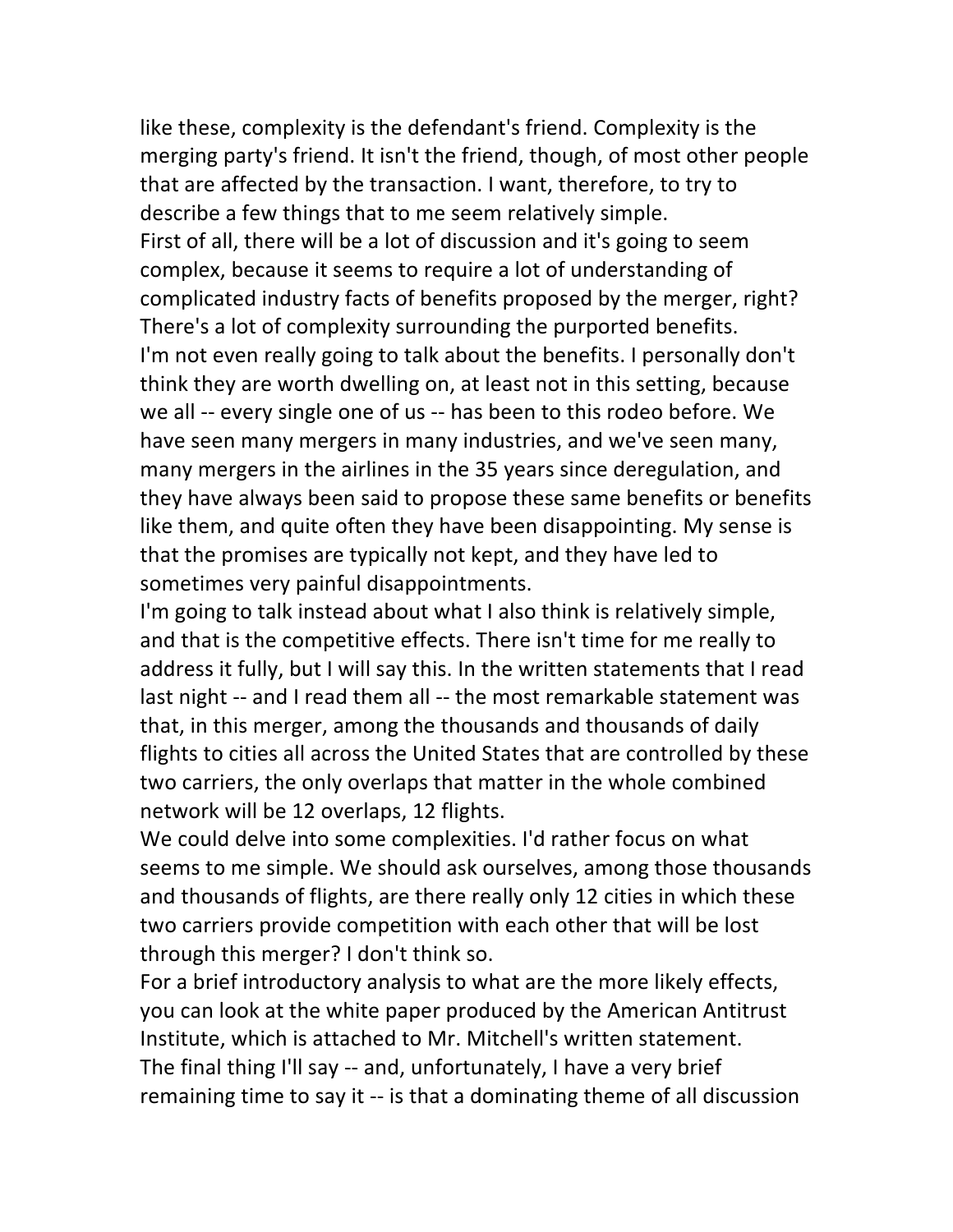of airline mergers since deregulation has been the economic difficulties of the carriers. The claim is we have to merge, we have to consolidate to strengthen ourselves so that we can perform. Here are a few thoughts about that. First of all, the carriers really have never offered any very plausible explanation why merger. It has to be merger that's going to solve our economic problems. They can, and they often have suggested a lot of detailed arguments.

But again, I think the response is a relatively simple one, and that is that, well, we've had a long time. We've had 35 years with dozens of mergers, every single one of which has been sold on the claim that synergies, cost savings, et cetera, are going to make us competitive. It hasn't worked. The airlines have remained -- the latest airlines, at least, have remained mostly economically in dire straits throughout that whole time.

### **With that, I'll end. Thank you.**

### **BACHUS: Mr. Winston, or Dr. Winston? WINSTON: Thank you.**

I'm happy to be able to testify at this merger. I testified at the Delta-Northwest merger in 2008 in support of that merger, and I support this merger, but I have some new perspectives to bring. I'm not just going to read my old testimony.

And what I think I'll do in the short amount of time -- and given what we've heard -- is repackage my written presentation and my oral presentation, beginning with my conclusion. Mergers -- all mergers, not just airlines -- involve what are called the Williamson tradeoffs. That is, mergers trade off benefits from economies and expansion to get lower costs -- OK, that's the positive claim to them -- and then the anticompetitive concern that you're losing a competitor and that you'll raise prices.

So traditionally, when we think of these things, we start off with tradeoffs. And naturally, you know, you'll hear them, and you have heard them, as expected. What I think is interesting now about airlines -- and I didn't stress this enough before, but I think it's increasingly true now -- is we don't have to think of these anymore as tradeoffs. Now, admittedly, I'll be bringing in an additional policy perspective,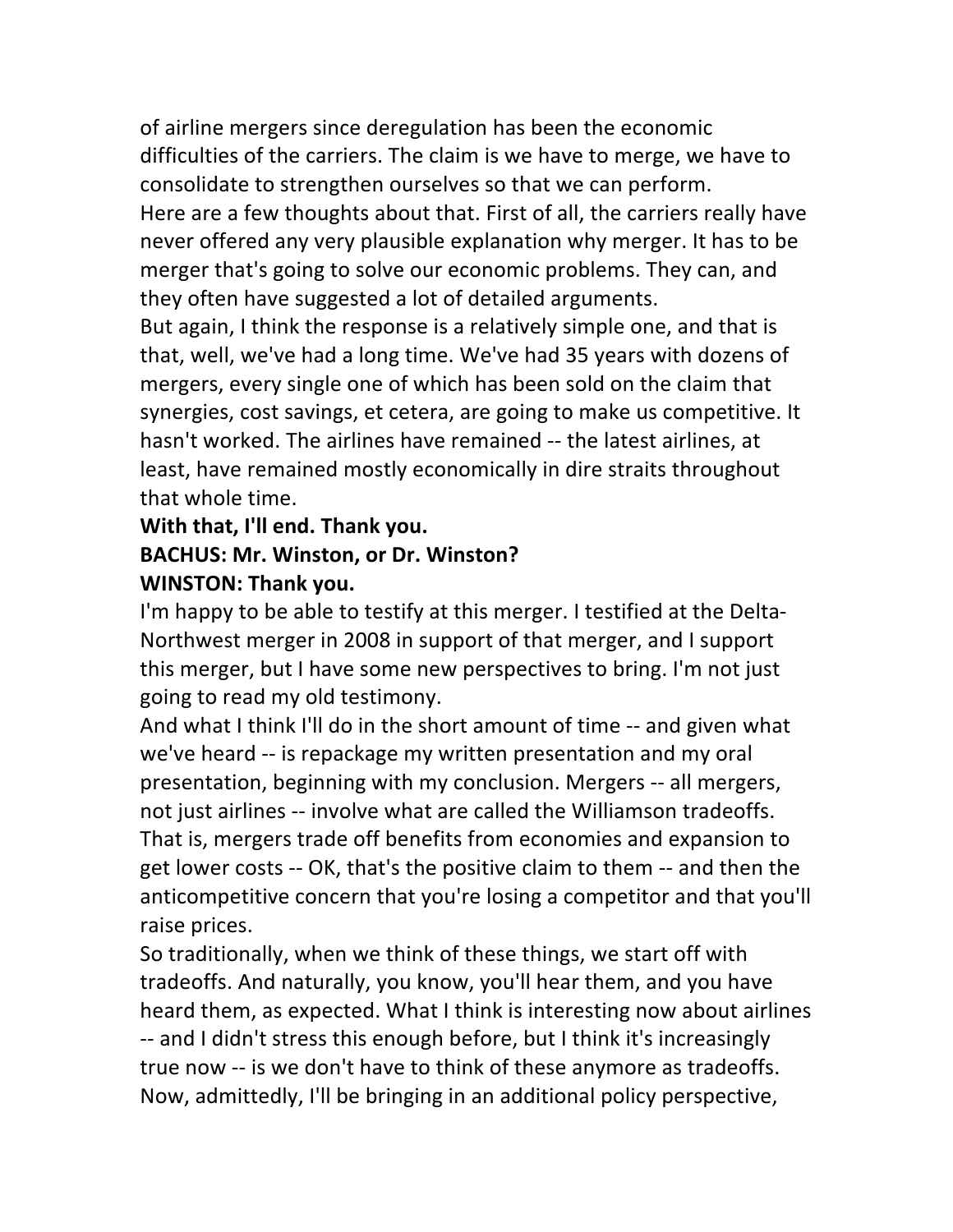but I think that was appropriately done by Mr. Mitchell, raising just concerns about what's going on with how tickets were distributed. And that additional policy perspective is the growing reality of where this industry is going, and that's to globalization. This is a global airline industry, right? We have to see, where are we really going to be going?

And when I mean globalization, I mean full open skies, something we've been moving toward, and ultimately cabotage, which is allowing foreign carriers to serve in the U.S. And, you know, if you think that is a strange policy, consider the automobile industry and imagine what it would be like if we did not have Honda, Toyota, et cetera, building and assembling cars here, and one wonders what's wrong with a picture like that when that is the case in autos, but we don't allow British and Irish planes to fly in the U.S.

All right. Once you bring that perspective into mine, things change radically. You don't have tradeoffs. In other words, it's quite clear that what the airlines' job to be is efficient as possible, OK, and reduce costs, and what policymakers' job to do is to promote globalization and policy, promoting open skies, finish the job with that, and cabotage. What that will do is give you your influx of competitors, make sure that the efficiency improvements are largely transferred to consumers. And so the concerns about competition just go out the window, once you start thinking about that.

All right, but something else very important becomes clear, then. You get a deeper and, I think, more intuitive understanding of why carriers are merging. Think about what airlines really involve. It's a very risky investment, OK, in billions of dollars of seats that are in the sky, all right? And it's risky, because there are lots of shocks that I'll get to shortly, all right?

What you want to deal with risk, as we know, is to have a portfolio, and you can allocate those seats in response to shocks and risks. And in a globalized economy, then you can imagine what people will do. When things are tough in one place, they'll move their capacity to another place, right? Mergers enable you to do that.

So I would suggest that the main justification for mergers, which really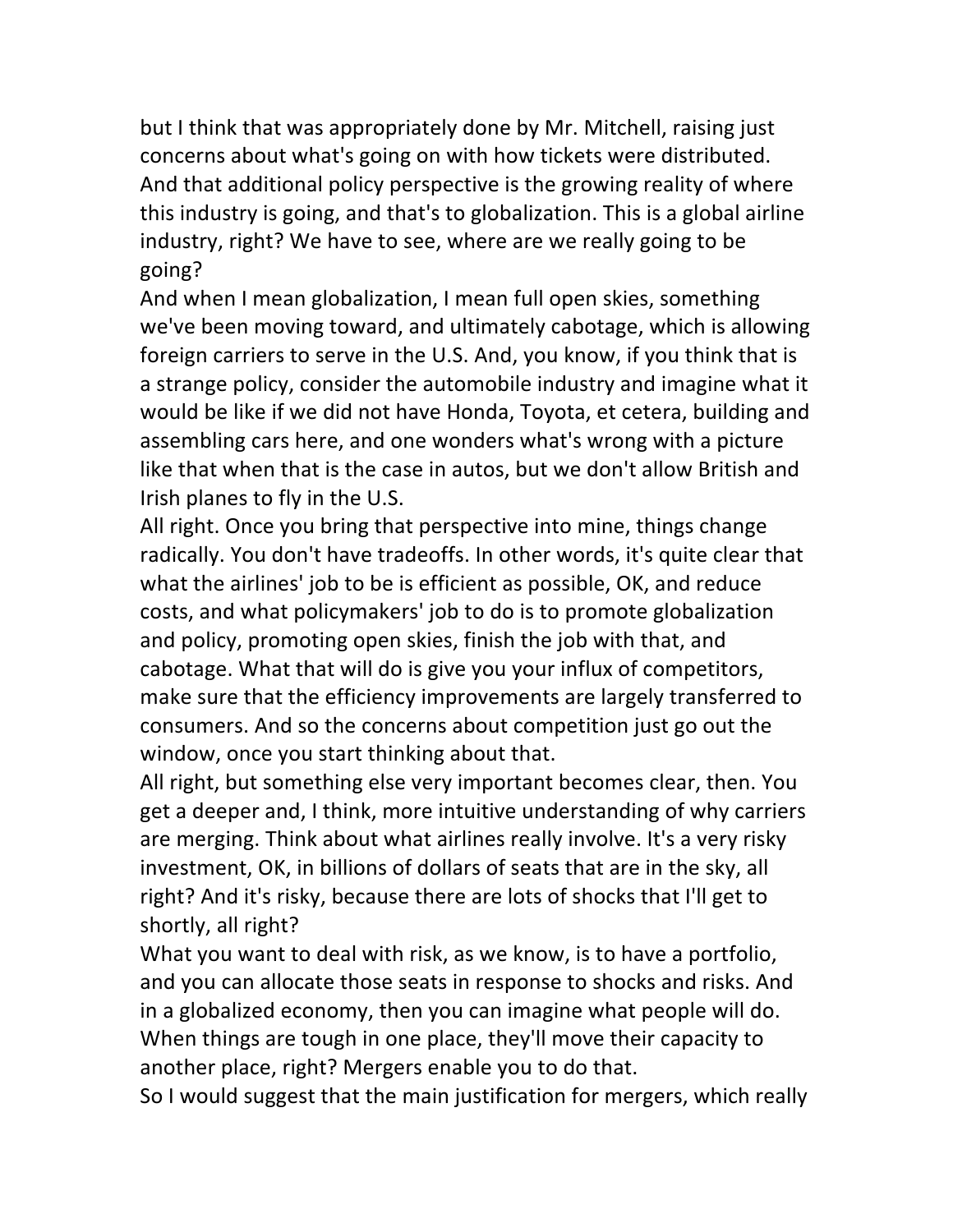hasn't been emphasized enough, is really a way of dealing with risk, which is the inherent challenge in this industry. All right. So let me turn to that, why I think that.

This all comes out of deregulation. You know, recall some -- you can recall, but you've read -- that airlines operated under the load factor of 55 percent, so they have billions of dollars of capacity and they're only using half of it. So, you know, in retrospect, you could see just how crazy regulation was. What a waste, all right?

But at the same time, airlines were shielded from the fundamental challenge that is matching capacity with demand and these shocks. So you have to commit to capacity, you have to buy planes in advance, and you think you know what demand is, and then you've got to deal with fuel shocks, macroeconomic shocks, the Gulf War, September 11th, and to top it off, sequestration, right? That's really a very challenging thing to do.

So what do you want to do? You want to have the ability to diversify, right, and be able to allocate your seats appropriately. That's what mergers do, and that's why the airlines have been doing it for all these decades, I would contend.

Now, in the process of doing that, what do we see going on in the industry? What are the long-run trends? Well, real prices continue to go down. They continue to be below the SIFL, the standard industry fare level, under regulations, so the benefits of deregulation are preserved, and most importantly, load factors are going up. That's the key efficiency thing that we want to look at.

We're not operating at 55 percent. We're much closer to 80 percent or 90 percent. So I would suggest that, you know, these mergers are just part of a tool. They're not the only tool, but to deal in the long run with where this industry is going, and that's globalization.

Now, I believe in the end, you know, Congress is critical here in pushing for that, all right? And then we get a win-win, and then presumably then the airlines should go along with it. We're allowing you to be more efficient; you allow us to spur competition in this industry.

BACHUS: Thank you. We will now proceed under the five-minute rule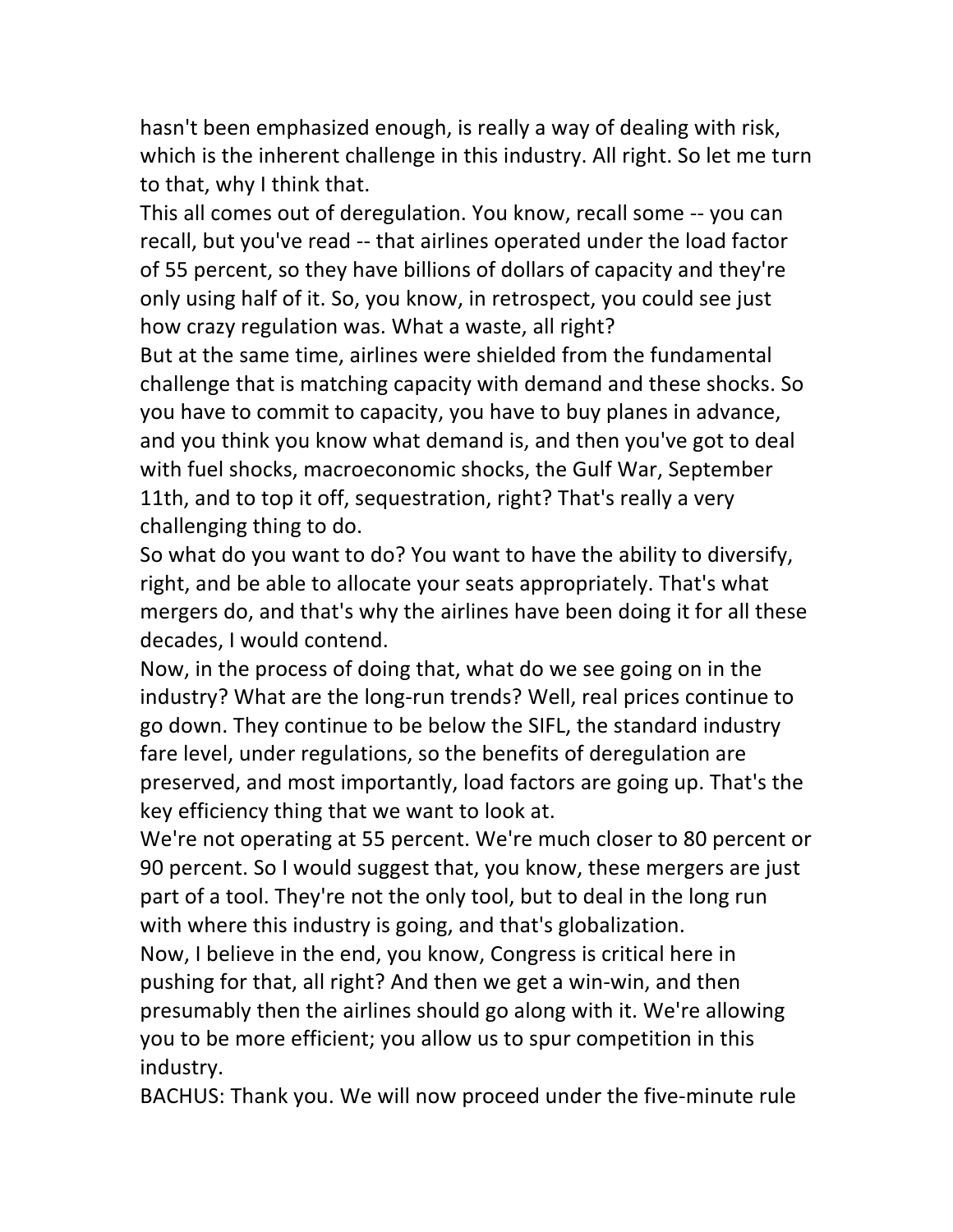with questions, and I will begin by recognizing myself for five minutes. One thing, Mr. Mitchell, that you or Professor Sagers didn't address, you talked about some possible negative implications of this merger, but if it doesn't go through, I mean, there are some demonstratable negatives, very many. And I -- I just wonder if you considered that. For instance, the failure of American Airlines, other than being financially unstable.

MITCHELL: Well, American Airlines is exiting or will exit bankruptcy reorganization as a lower cost carrier with billions of dollars in cash and cash equivalents and new aircraft being -- are on order. And their CEO has said countless times that they will be profitable as a standalone carrier.

Likewise, US Airways is enjoying some of its most successful earnings in its history. So I just don't buy into the notion that these are failing firms. It certainly doesn't apply as a failing firm against the guidelines, the antitrust guidelines. They're fit and able to compete.

And to make the argument, as you hear now and then, that they need to be large enough to compete effectively with the new Delta or the Continental-United, well, they claim themselves they can compete against them. If you use the logic that you always have to get better to compete with the next biggest carrier, we're going to end up with two mega-carriers. I mean, the logic is flawed. And then, finally, there are many smaller independent carriers that just do quite fine mixing it up. **BACHUS: OK.** 

(UNKNOWN): I would like to very briefly add one thing, because I think this is like -- this seems like the biggest issue, right? I mean, if -- if we're going to have a huge business failure here, we have to do something.

My first point is I agree with Mr. Mitchell that it's unlikely. We don't see airline liquidations that often, despite the huge financial difficulty the industry has had in 35 years. Much more importantly, we all have had a very painful, unhappy experience during the past few years with the same basic problem, which is that we in the United States cannot -- we don't have stomach for business failure.

By not being willing to tolerate it once in a while, we create a very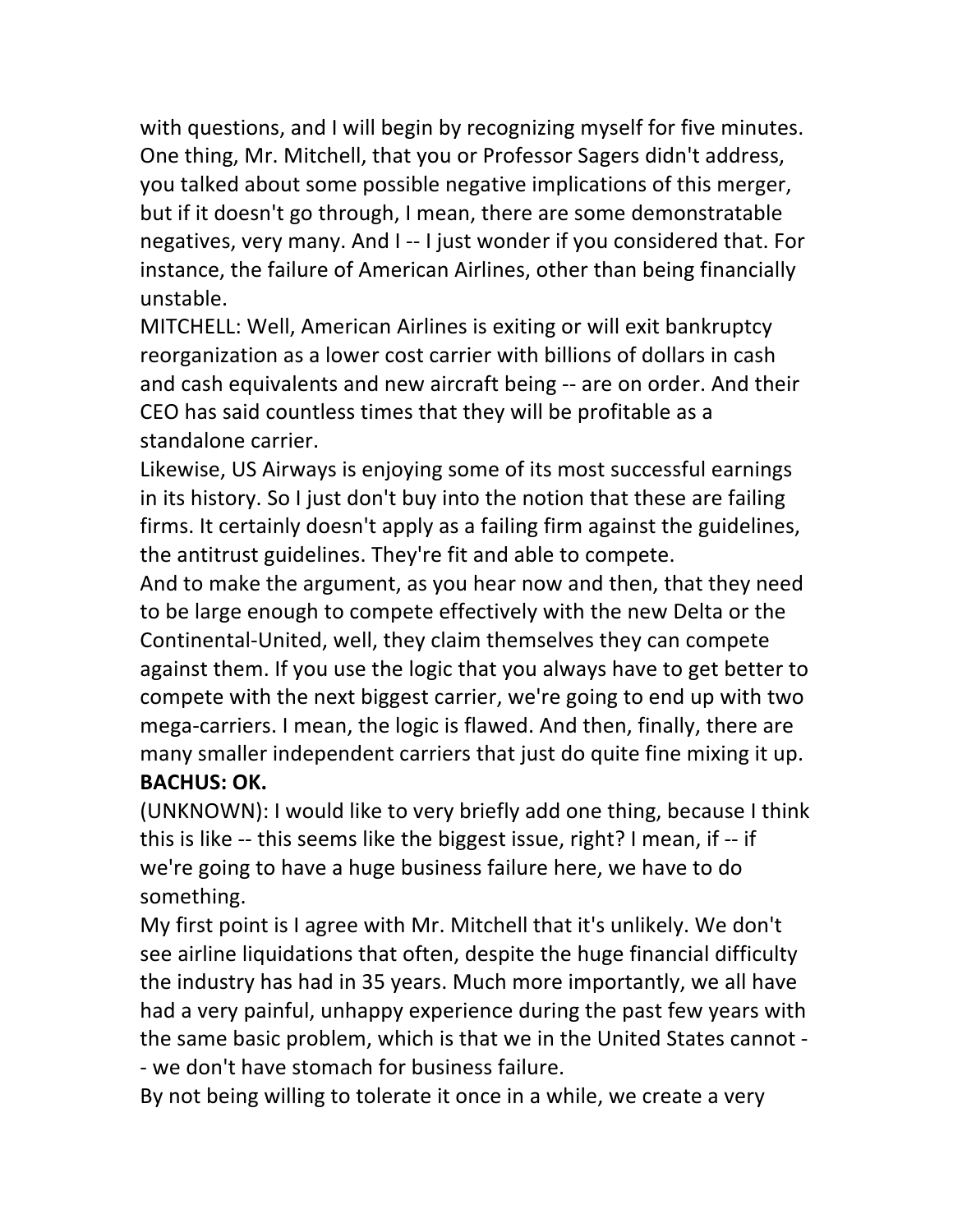serious problem, which is that firms that know that they will be rescued fail to learn how to compete in difficult markets. OK? And in this case...

BACHUS: Let me say this. We have a bankruptcy law which allows you to go into bankruptcy, and then it allows the creditors and the company and the pension  $-$  what?  $-$  the PBGC  $-$  to agree on the best route out of bankruptcy. And that -- that agreement's been made.

# **(UNKNOWN): We do have a bankruptcy law, but...**

BACHUS: But what I'm saying -- what -- what these companies are doing is exactly what the law avails of any company and they've made a decision through the bankruptcy process that this is their best reorganization.

Now, you know, you could argue with that, but that's -- they have availed themselves of the legal process.

## **(UNKNOWN): I disagree, sir.**

BACHUS: Well, I know you do, but one thing that -- that -- and I've read -- I've read your statement and what you said in the press. But airline failures, I mean, you've talked about they've escalated, but they've actually, as far as taking into account inflation, they're one of the best -- they're more competitive than they've ever been. I mean, the only...

# **(CROSSTALK)**

BACHUS: ... the only reason they've been as cheap as they have is investors have pumped billions of dollars into failing airlines. What -and I would say this, you -- you both mentioned that they maybe had a few more complementary routes -- or not complementary, but duplications. But actually, I can't recall a merger of airlines that had fewer duplications than this.

**(UNKNOWN): I'll reply, if you'll allow me.** 

# **BACHUS: What?**

# (UNKNOWN): I will reply if you'll allow me.

# **BACHUS: All right.**

(UNKNOWN): OK, first of all, they aren't just doing what bankruptcy law allows. They're emerging from bankruptcy with a merger, which is substantially anti-competitive. The subsidy that we gave to the banks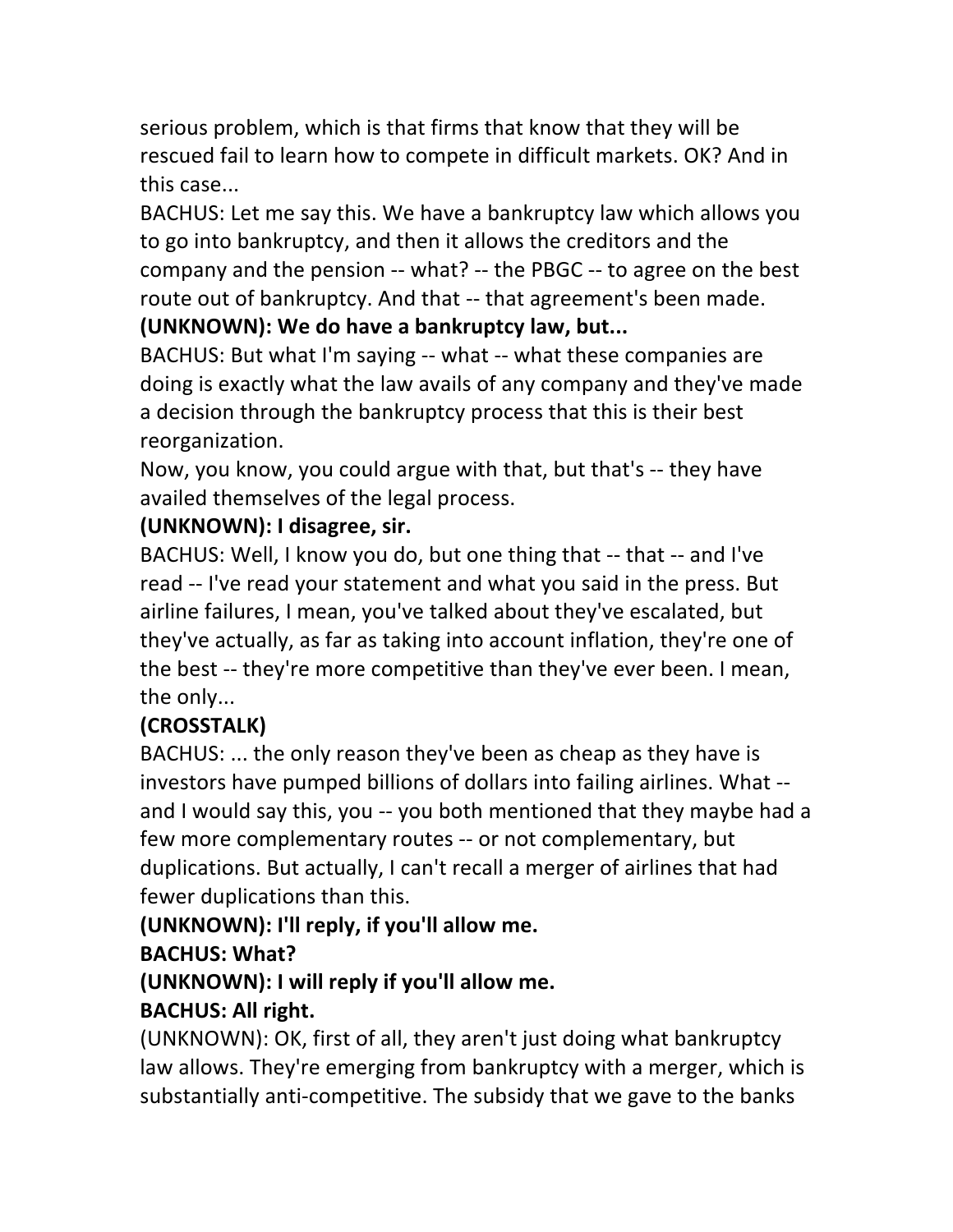during the bailouts...

BACHUS: No, that is their bankruptcy plan. That -- that's legal.

# **(UNKNOWN): Yes, sir.**

# **(CROSSTALK)**

## **BACHUS: I mean, I took bankruptcy.**

(UNKNOWN): That -- that may very well be. Most people who emerge from chapter seven don't do it through a horizontal merger.

# **(CROSSTALK)**

BACHUS: Well, most of them don't do it, but what they do, that's an option.

### **(UNKNOWN): Yeah, unless it's... (CROSSTALK)**

BACHUS: And that's an option that the -- that the law gives them. And I -- I would just say this, I'm a railroad attorney. I remember Rock Island. And -- where the government continued to turn them down, saying it was anti-competitive, and you lost 10,000 miles of rail and stranded over 4,000 shippers because you didn't allow a viable merger. And I can tell you that -- that everything I've read, this is going to make a stronger airline.

And I -- and I'll say this, you could have stopped those mergers before Delta and Northwest. I'll agree with that. You could have stopped it before Continental and United. But you didn't, and you created other airlines with a distinct advantage if you don't let these two airlines merge.

And -- and the employees -- the employees are for this. You know, we've received all sorts of -- I've never seen more favorable support from employees, from unions, from -- and in a time of deficits, from the Pension Benefit Guaranty Corporation, which is no unimportant. **(UNKNOWN): Mr. Chairman, can I add on point?** 

# **BACHUS: Sure.**

(UNKNOWN): From ABC News, you know, we talked about the 12 overlapping routes, but there are 100 cities that these two carriers currently compete on routes. That works out to 4,900 routes. BACHUS: Well, let me say this. If -- if you call "competing," which I saw a list that if you fly from Birmingham to D.C. and you want to fly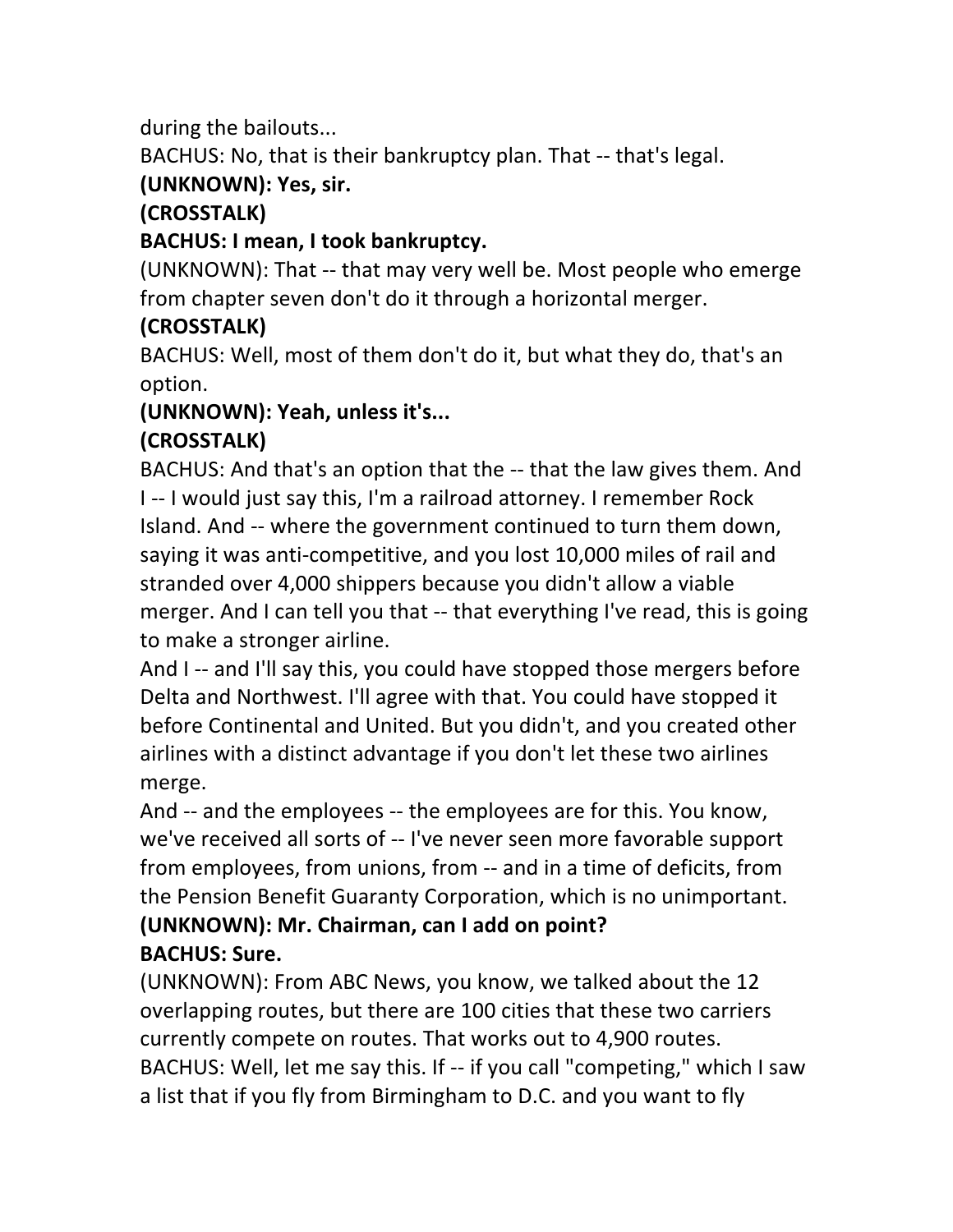through Dallas and take 12 hours, as opposed to two hours from Birmingham to D.C., you can call that that they share that route, but I don't -- I don't know of anyone that would take a 12-hour flight or an eight-hour flight when they could go nonstop.

# **(UNKNOWN): But the real point...**

# **BACHUS: And that was on somebody's list.**

(UNKNOWN): ... the real point is that the 12 overlapping routes  $$ overlapping routes in general are not as important as they were four, five years ago.

## **BACHUS: All right. Thank you.**

# **Mr.!Cohen?**

COHEN: Have all of you all flown through Atlanta? You all have? Have any of you all flown through Memphis?

Mr. Mitchell, is it more convenient and nicer to be in the Memphis airport or the Atlanta airport?

# **(LAUGHTER)**

MITCHELL: Every time I'm there, I feel like I'm living the dream.

# **(LAUGHTER)**

# **COHEN: You got it, man. You've been there.**

Anybody -- any of the rest of you been -- and think Atlanta's a better experience for your consumers than Memphis?

# **Mr.!Johnson?**

S. JOHNSON: Sir, I'm just not familiar with the Memphis airport. After your discussion about it...

## **COHEN: You and Mr. Anderson.**

S. JOHNSON: ... I'm going to see the Memphis airport as soon as I can. **(LAUGHTER)**

**COHEN: Good. And you'll like it.** 

## **BACHUS: He likes the ribs, right?**

**(LAUGHTER)**

**(CROSSTALK)**

## **S. JOHNSON: The Rendezvous, right?**

COHEN: The Rendezvous and others, but, you know, there's --Memphis airport is small. It's easy to get around. It smells good. You smell ribs everywhere.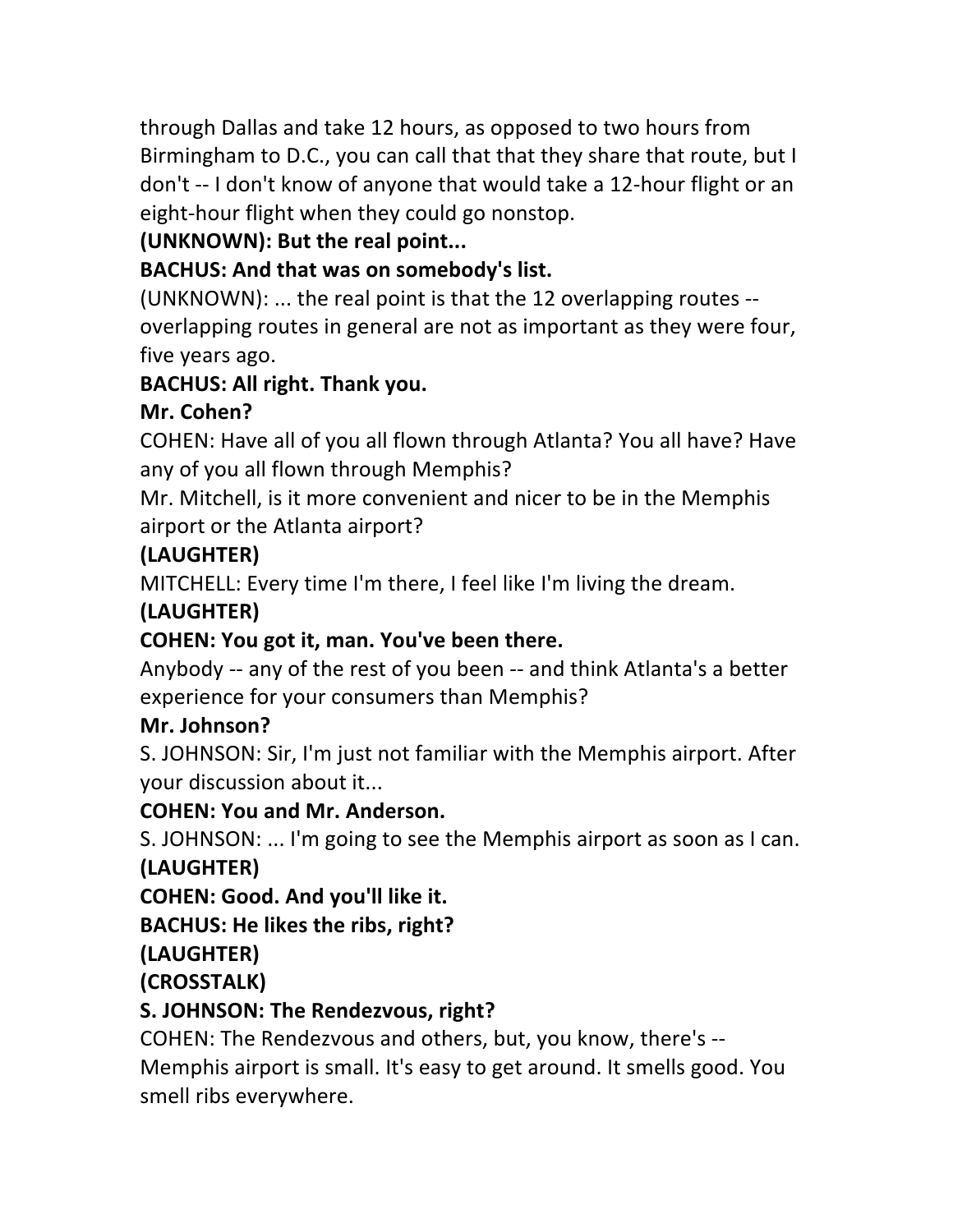## **(LAUGHTER)**

Atlanta is just gigantic. And the only smell you get is maybe, you know, congestion and the (inaudible). Will USAirways-American -- it will be called "American," Mr. Johnson, is there a likelihood that you would look into Memphis? (inaudible) things like competition. Now, are you going to leave Memphis to just be the -- the stepchild of Delta? Or would you look into coming in there and providing competition, as USAirways has on the Memphis-Washington route?

S. JOHNSON: We -- I think both (inaudible) -- both airlines serve Memphis now. We serve Memphis through a variety of our hubs. As -as you know from our testimony, our written testimony, the creation of the network that we -- that will come about by the new American Airlines will create opportunities to provide additional service to cities that we serve, to our hubs.

We're hopeful that Memphis will be among that, but at this point in time, we haven't had the opportunity to plan or talk about that, but certainly Memphis will be on our list.

COHEN: Mr. Mitchell, one of the things Mr. Anderson said or other said was that since the Memphis airport is so much better at the time airlines have to stay on the tarmac or just approach, that they save money on fuel. Is that an accurate -- is that accurate that that would be an attraction to an airline to come to Memphis because of fuel costs sitting on the runway?

MITCHELL: I think there's abundant evidence of that. All you have to do is look at the statements over time of Southwest Airline. They will, you know, stay away from any airport where expenses and charges are just a little bit too high for them. So it makes an impact on the decision-making at the airlines for sure.

COHEN: Dr. Winston, you supported the Delta-Northwest merger. When you did so, did you take into consideration the horrific conditions that would result in a city like Memphis because of this merger?

WINSTON: No, I did not. I had a broader perspective on the merger. I qualified the danger of prospective assessments of mergers because what we know is after the merger, there are so many changes in the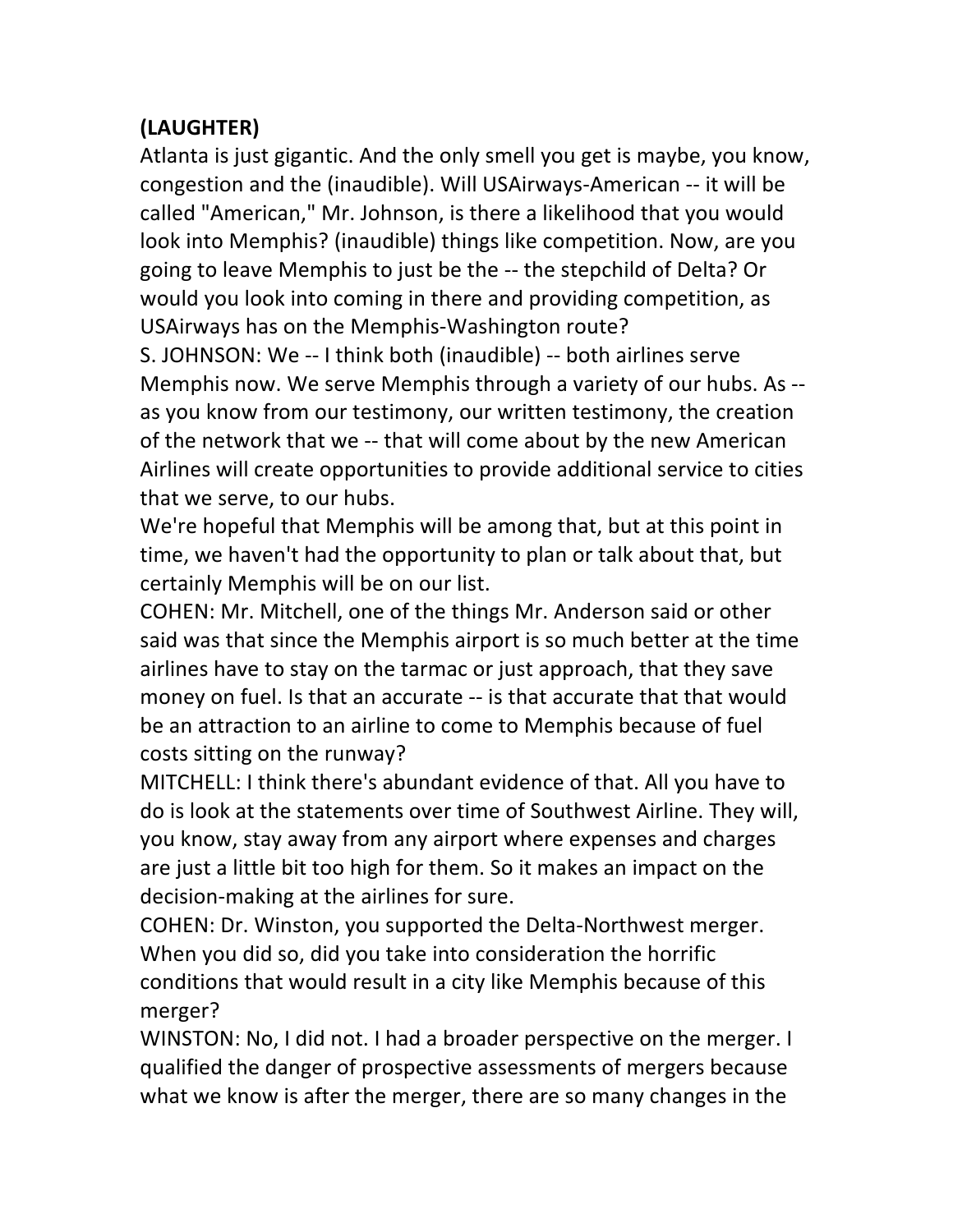network, entry and exit, that may relate to the merger, but in this case, as we know, probably had nothing to do with the merger because April 2008 was when we had our hearing and the merger went forward, and then we had the great recession.

How one could isolate what the merger did versus the great recession is very, very difficult. So I would...

## **(CROSSTALK)**

### **COHEN: The great recession...**

### **(CROSSTALK)**

WINSTON: (inaudible) problems in Memphis would attribute to that. COHEN: Shouldn't the great recession have made Memphis a better airport, as Mr. Mitchell says, because of the fact that you save money and you have less time you're burning fuel sitting there waiting to take off like you do in Atlanta? And the great recession should have made Memphis a more profitable airline for Delta. You don't agree with that?

WINSTON: I think that the problem with a place like Memphis, as with other what we call non -- not the largest hubs, is traffic. And again, if you're an airline, you want to fill your plane with people. You want to go where the people are.

COHEN: Destination and origination. But nevertheless, it's become airlines -- airports have become like Federal Express -- the airlines use people and Federal Express uses packages. And they're just places where you move people around, and Memphis is a good place. Let me ask you this. Mr. Mitchell, Mr. Winston thinks -- Dr. Winston thinks it would be good to have international competition. Do you want to have Air Shanghai be our primary carrier?

## **MITCHELL: I personally don't fly them.**

## **(LAUGHTER)**

But, you know...

### **COHEN: Do you fly out of Memphis?**

MITCHELL:  $\ldots$  the notion that you can  $\cdot\cdot$  you can justify a merger based upon some future change in the marketplace such as cabotage and open skies is really not responsible. It's not going to happen in our lifetime. None of the 30 pilots or however many pilots are behind me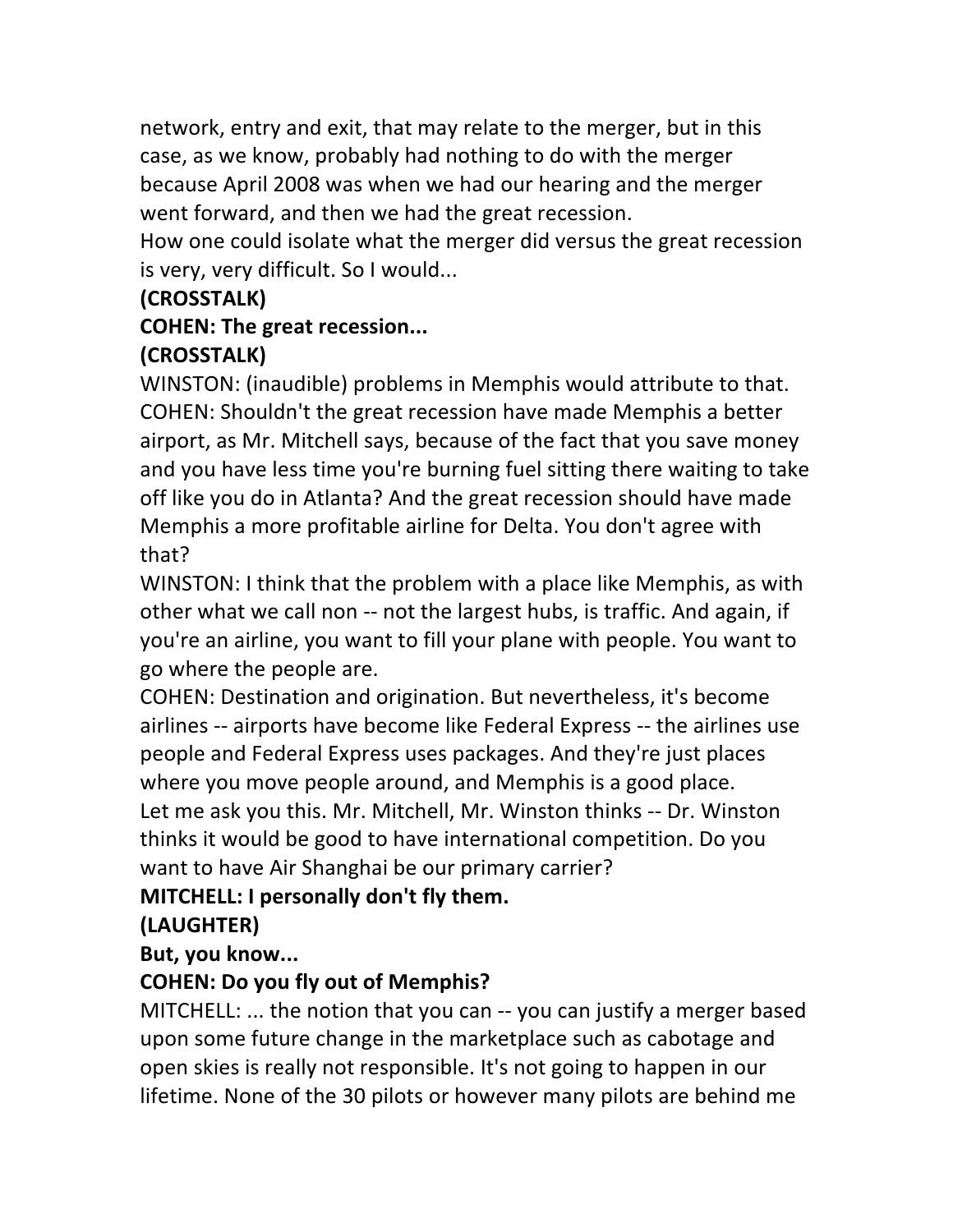want to wake up one morning working for -- to find themselves working for the Spanish government. It's too complicated and it certainly is no justification for a merger.

### **COHEN: Thank you, sir.**

I was in Raleigh-Durham recently, and I had a flight on USAirways. And I had some time, and so I was able to look at the -- the scheduling chart and saw that American flew. And American had really great -much better prices and much better deals on your -- on your frequent flyers going to Washington from Raleigh-Durham.

Is that one of the 12 routes that you're talking about? Or is that one of the some-100 routes that Mr. Mitchell mentiones?

### **S. JOHNSON: That's one of the 12 routes.**

### **COHEN: And what will happen there?**

S. JOHNSON: I imagine we'll retain a high level of service between Raleigh-Durham and Washington, D.C.

COHEN: And will the price be USAirways prices or American Airlines prices?

S. JOHNSON: I don't know. We haven't talked about that at all. That's, you know, as I said, we've been -- we announced this merger 12 days ago and those are things that we'll work on over the coming year as we...

COHEN: How many -- are you all aware -- you know, it's not just Memphis. It was St. Louis with TWA. It was Cincinnati. It's been Pittsburgh -- lots of hub cities who used those -- put a lot of investment in their airports and it was a business that's important to their communities, suffered because of mergers.

Mr. Mitchell, do you see any of the hub cities that serve American or USAirways seeing a similar fate as Memphis, Pittsburgh, St. Louis, Cincinnati and maybe others have because of mergers?

MITCHELL: Well, it's possible and that's going to have to be a very factintensive analysis by DOJ. But certainly, Philadelphia could be impacted. Charlotte could be impacted. Phoenix could be impacted because of the geography of adjacent hubs.

COHEN: Thank you, Mr. Bachus. I appreciate my time.

Mr. Johnson, when you come to Memphis, let me know. We'll get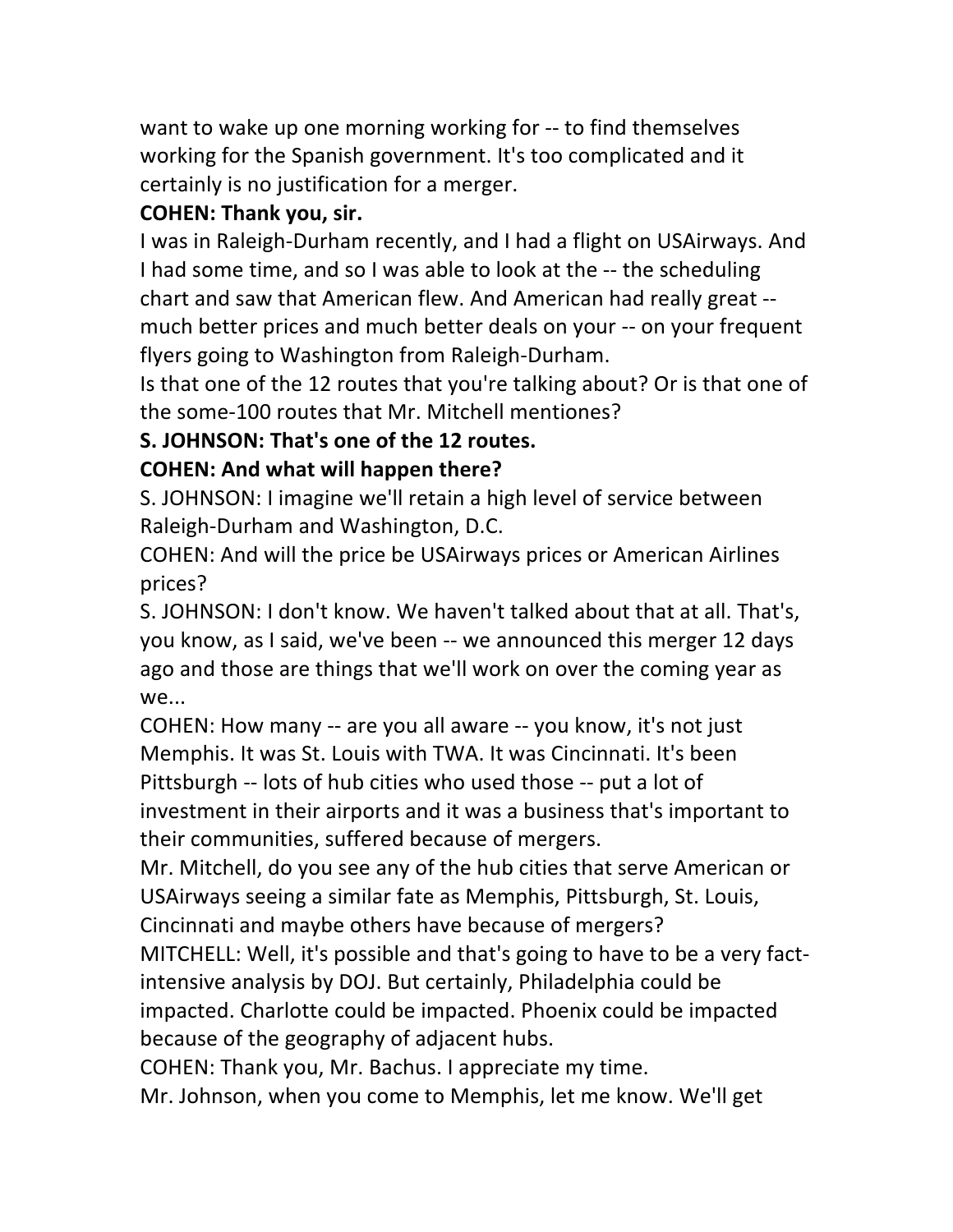some ribs and we'll see Fred Smith (ph). Thank you.

#### **S. JOHNSON: I look forward to it.**

#### **BACHUS: Mr. Farenthold?**

#### **FARENTHOLD: Thank you very much.**

Mr. Chairman, when you started out, you mentioned some of the airlines that had gone away, you skipped Braneth (ph), the great Texas airline I grew up with.

And I -- I mentioned that because it really looks like the only thing consumers in the U.S. are looking at in an airline right now is price. You go back to the days when Braneth (ph) and Southwest were competing or Southwest and Muse Air, and you see some great competitions on something other than -- other than price. And really all you've got now playing in that is Virgin, who's trying to offer a little bit different experience.

But to me, it really is becoming commoditized. And I'm concerned as we get the number of carriers down, we -- you say there's 12 direct (inaudible) you're saying there's only about a 100 flights.

I'm from Corpus Christi, Texas. Fly anywhere from Corpus Christi, you got to change planes in Dallas or Houston. And I think there're a lot of folks who (inaudible) non-hub cities or not traveling to hub cities that are in the same boat. So how -- how many routes with one stop are y'all competing (inaudible)?

S. JOHNSON (?): I don't know the number. What I can tell you is any route (inaudible) has very significant competition because everybody serves the stop (OFF-MIKE).

FARENTHOLD: And -- and I do agree. I think -- U.S. Air typically has, I see, as lower fares when I'm booking. I don't have the luxury I used to have of being able to travel on Wednesdays. You know, I've got to fly on the busier days.

You -- you were talking about no -- about no hub closures. I just, looking at the map of the hubs, I'm gonna have to agree with Mr. Mitchell. Geography just doesn't seem to make sense. And AA has a history of closing hubs. I mean, you have Nashville and Raleigh-Durham. But you can go up into the East Coast (inaudible) Miami, Charlotte, Washington, Philadelphia and New York. That's a whole lot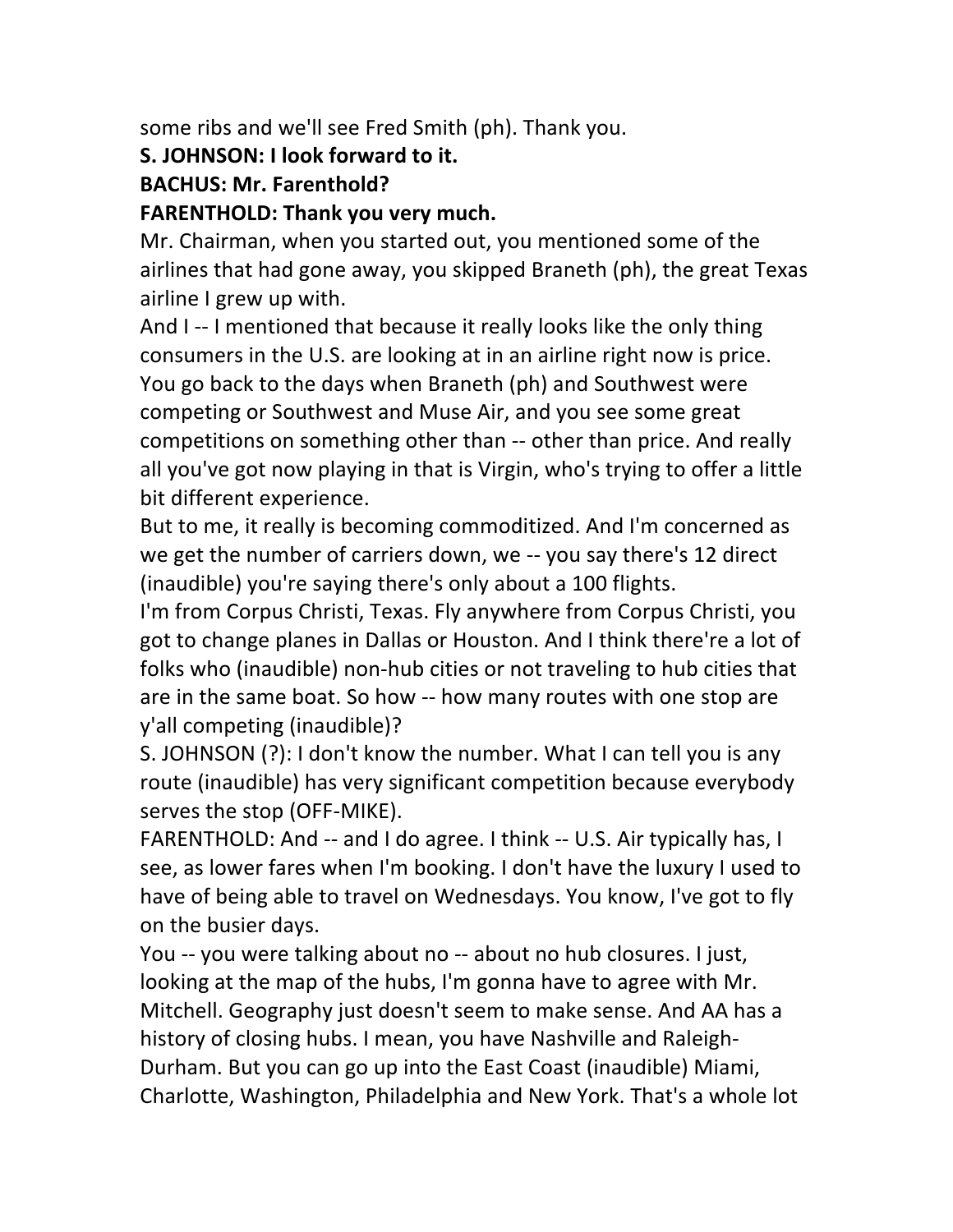of hubs in a close proximity.

How -- how much assurance can you give us you're not gonna shut one of those babies down?

(UNKNOWN): Congressman, a couple considerations. If you look at the geographical distribution of the hubs and you look also at the primary purpose of certain of those hubs, we have as we've stated publicly a high degree of confidence that hubs we have today will remain in place.

For example, New York, which is the largest market in the world, that serves primarily for American...

FARENTHOLD: I'm not -- I'm not worried about New York or L.A. **(CROSSTALK)**

(UNKNOWN):  $\ldots$  just by way of example, that  $-$  that New York serves as an international gateway. Miami serves as a gateway going south. And then when you look at Charlotte, which is a north-south hub, and you look at Dallas, which -- which is primarily Midwest and going east and west, and you look at those, we find them to be highly complementary to one another.

And so I think it is unlike what you've seen in, perhaps, other merger situations.

FARENTHOLD: You guys are familiar that on some of the blogs and the messages boards like FlyerTalk, you're getting 70 percent opposition to this merger from frequent flyers. You -- it seems like you've got the public against y'all (inaudible). How are y'all taking that? (UNKNOWN): I haven't seen those numbers. And the feedback that we're getting from our customers, we're getting from the communities we serve is exactly the opposite. Everyone's (ph) very excited.

FARENTHOLD: Let me get back to the price competition. Maybe, Mr. Mitchell, you can help me out a little bit on this. I know you expressed a great deal of concern about sites requiring a great deal of personal information from you to determine what fares you're gonna get. And I think this is partially the airline industry's fault in that they've made this so difficult with all of the ancillary fees. I get two free bags on United. My wife gets one free bag on United. I'm a peasant on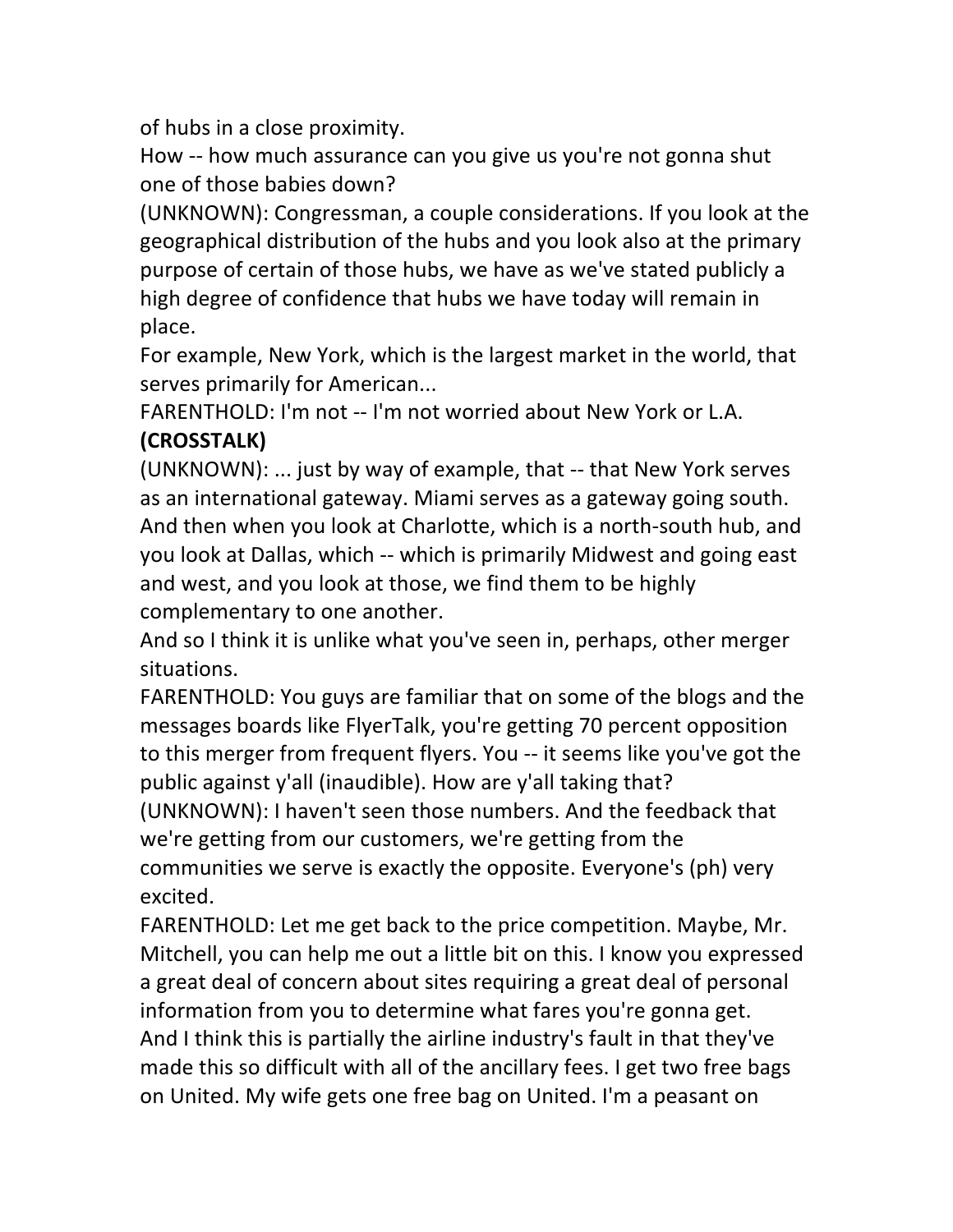Delta, so I don't get any free bags. Southwest gives everybody free bags.

So, I mean, you've got to have some degree of information about the traveler.

Do you think there's a way we can create a system where anonymously or semi-anonymously you can actually compare what the bottom line price in between two airlines is gonna be? MITCHELL: Well, first of all, with respect to fairs we have that system today. You can go to any online or brick-and-mortar travel agency and understand all the options in the marketplace. But when it comes to the ancillary fees like check bag -- baggage and seat assignments and so on, it's an absolute -- absolute mess.

For five years, the airlines' most important corporate customers have been demanding that these data on the check bags be put into one place for comparison shopping purposes...

FARENTHOLD: Let's let the airlines -- response real quick, and I want to save about 15 seconds for me. Do y'all have a solution to that? (UNKNOWN): Well, let me just -- let me just say a couple things. First of all, American and U.S. Air, we are strongly in favor of full transparency for consumers. That's what we've been about...

## **(CROSSTALK)**

FARENTHOLD: I'm sorry, I'm out of time. I do want to end (inaudible) I'm concerned about this merger on  $-$  on a level, as a  $-$  as a frequent flyer. But we've given the opportunity to compete to all the other airlines. It seems to me that (inaudible) merger that's gone through, it's only fair to offer you the opportunity, assuming you comply with the laws that are in place.

But I remain concerned -- it's very difficult for the new players to enter in competition (inaudible).

### **I** yield back.

## **BACHUS: Thank you, Mr. Farenthold.**

Those blogs think that -- 98 percent of the bloggers think that we're incompetent.

# **(LAUGHTER)**

FARENTHOLD: Well, we (inaudible) could do a scientific poll and we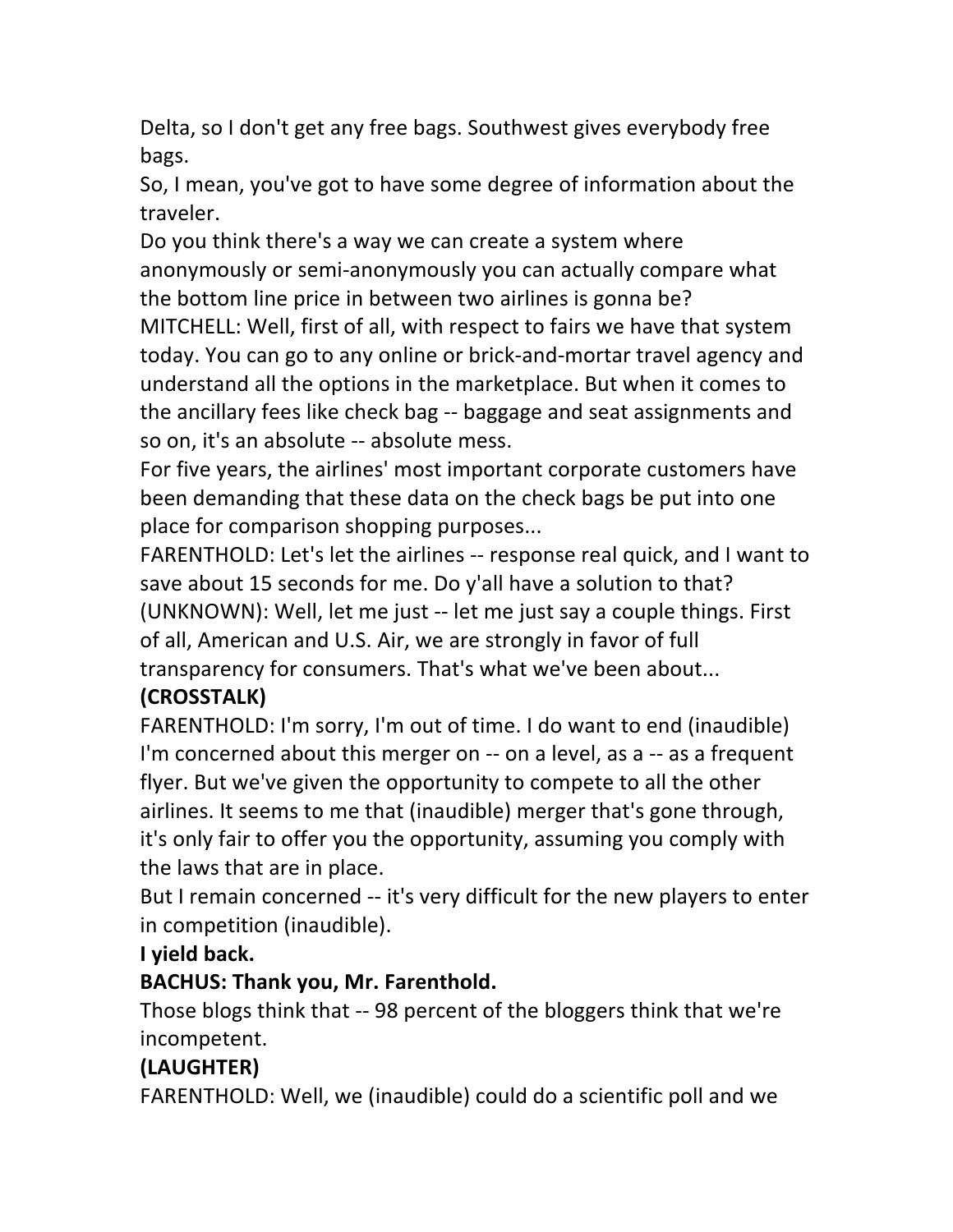only get an 8 percent approval rating.

# **(LAUGHTER)**

## **(CROSSTALK)**

CONYERS: Chairman Bachus, I want to ask a question you started off with. Is this merger really necessary? I -- I think that there is a general thinking that -- that there is support for it. But I was -- I wanted to ask, what -- what if we really didn't have this merger going on. Mr. Sager -- Sagers, what do you think would -- would happen?

SAGERS: Well, as I -- I said, we're not going to see a liquidation of American Airlines, I think in all likelihood. And I don't think we're going to see frequent liquidations of any carriers in the foreseeable future. We would preserve such competition as we have left for the near term. And I think that we would see, perhaps, an additional degree of market discipline for cost containment that we've forfeited, you know, our -- in our airline's competition clause.

CONYERS: Mr. Mitchell, do you have a -- a view on this? If this hearing was not held and we were to continue on with our business, what do you think would go in the -- in the -- in the industry?

# **MITCHELL: If -- if the merger were not to occur? CONYERS: Yes.**

MITCHELL: Well, I think, you know, we will have several network carriers competing aggressively against one another. I think both carriers will do just fine.

Let's be honest, this is really gonna really help creditors. It's a better deal for labor. But it's all about the revenue. And we're going to -- if this merger were approved, we're going to three network carriers. The ability to coordinate fare hikes will be unprecedented.

Last year, there were 15 proposed fare hikes. Eight were rejected by one or two carriers. The probability that they will be rejected in the future begins to go way down when you have the three carriers and coordinated effects (ph). We have to balance three network carriers, if it comes to it, with more transparency in order to preserve the marketplace and competition.

# **(CROSSTALK)**

BACHUS: I was gonna suggest, Mr. Conyers, give you an extra minute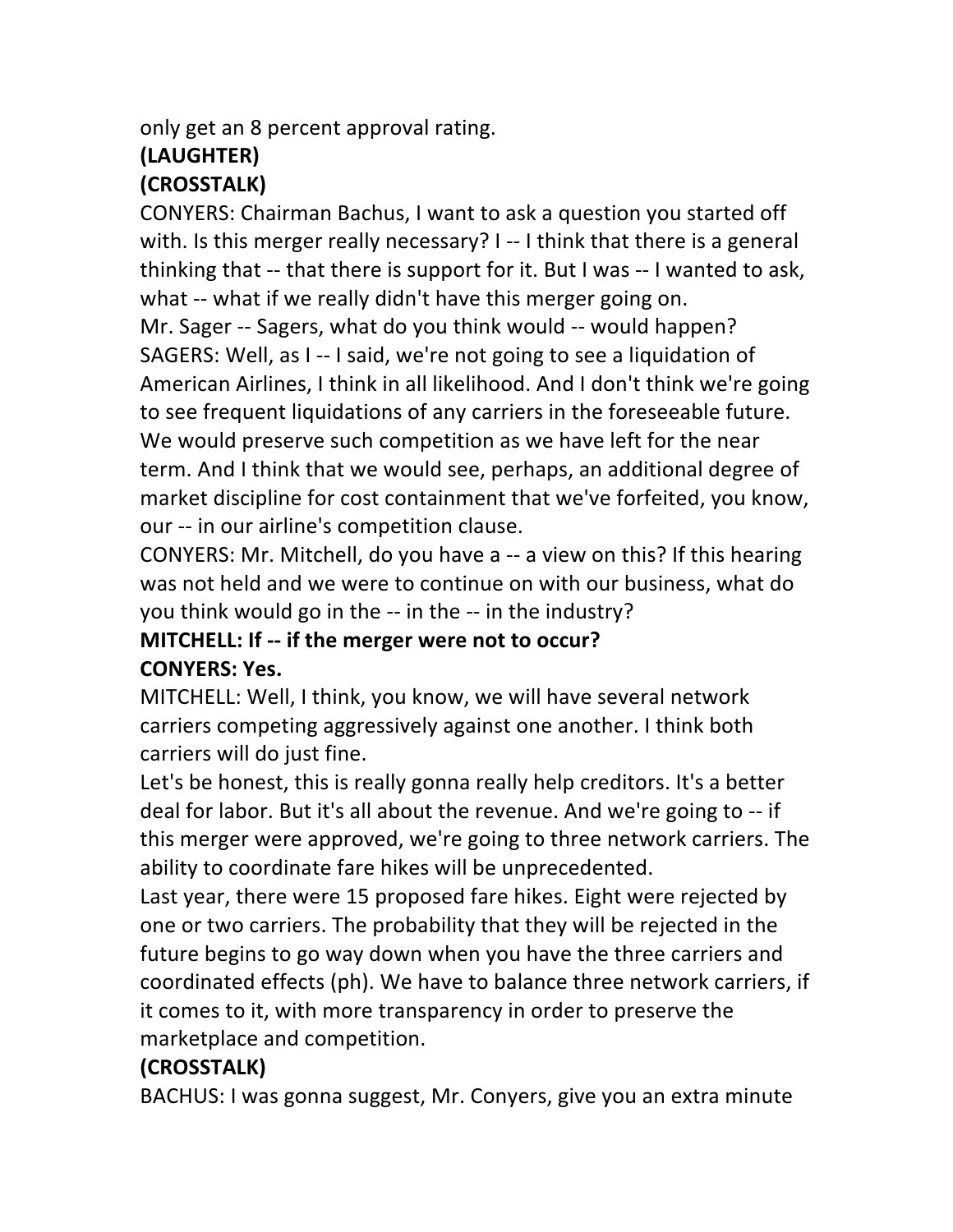to let the two representatives of the airlines...

### **CONYERS: All right.**

## **(CROSSTALK)**

KENNEDY: Congressman, I -- I have been in the airline business for 29 years. Joined American in 1984. And in all those years, this is the most competitive business, I think, on the planet. It is ultracompetitive. And what's going to happen when -- when these airlines combine, that competition will remain.

We simply are trying to become a stronger, more vibrant competitor against those already in place. It's important not only for -- I think it's important for this industry, it's important when you look at the international alliances and the composition of both the Star (ph) and the Sky Team (ph) alliance.

And so this is going to give consumers more choices. It's going to allow us to better compete with the other airlines.

CONYERS: Well, there's nobody that doesn't think you're -- you're not coming out of bankruptcy.

# **S. JOHNSON: (OFF-MIKE)**

## **CONYERS: Yes, please?**

S. JOHNSON: It is in fact the case -- and I thank Mr. Mitchell for noticing how well U.S. Airways has been doing recently. I mean, it is in fact the case that American (OFF-MIKE) easily emerge on a standalone basis. That's not really the question. The question is, why -- the question is, why are we doing this and for whose benefit? Our customers have been telling us that they want a bigger network, they want a network competitive with United and Delta. They want more choices and more opportunities. They've been telling us that directly. And discouragingly, for Mr. Kennedy and I, they've been telling us indirectly by leaving American Airlines and leaving U.S. Airways to fly on Delta and United (inaudible). So we help our customers (OFF-MIKE).

Second, we help our employees. U.S. Airways is a smaller airline that has a smaller network (inaudible) disadvantage (inaudible) versus the other big airlines. As a result of that, to be successful, we have to pay our employees less and we have made a bargain with our employees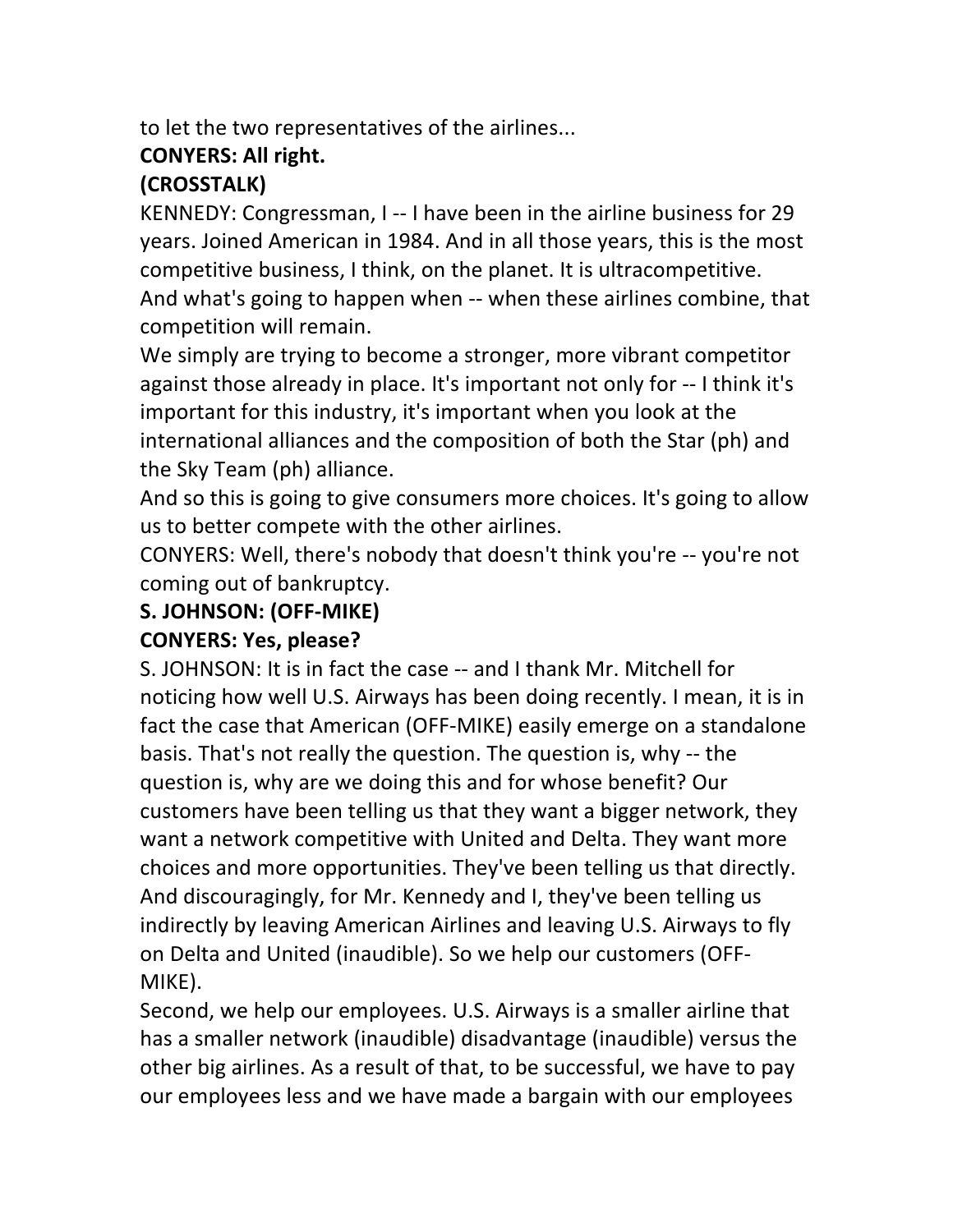over time that we can give (ph) them good jobs and good benefits but they're gonna be less than those enjoyed by their counterparts at Delta and United.

By -- by merging and creating a network like Delta's and United's we can pay our employees more and -- and -- and we -- we need a path (inaudible).

In addition, when we talk to people in our principal cities, in these hubs that we've talked about so many times today, they don't talk to us about price issues or price concerns. They talk to us about finding ways (inaudible) more service, finding ways to grow the hub, finding ways to create more destinations (OFF-MIKE). All of that can be accomplished by this merger, Congressman, and that's what we're trying to do today.

CONYERS: Well, you're both doing OK now. You know, what I hear you're saying is that it -- it may get tougher later and we're going to take -- we want to be prepared and so we're going to merge now. And I'm not sure if that goes along with the American Antitrust Institute. Do -- do any of you know what the economic scholars are thinking in -- in terms of this kind of discussion, Mr. Sagers? SAGERS: Yeah -- I mean, you know, there's a (inaudible) study of airline fare changes. And it's -- it's in some dispute, but there's substantial evidence that on specific city fares prices go up when concentration goes up. And we hear a lot...

### **(CROSSTALK)**

SAGERS: ... average prices going down and that's very misleading. BACHUS (?): Mr. Johnson, you respond and then we'll...

S. JOHNSON: (OFF-MIKE) I'll respond, but I want to make sure that (inaudible) Dr. Winston on opportunity to respond because he's the expert on airline pricing here today.

What I can tell you is that after this merger, this is going to be a very, very competitive industry. There will be four airlines with each having less than 25 percent market share, and each with nationwide networks that are very competitive.

There will be two airlines, Alaska and Jet Blue that provide significant competition in regions, Alaska in the west, Jet Blue in the east.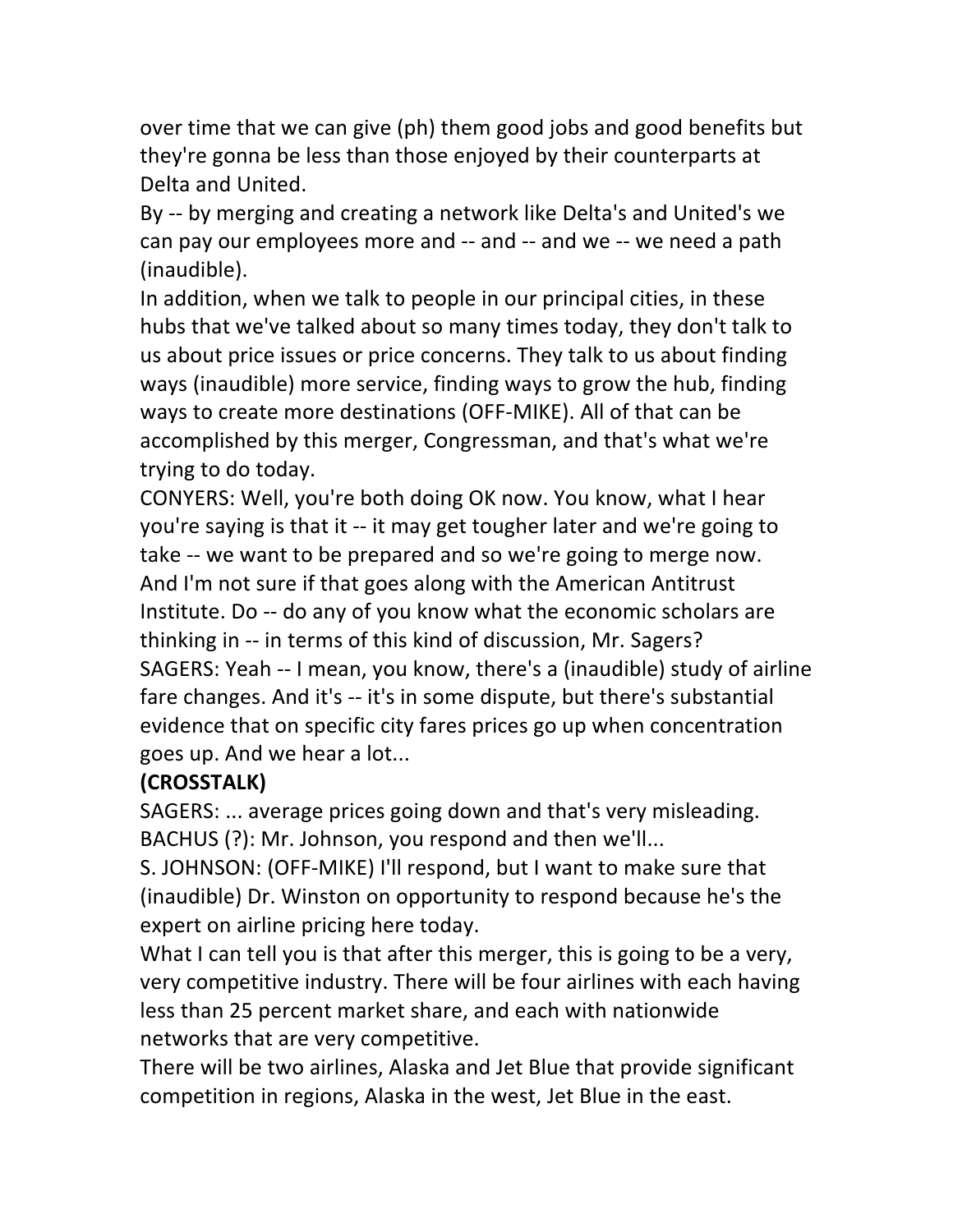BACHUS: It'll be more competitive after this merger?

# **S. JOHNSON: I expect so.**

BACHUS: And what would it be if there weren't a merger?

S. JOHNSON: The fact is the industry's very competitive now, Congressman, and it's going to be very competitive after this merger. After this merger, we will have Southwest continuing as the low cost, Jet Blue continuing as a (inaudible) with a significant cost to downage (ph), but three very fast growing low cost airlines: Spirit, Allegiant, Virgin America all providing competition regionally and, as they grow, extra-regionally.

BACHUS: Thank you. And I think that's what Mr. Winston's and -- and other's testimonies (inaudible).

# All right, Mr. Holding.

# **HOLDING: Thank you.**

I'll preface my remarks by saying that I'm a very happy frequent flyer of American Airlines. It -- it serves the routes that I travel in most, best. Another airline that was omitted in our discussion is Piedmont Airlines, which is a very fine North Carolina-based airline. It was airline of the year in 1984. And I spent many an enjoyable mile flown on Piedmont Airlines.

I fly out of Raleigh-Durham International, and it's a very important airline to my constituents. It's an economic booster for the research triangle park, it's very important to a lot of businesses there.

# (UNKNOWN): (inaudible).

# **(LAUGHTER)**

HOLDING: It's even finer than the Memphis airport I might add, the brand new -- newly built.

How -- how much is the overlap between American and U.S.-Air in the Raleigh-Durham market?

# **Mr. Kennedy?**

KENNEDY: We  $-$  the overlap I think is just on the Washington D.C. flight. American serves its hub from Raleigh-Durham, we serve our hubs from Raleigh-Durham. And so I think the overlap is just limited to that one flight.

HOLDING: Right, and I notice -- I -- that the prices on American and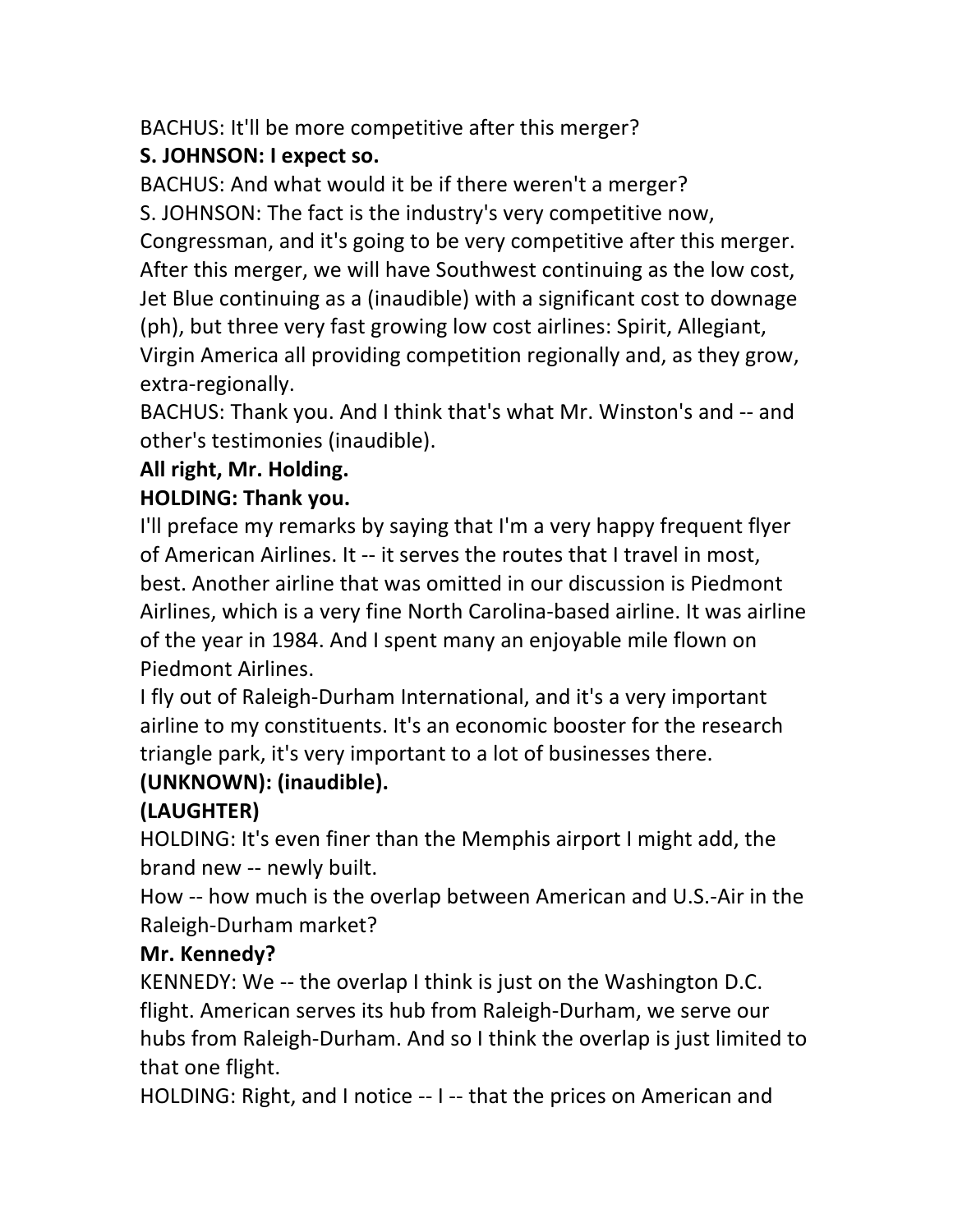U.S.-Air are virtually the same flying out of Raleigh-Durham to D.C. The -- how much overlap do you have in Charlotte?

## **KENNEDY: Virtually zero.**

American serves Charlotte to its hubs and we have a very large connecting hub in Charlotte.

HOLDING: Right, and I believe U.S.-Air serves D.C. out of Charlotte, I think they're probably the carrier that has the most flights out of Charlotte to D.C.

What -- what would you anticipate that the price difference is between Raleigh to D.C. and Charlotte to D.C. is?

KENNEDY: I don't know, but it sounds like you might know.

## **(LAUGHTER)**

HOLDING: It costs a lot more money to fly from Charlotte to Washington than it does from Raleigh to Washington. And that's concerning. It's very concerning. You're -- you're direct competitors in a route from Raleigh to Washington, whereas U.S.-Air doesn't have a direct competitor in Charlotte so it costs a lot more money. And that would -- you know, that would certainly impact the folks who live in my congressional district.

The  $-$  do you think  $-$  do you anticipate that the fares would go up significantly in the future in Raleigh to Washington when you are not -no longer competing with one another?

KENNEDY: Congressman, as -- as we've said before, I mean, any (inaudible) or -- or that sort of (inaudible) strategy is something that's down the road for us. (inaudible) be discussing really with respect to fares and things like that probably not (inaudible).

HOLDING: So what -- what are the top three factors that you would have under consideration when you're making your pricing decisions down the future whether it's in this route or another route?

KENNEDY: Top three factors, demand, cost of dividing (inaudible), the (inaudible) the opportunities to provide a service over -- over a hub. (inaudible) we can  $-$  as we (inaudible) attract more passengers than the original destination, it gives us an opportunity to then operate more efficiently (inaudible).

HOLDING: And the factor of whether or not you have a direct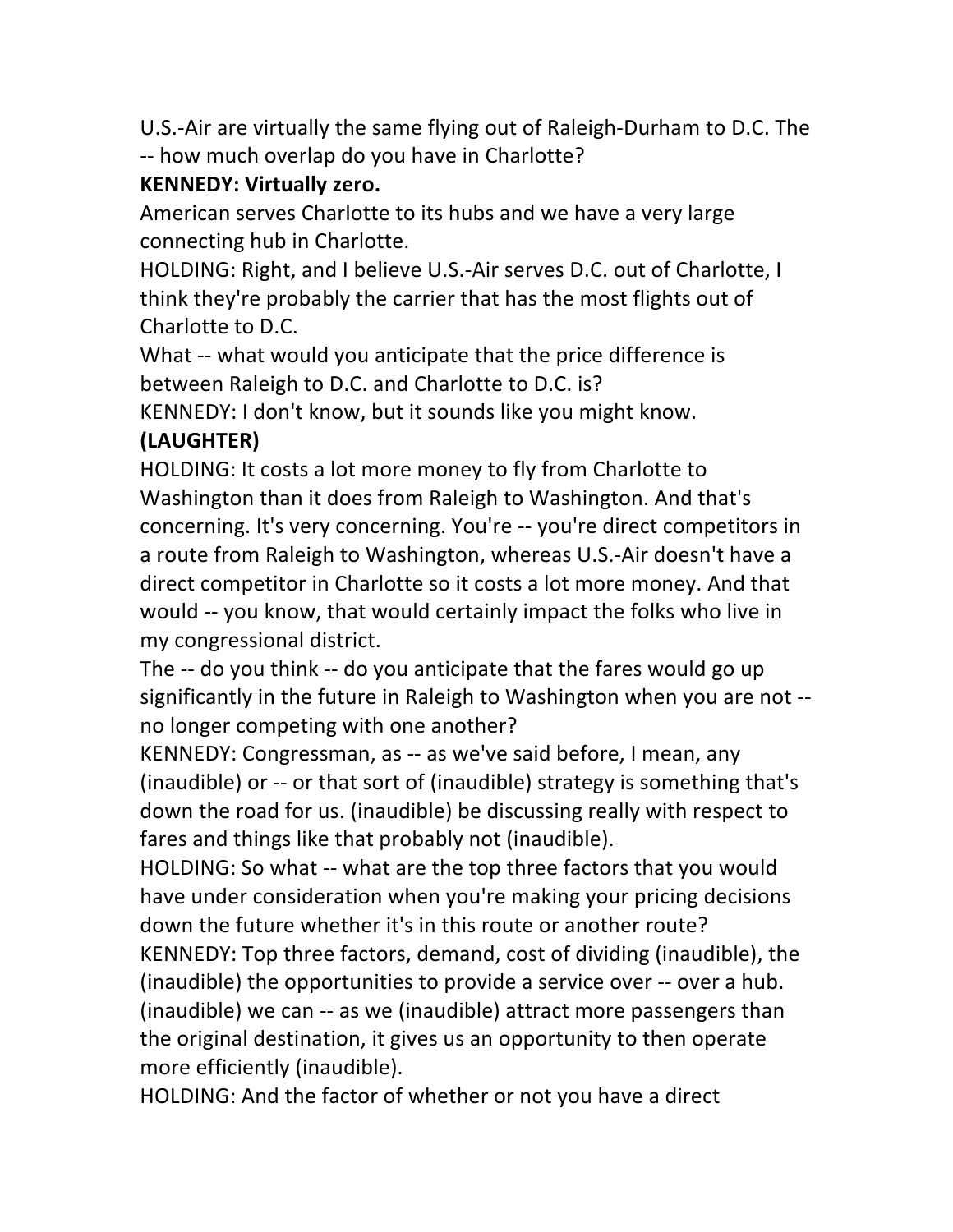competitor in that market is not in the top three factors? KENNEDY: We  $-$  we are in the  $-$  the airline industry is a very competitive business and we compete -- and we compete in -- in virtually every market that we (inaudible).

HOLDING: The American Airlines operates a direct flight out of Raleigh-Durham to London-Heathrow that seems to be a popular flight. The -- do you know if that's a profitable flight or an unprofitable flight?

KENNEDY: Congressman, I'm not aware of whether it is or not profitable, but it is a service we've had for a number of years, and as you know with the combination we had with -- with British Airways in terms of our joint alliance, we have -- we offer tremendous amount (inaudible) service into Heathrow and elsewhere, and you know, I would hope that -- that service you're referencing continues. But I just don't know about its profitability.

HOLDING: The -- is there any consideration of expanding the international flights of the Raleigh-Durham airport that you know of? KENNEDY: You know, one of the things about the industry is that we are always looking at where it is that we can stand our service, as I've mentioned earlier, you know, we have just -- we have an aircraft order for 500 new aircraft that we just did summer before last, and that's going to allow us to not only replace aging aircraft, but also to expand our service.

So, our route network people at the company spent a tremendous amount of time looking at opportunities. As to whether or not we can increase service, I don't know. I'm happy to get -- ask our folks (ph) to look into the particular question and get back to you, but if it -- if the demand is there, then we'd like to increase the service, and provided of course that we can, you know, landing rights on the other side of the -- of the equation.

### **HOLDING: Thank you.**

And I would appreciate that follow up, not only on the international routes, but on the question of competition and the -- how that is -- will be in your analysis as far as the Raleigh-Durham Airport is considered. **Thank you, Chairman.**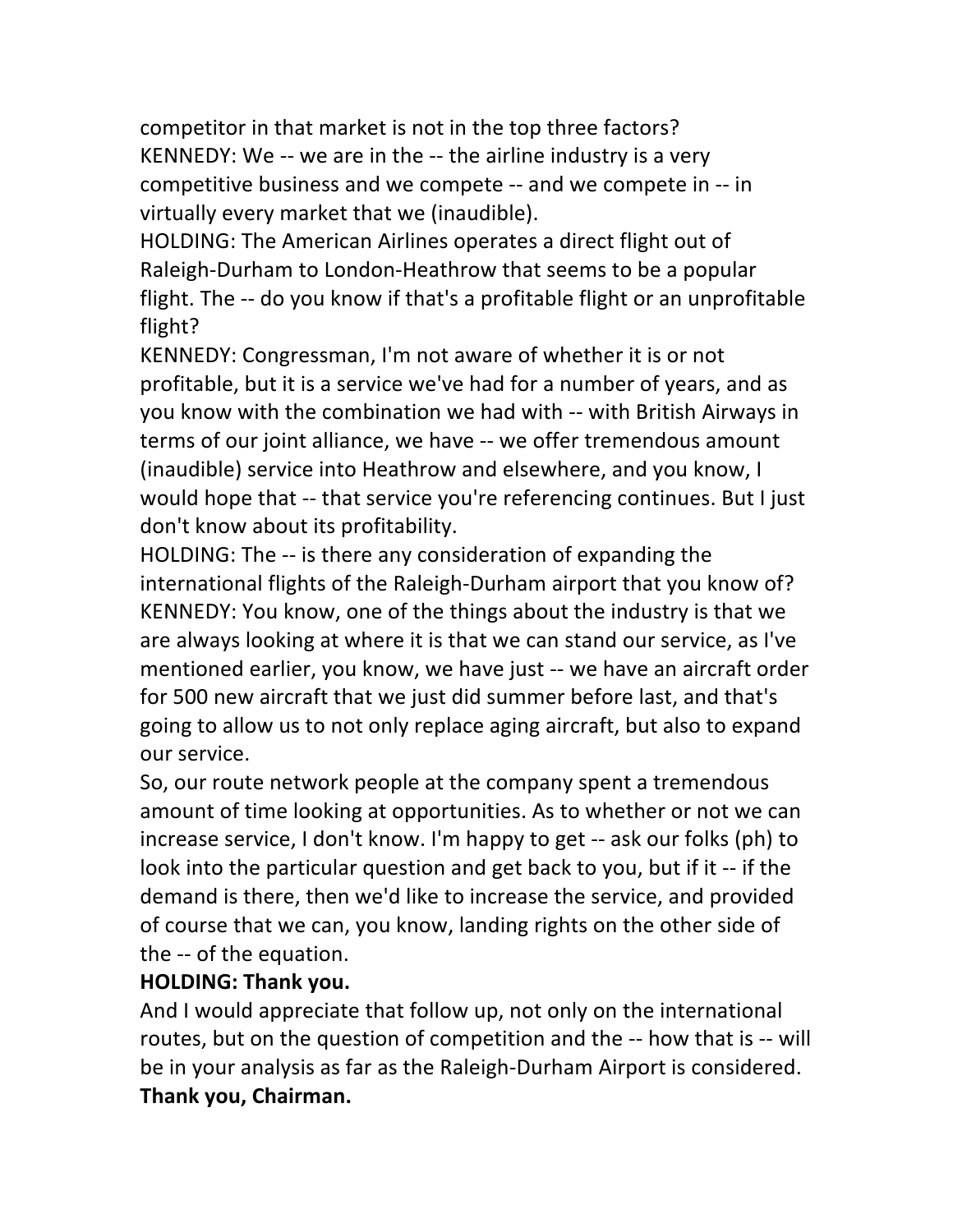## **BACHUS: Thank you, Mr. Holding.**

## **Mr.!Johnson.**

H. JOHNSON: Thank you, Mr. Chairman. Thank you for holding this hearing, and when I heard that my esteemed colleague Steve Cohen had said some -- some things about the Memphis Airport, and kind of compared it to the Atlanta Hartsfield-Jackson Airport, I had to make sure that I came and -- and I tell you, this is not to take anything away from the Memphis Airport, but -- and -- and Memphis may, in fact, have the best ribs and that kind of thing, but you'll never have an experience like you will when you go through Atlanta's Hartsfield-Jackson Airport.

## **(UNKNOWN): That's true.**

# **(LAUGHTER)**

H. JOHNSON: You an stop at -- I mean the hospitality, the real southern hospitality, the ambience, the warmth of the people there, and the food, I mean, everybody knows about the Pascal's Fried Chicken that you can get out there at the airport. Everybody knows about the good -- the peaches that come out of Georgia, and they go into that peach cobbler that is just -- melts right in your mouth. And you know, peanuts, pecans, Coca Cola, I mean it cannot compare. It's incomparable. So let's -- let's make sure that we can clear the air on that issue. I do love barbecue every once in a while, but I need some fried chicken every day.

# **(LAUGHTER)**

Now, Mr. Steven Johnson. Thank you for testifying, thank you all for testifying today on this issue.

I'm interested in the effects of this merger on union and non- union employees. You've indicated in your submitted testimony that the combination of these airlines will generate substantial net synergies and establish the financial foundation for a more stable company and better opportunities for our 100,000 employees.

However, current and former employees may also be concerned about how the merger will affect benefits such as their healthcare benefits and pensions.

Mr. Johnson, how does the merger affect the benefits of current and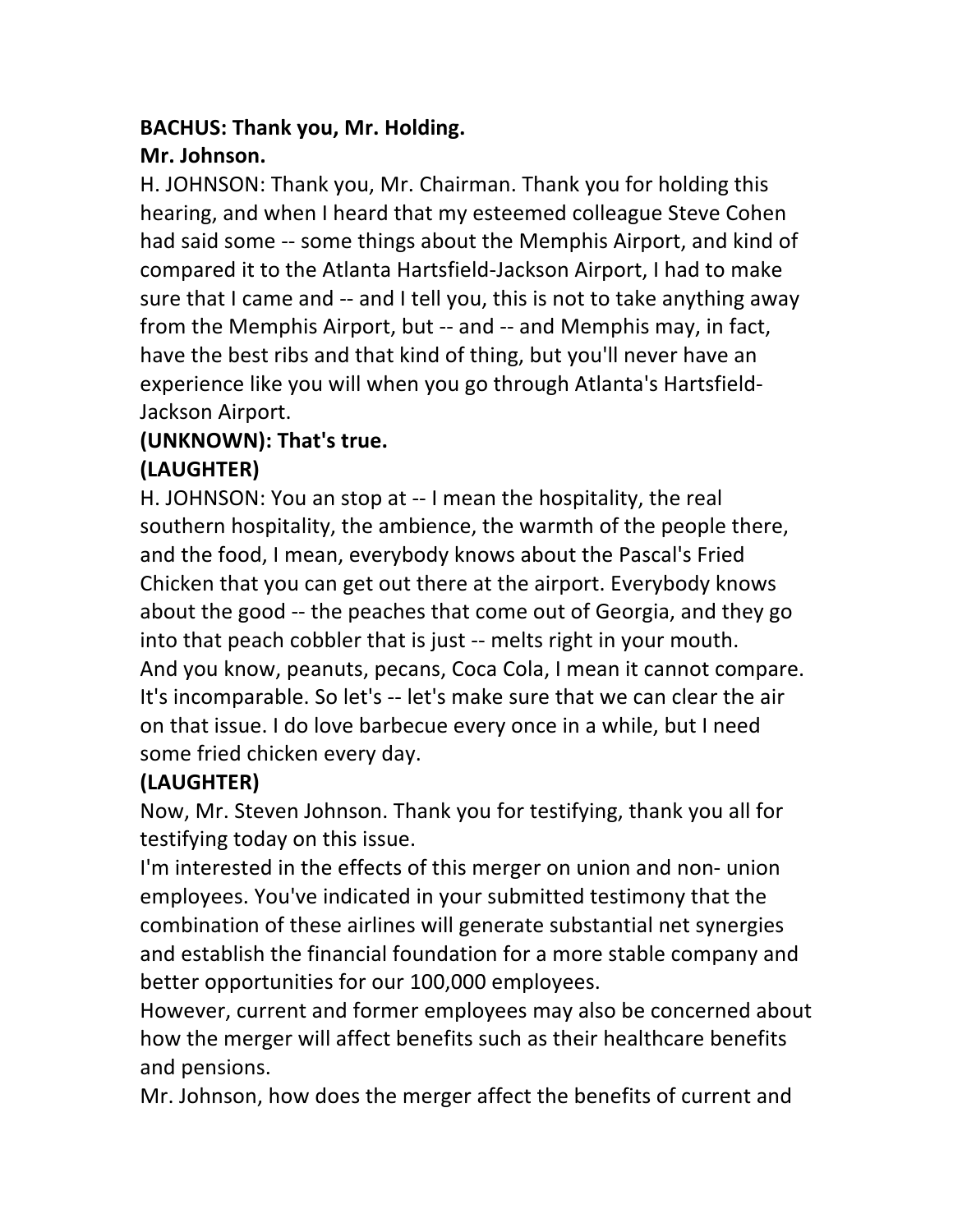former employees?

S. JOHNSON: Congressman, first I want to comment on that -- that statement you made on Atlanta I think has a lot to do with why (inaudible) the most profitable and successful airlines in the United States today. That's one of the reasons why we need to create this new network (inaudible) things like that.

## **Thank!you!very!much!(inaudible).**

## **H. JOHNSON: Thank you.**

S. JOHNSON: But could I ask Mr. Kennedy to answer this question? He's very deeply involved in (inaudible)...

### H. JOHNSON: Sure.

**S. JOHNSON: (inaudible).** 

### **H. JOHNSON: Sure, Mr. Kennedy.**

### KENNEDY: That was very well done Mr. Johnson.

Well, first of all with regard to current and former employees, as to retiree we are still working through our bankruptcy and determining what will happen with retiree benefits. I will say that as we have with current employees where we have changed the medical insurance benefits upon retirement, we're seeking to do the same with regard to retiree employees.

With regard to pensions, as you know, we were successful in freezing our pension plans rather than terminating them. And that is a -- that is -- that is terrific for all employees because we will pay all the -- the benefits under our pension plans to our employees. We're not sending those obligations to the PVGC for payment. I know that's been done in the past. But we worked hard to go ahead and freeze those plans rather than terminate. And that's -- that's a success coming out of this bankruptcy.

## **H. JOHNSON: Thank you.**

Do you see any changes to the basic benefits occurring in years to come?

KENNEDY: I -- I don't know what will happen in future years, but I will tell you that particularly with the -- both our union employees and our non-union employees, when -- when we structured our new contracts with our organized labor groups, we did so in a way that would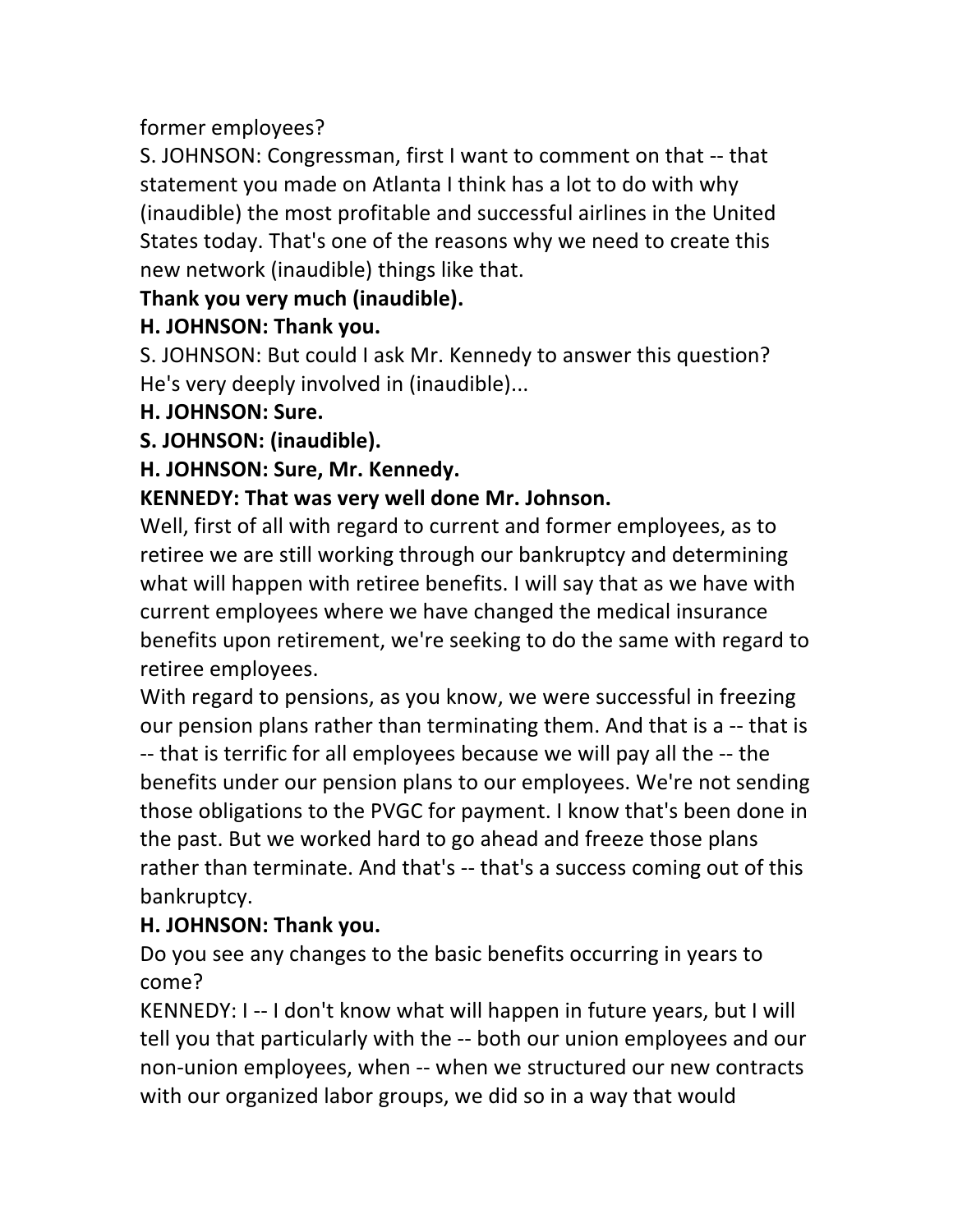provide to the company productivity improvements, but would also provide for pay increases for our employees. And we now have new six year contracts. Now we do have work to do on -- with -- with this merger, in terms of getting, you know, one contract among all the labor groups, but we've made substantial progress in -- in getting that finished and ready to go.

So I believe that while some of the change we made with regard to productivity improvements are difficult, that employees will benefit, not only from that -- from the pay increases we have in place, but as we build the airline of the future.

#### **H. JOHNSON: Thank you, Mr. Kennedy.**

### **I** yield back.

### **(CROSSTALK)**

### **BACHUS: Mr. Rothfus?**

### **ROTHFUS: Thank you, Mr. Chairman.**

And thank you, panel, for being (inaudible) this great discussion. I live about five miles from the Greater Pittsburgh Airport. When Pittsburgh lost its hub status about 10 years ago, we dropped from over 500 flights to fewer than 50, and we lost thousands of jobs in the process, and a world-class airport remains underutilized.

It's created an inconvenience for the traveling public, and also for our business community, to have a -- not as many flights as we -- as we used to.

Currently, we have about 41 US Air flights and 15 American Airlines flights out of Greater Pitt. Can either Mr. Kennedy or Johnson give us any kind of assurance that the number of lights will not be reduced out of Greater Pitt?

S. JOHNSON: Congressman, I -- I mean, that -- those are flights that we operate to our respective hubs. They work really well for both of us. I would anticipate that the merger isn't going to change air service to Pittsburgh either -- materially in any way.

I -- I will say that the people at Pittsburgh will have some advantages associated with those flights being combined on one carrier. They'll be able to fly online to more places. They'll be able to accumulate their frequent flier miles on one airline instead of two. The travel will be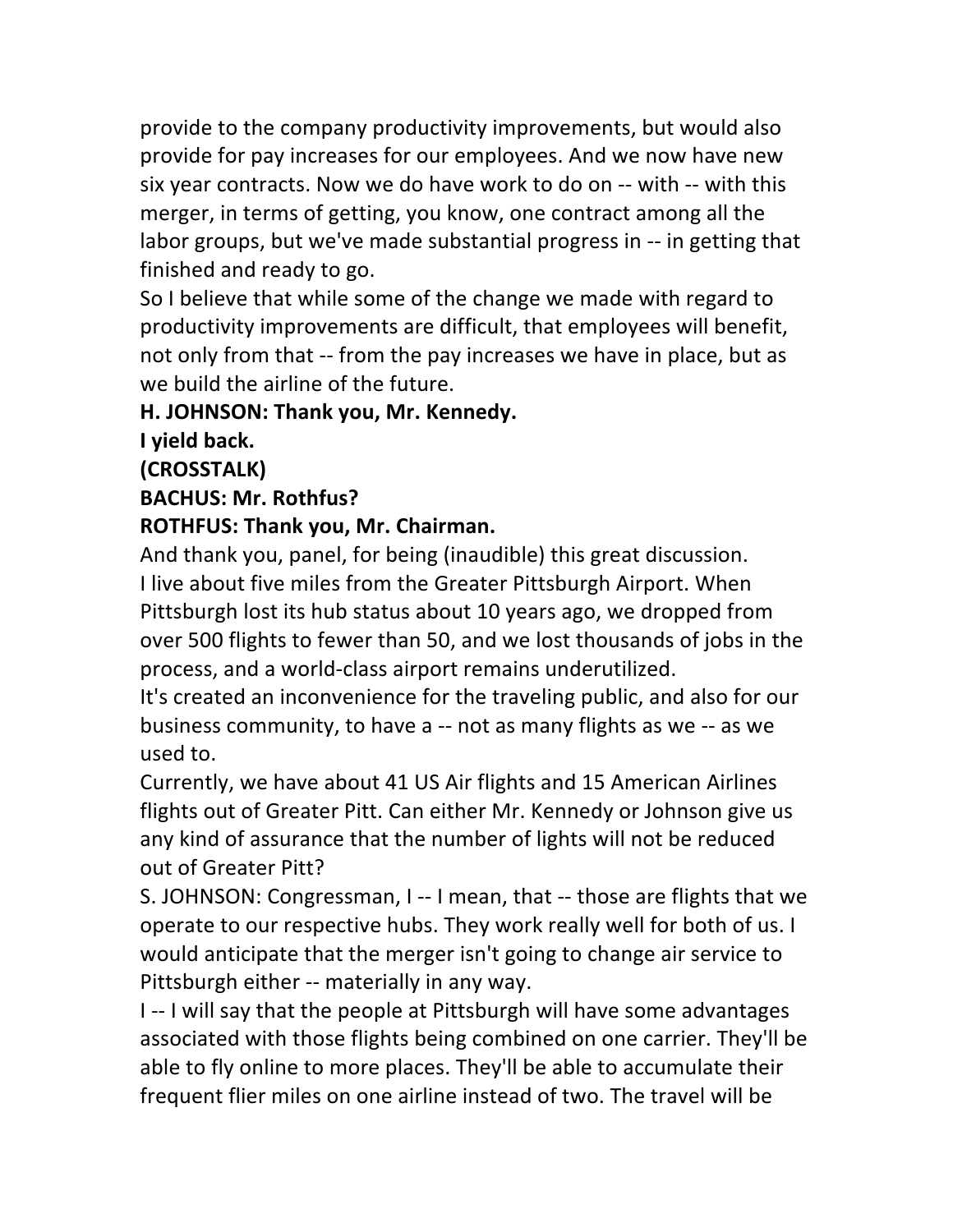more convenient.

But I don't expect it to -- I don't anticipate that it will change the air service to Pittsburgh at all.

ROTHFUS: Has there -- has there been discussion about, post- merger, changing hubs at all, moving hubs, consolidating hubs?

S. JOHNSON: I think just the opposite. We anticipate that -- we're very happy with the hubs that we have. And, as Mr. Kennedy said, they're geographically diverse, they're functionally diverse. They all work for the separate airlines, so we anticipate they'll be very successful after the merger.

### We don't anticipate adding any hubs.

ROTHFUS: Well, I'd like to talk a little bit about some of the hubs you have, particularly those in the New York area, you know, JFK and, you know, LaGuardia, and then down to Philadelphia. And there seems to be -- you always hear about (inaudible) you know, overcrowding, delays.

Leisure & Travel magazine, for example, asked travelers to rank the worst airports in the country, and the top three are LaGuardia, Philadelphia and JFK.

And here we have an utterly underutilized airport out in western Pennsylvania that -- that I think could as a hub. And I'll just ask the -the parties to consider that as you -- you do your planning.

Moreover, you know, we have a recent drilling arrangement out there at Greater Pittsburgh Airport that's gonna be a benefit or it may be a benefit to airlines to consider that. So, again, I'd ask you to consider that.

Both of you testified a little bit about some of the small and middlesized communities, and I have some of those in my district.

And I'm just wondering if either of you might opine on expansion to some of the underserved communities that might result from this merger.

S. JOHNSON: If I could, Congressman, again, we haven't done any of that planning yet, and we won't be able to do any of that planning until we close the merger.

But whereas one of the great opportunities of this merger is the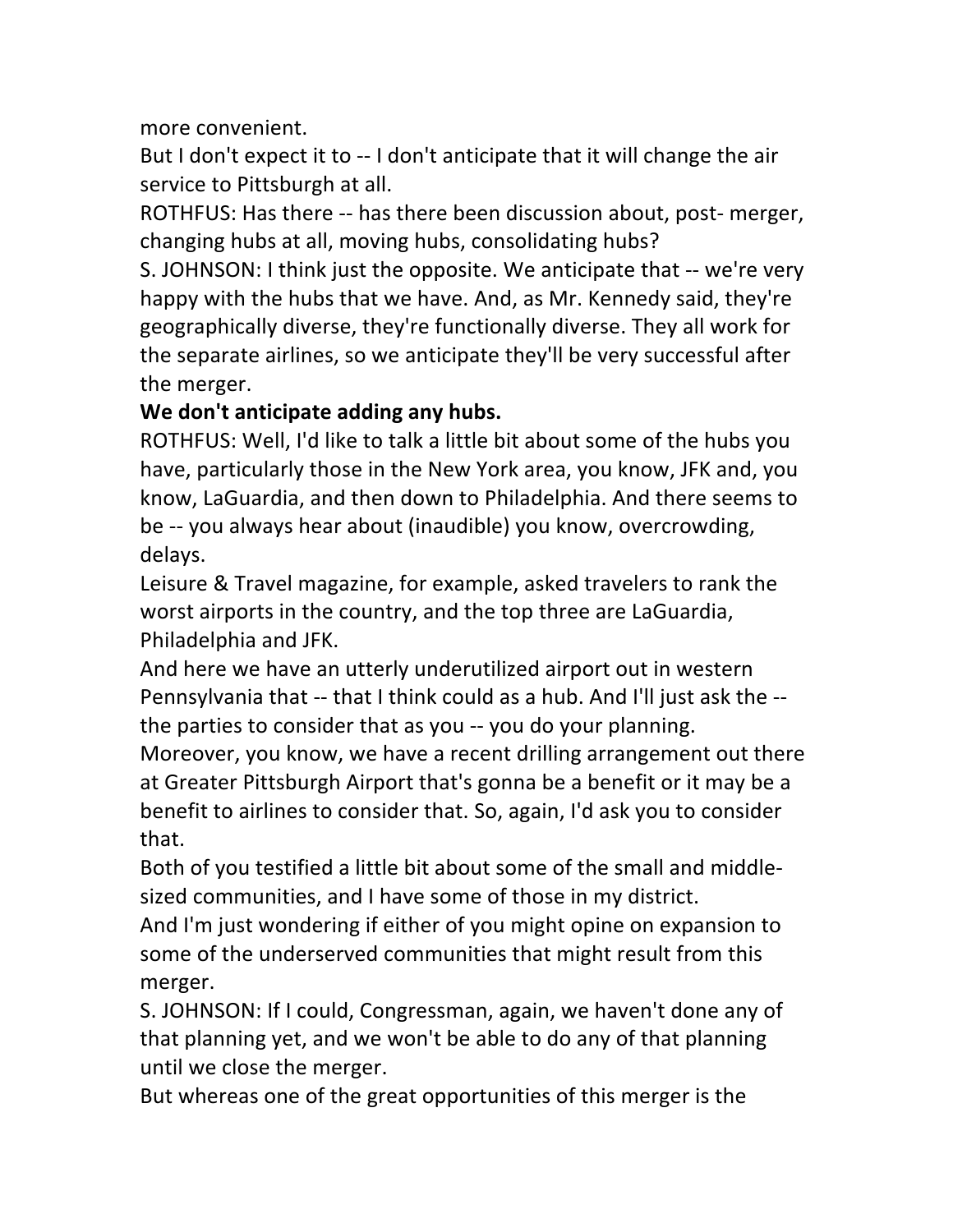complementary nature of the networks.

I mentioned in my opening remarks that there are some 130 cities that American Airlines serves that US Airways doesn't serve, 62 cities that US Airways serves that American Airlines doesn't serve.

When we make decisions about serving any market, particular small and medium-sized markets, there's an economic calculus that we undertake. And that economic calculus involves determining what the revenue potential is and then subtracting, if you will, the projected costs.

And when we at US Airways look at new service, one of the big costs are developing infrastructure, recruiting and training employees, and creating marketing presence in a community.

In Pennsylvania, where there are a number of communities that US Airways serves and American Airlines doesn't serve, that infrastructure exists. We have really quality employees there already, and there's a great marketing presence, as you know.

Those are great opportunities for expanding service from the American Airlines hub.

ROTHFUS: Yeah, we'd be look, you know, for opportunities to expand to even additional communities, such as Johnstown, Pennsylvania. You know, related facilities that US Air currently has at Pittsburgh include an operations center that employs about 1,800 people. Now, old American or American has an operations center in Dallas.

What's the consideration for the operations centers for the respective airlines, and what can we expect to happen to the operations center at Greater Pitts?

S. JOHNSON (?): Well, that's something we would have to discuss. We, obviously, will operate separate airlines until we close the merger. But then we'll continue to operate separate airlines for, I would think 15 to 18 months. That will -- that will continue to require two operation centers.

During that period of time, we'll talk and plan and see what works in terms of ultimately combining those operation centers or, you know, finding an alternative way to manage them.

ROTHFUS: Is it -- I guess you're considering that -- then a consolidation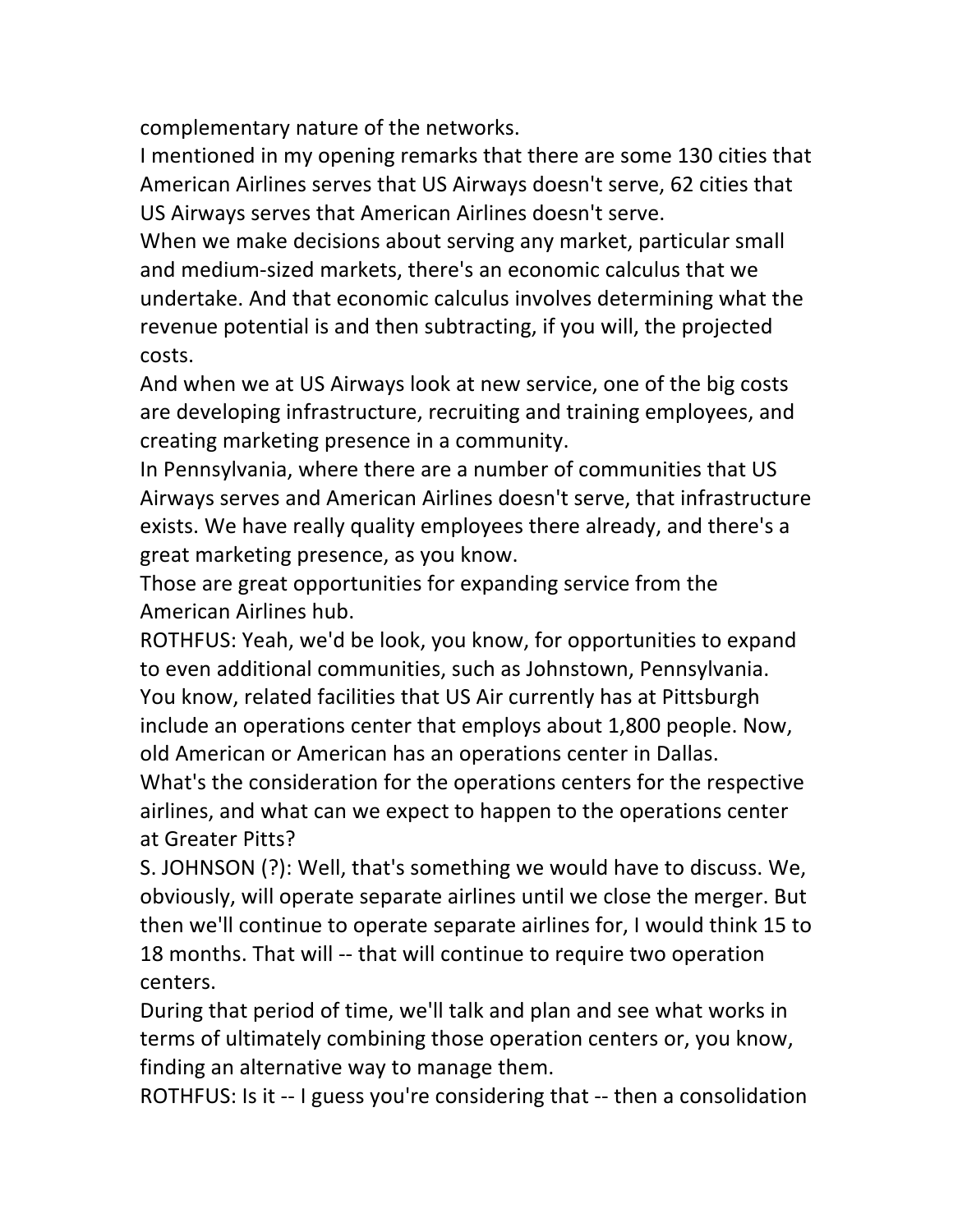of the two at some point in the future.

S. JOHNSON: I think in general airlines have -- you know, operate from a central operating system -- or, sorry, central operating center. And I would expect that at some point in time, once we completely merge the airlines and their operations, that we would as well.

ROTHFUS: We also have a maintenance center at Greater Pitt. Any consideration on that with US Air?

S. JOHNSON: We have about 1,000 maintenance employees --

employees engaged in heavy maintenance in Pittsburgh. That is a -- it's a very senior workforce, so it's reducing a little bit because of retirement of -- of our great employees. So we expect that to be about

975 employees at the end of the year.

But we -- it's a central part of our maintenance operation. We expect it to be not affected in any significant way by the merger.

But, again, you know, there's -- as we plan and we look out into the future, it's a little hard to say at this point.

ROTHFUS: Again, I'd ask you to consider taking a look at Greater Pitt in the post...

# **(CROSSTALK)**

S. JOHNSON: I -- obviously, we're very close with your colleagues in the delegation and the governor, and even our friends in Philadelphia have asked that we do that. And I promised in the next couple of weeks to go to Pittsburgh myself and talk to the city and civic leaders there about these issues.

## **ROTHFUS: Thank you.**

I had a question for Dr. Winston. You know, fascinating discussion. **(CROSSTALK)**

**ROTHFUS: Thank you, Mr. Chairman.** 

### **BACHUS: Ms. Delbene?**

### **DELBENE: Thank you, Mr. Chairman.**

Mr. Johnson, you brought up earlier the demand from your customers to have a larger network so that you would be able to serve more of their needs and to be more competitive with some of the larger carriers.

Where do you see the balance between having that larger network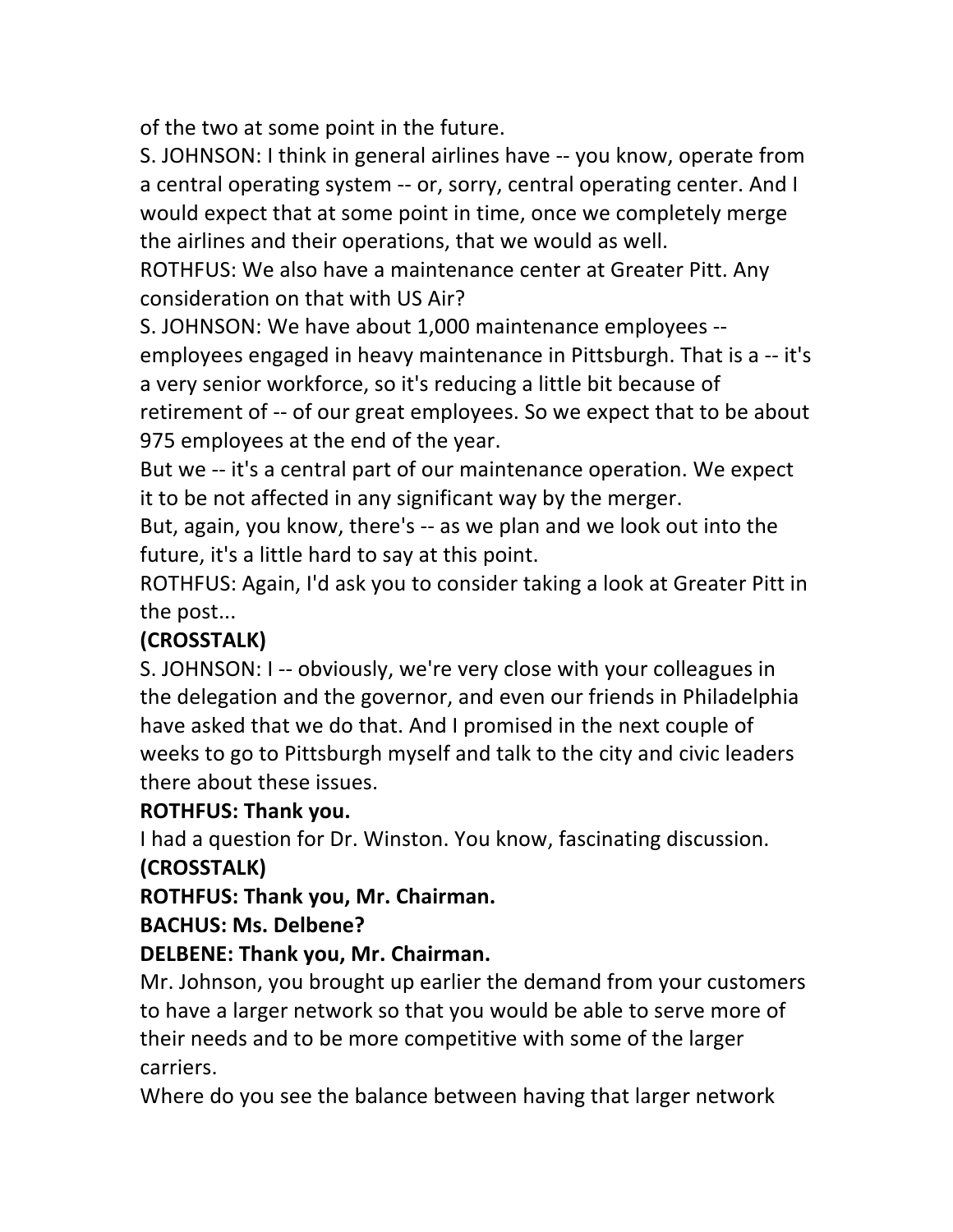internally versus having partnerships to meet those demands? S. JOHNSON: Well, I think we'd always prefer to do it internally, if we could. Partnerships serve a purpose that accomplishes something like a network, but -- but an imperfect replication of a network. And you usually undertake that when there's some reason that you can't create the network you want. usually national ownership rules of airlines and things like that, bilateral agreements between countries for international flying. Those are the kind of thing that lead to partnerships and business arrangements because you can't under the law achieve the network you want.

DELBENE: And when you look -- and Mr. Kennedy, as well -- when you look at after the merger, do you intend to maintain the partnerships that you have today?

And I guess I'll preface -- I'll preface that with I'm from the other side of the country, from Washington state, and Alaska, for example, is a big carrier in our neck of the woods. And so the partnerships are very important.

## KENNEDY: (OFF-MIKE)

Excuse me. Alaska Air has been a very important partner of ours. And so while, again, as Mr. Johnson said, we haven't made the determinations of what the network will look like afterwards, but that partnership has been very important to us. And it's a great airline. And so, you know, I would hope that that partnership would continue. DELBENE: And I think Mr. Mitchell brought up the NDC earlier, and I wanted to give a chance to either of you, Mr. Johnson, or you, Mr. Kennedy, to give your viewpoint on price transparency and NDC and how you feel that would be impacted after the merger, or just your view on NDC in general.

KENNEDY (?): Well, two things. One is -- and perhaps I'd said this earlier, and I apologize if I did, but we are strongly in favor of price transparency to consumers. It's very important. It always has been. And needs to continue.

I think where we disagree is talking about whether or not there ought to be a regulation or legislation that mandates how you need to provide that information. We don't think that's appropriate.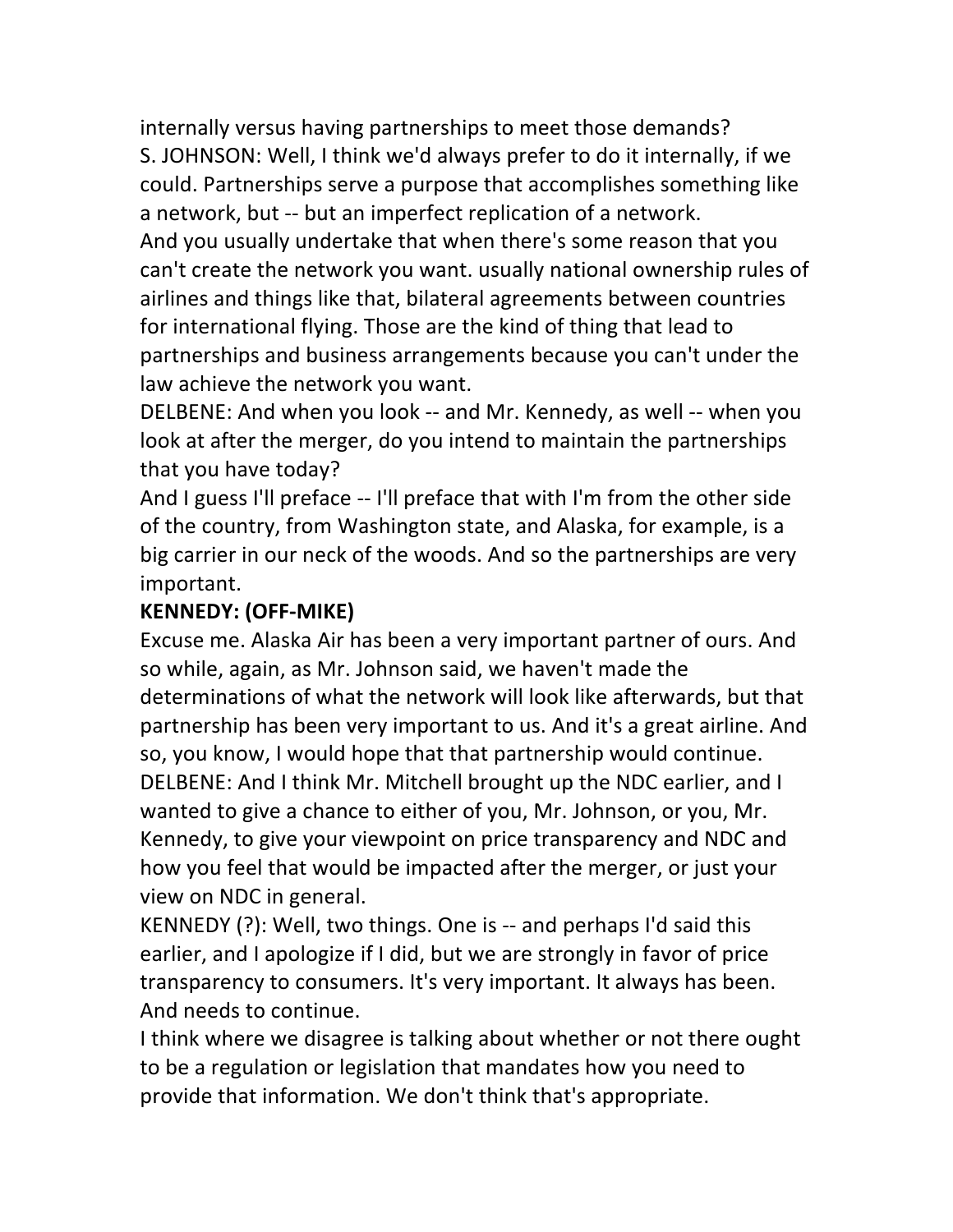We think, particularly with the advent of technological changes, that there's different ways to get information to consumers than what might be suggested otherwise.

I'm not particularly familiar with the IATA proposed regulation or measure that's referenced here. We'll be happy to look at it, and provide additional information, but I'm just not familiar with it. **DELBENE: OK.** 

And your concerns, Mr. Mitchell, about NDC aren't necessarily specific to the merger. You have concerns generally, is that correct? MITCHELL: They are -- they are specific to the merger, because the merger will allow an acceleration of -- of this NDC in the marketplace. US Airways has long been a maverick in distribution issues. For example, in 2001 and '02, when the airlines withheld web fares from travel agencies and corporate travel departments, they only provided them to Orbitz, US Airways broke rank and began to provide the fares to the marketplace. Likewise in 2006.

So the big American swallowing up the maverick US Airways is only going to allow this to go forward more quickly. And once embedded in the largest marketplace in the -- in the world, it's gonna -- it's gonna cascade across all the other markets.

The problem is no publicly available fares and schedules will be available anymore. It kills transparency.

I'll get a deal that's crafted just for me, and I'll have nowhere to go to compare it publicly, to see if I really got a good deal at all.

DELBENE: And, Dr. Winston, since you're the pricing expert -- I think someone said that earlier -- what do you think in terms of prices and competitiveness and the ability for consumers to have transparency? What do you think the impact of the merger or NDC is on that?

WINSTON: Well, keep in mind, there's something very special about this industry. A small percent of the people do a huge amount of the flying, you know. Something on the order of 5 percent or 6 percent of the travelers do like 40 percent of the flying.

It is absolutely ludicrous to think that an airline will think, hey, a really good strategy for us is to not have transparent prices for people who fly all the time, who probably have these things memorized. And all of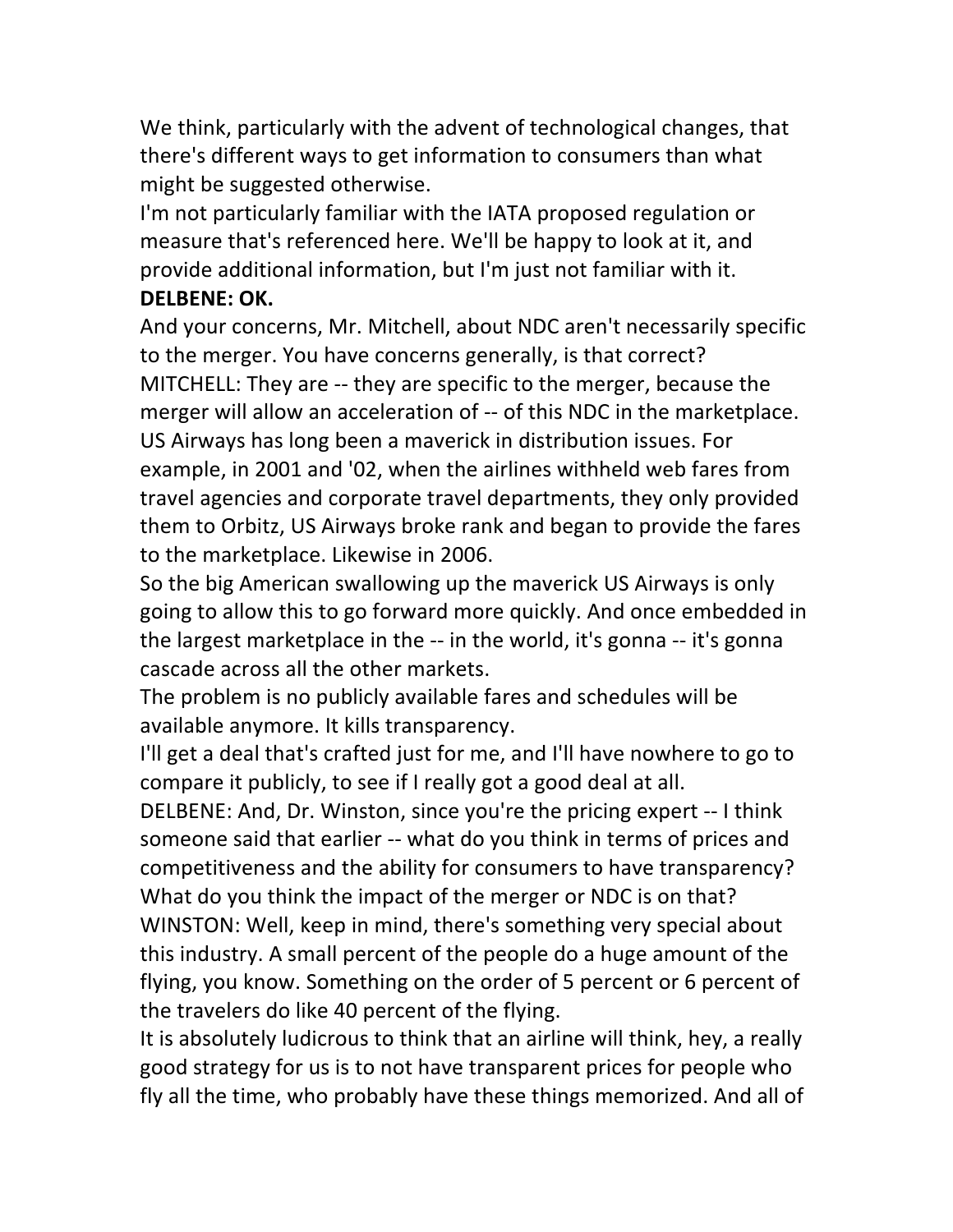a sudden, one day, they don't know what they are.

I mean, talk about a way of alienating customers. I mean, I -- I can imagine many strategies that are concocted all the time, I don't know where they come from, but this is just not how you make money in  $$ in -- in a regular real businesses. So I'm certainly supportive of concerns about transparency but I think you know, the nature of travel is that this would just be crazy to do and I -- almost an embarrassment, really for anybody of an airline proposed to do this? I would hope they would feel embarrassed for doing it.

#### **DELBENE: Thank you.**

**Thank!you!Mr.!Chair.**

**BACHUS: Thank you.** 

**Mr.!77 Mr.!Marino?**

#### **MARINO: Thank you chairman.**

### Good afternoon gentlemen.

Let me begin by saying I support the merger but because the employees want it and because of the gentleman sitting behind you in uniform took the time to be here, so I thank you for doing that as well. I do have some concerns and my previous life as a prosecutor, so  $I - I$ ask short questions, I expect a yes or no answer and if you have to follow it up, make it very brief.

### **What's going to happen to consumer rates?**

What is going to happen to consumer rates? Are they going to go up? **(UNKNOWN): No.** 

# **MARINO: Are they going to go down?**

### **(UNKNOWN): I don't know.**

As we said, Dr. Winston is -- is the man who can best describe that. But the studies show that -- that notwithstanding the earlier mergers that we've talked about today, price -- price -- there haven't been price increases of the sort that -- that Mr. Mitchell and professor Sagers suggest might happen here. So I don't expect prices to go up across the board.

#### **MARINO: All right.**

I did some private practice in my time and did mergers and acquisitions and whatever we call them, mergers, acquisition,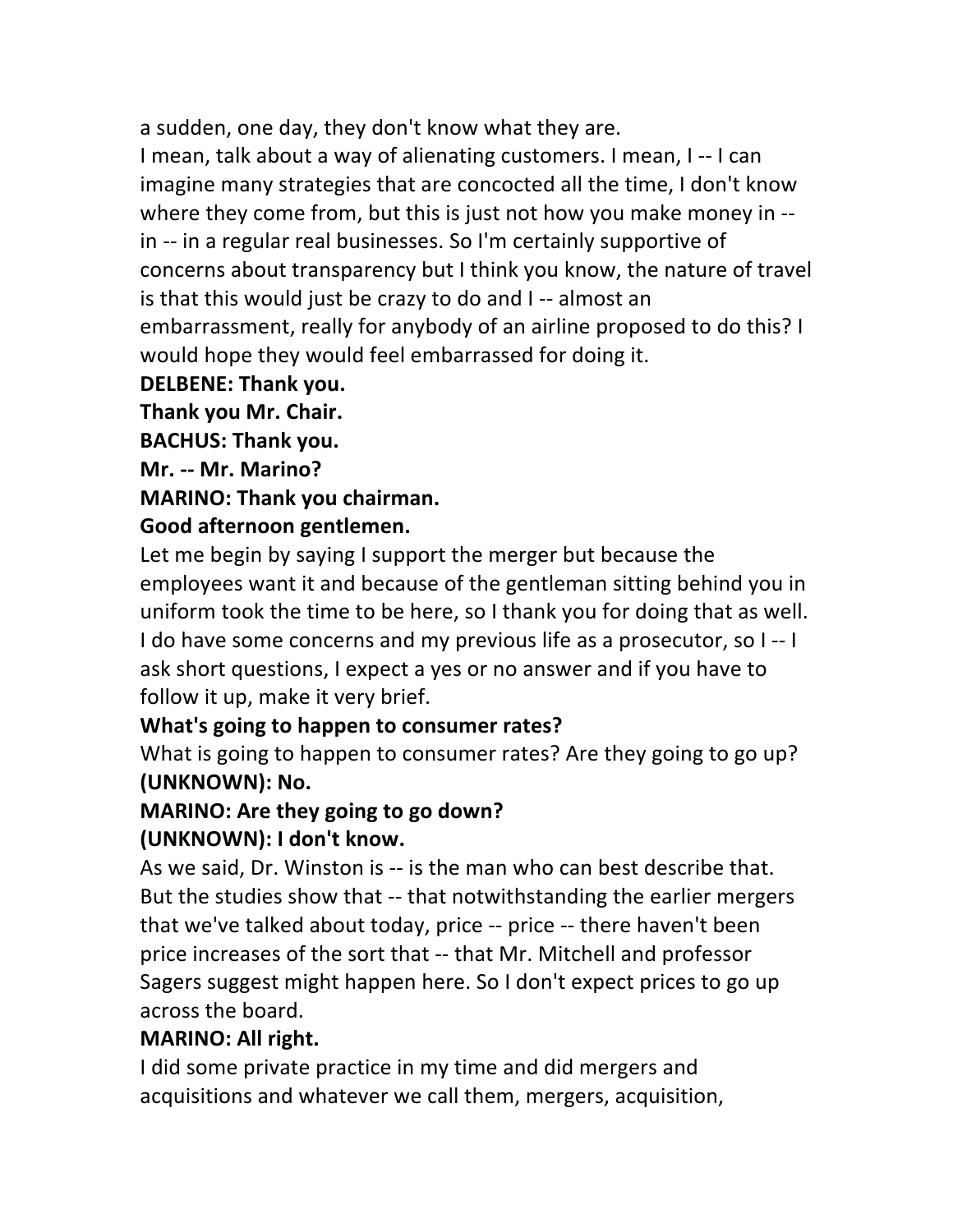takeovers, you know, that's not important to me at this point. But in my experience, I'm I'm told that they will reduce costs and then several months later when I ask what the prices are, they said the prices don't go down but that answer is well we kept them the same and prevented them from going up and then several months later, the prices went up.

So what's going to happen in  $-$  in the first six months  $-$  in  $-$  in the first year and the first three years about pricing?

(UNKNOWN): (inaudible) just say a couple of things.

One is we don't know what will happen. You know, we -- we at the airline industry is, as I've mentioned, it's highly competitive business and with very thin margins. And that's going to exist after the merger as it is today. And that has an effect on -- on -- on pricing and what those levels are.

And so I -- I don't what will happen with pricing, we'll simply be competing on price and schedule in the future as we do today. (UNKNOWN): Congressman, I could just add that it will be a very competitive business, in many ways more competitive as we create an alternative for consumers to the very large number that works at Delta and United. There'll be four big airlines, each with less than 25 percent market share, each with a national network to serve customers all competing with each other.

Two airlines that -- that have a very big risk competitors on a regional basis. Congressman Bennet, Alaska Airlines and Jet Blue and -- and -and three fast growing low cost areas that compete with us at various points around -- around the United States. It's a very competitive industry and that competition isn't going to decrease as a result of the merger.

MARINO: I think I know the answer to this is going to be, but I, with all due respect I have to answer it -- I have to ask it.

I'm assuming that there's been no backroom deals that someone in the near future's going to get whacked whether it's employees or the pension or the -- or the pilots?

**(UNKNOWN): There have been none.** 

**MARINO: That's correct, all right.**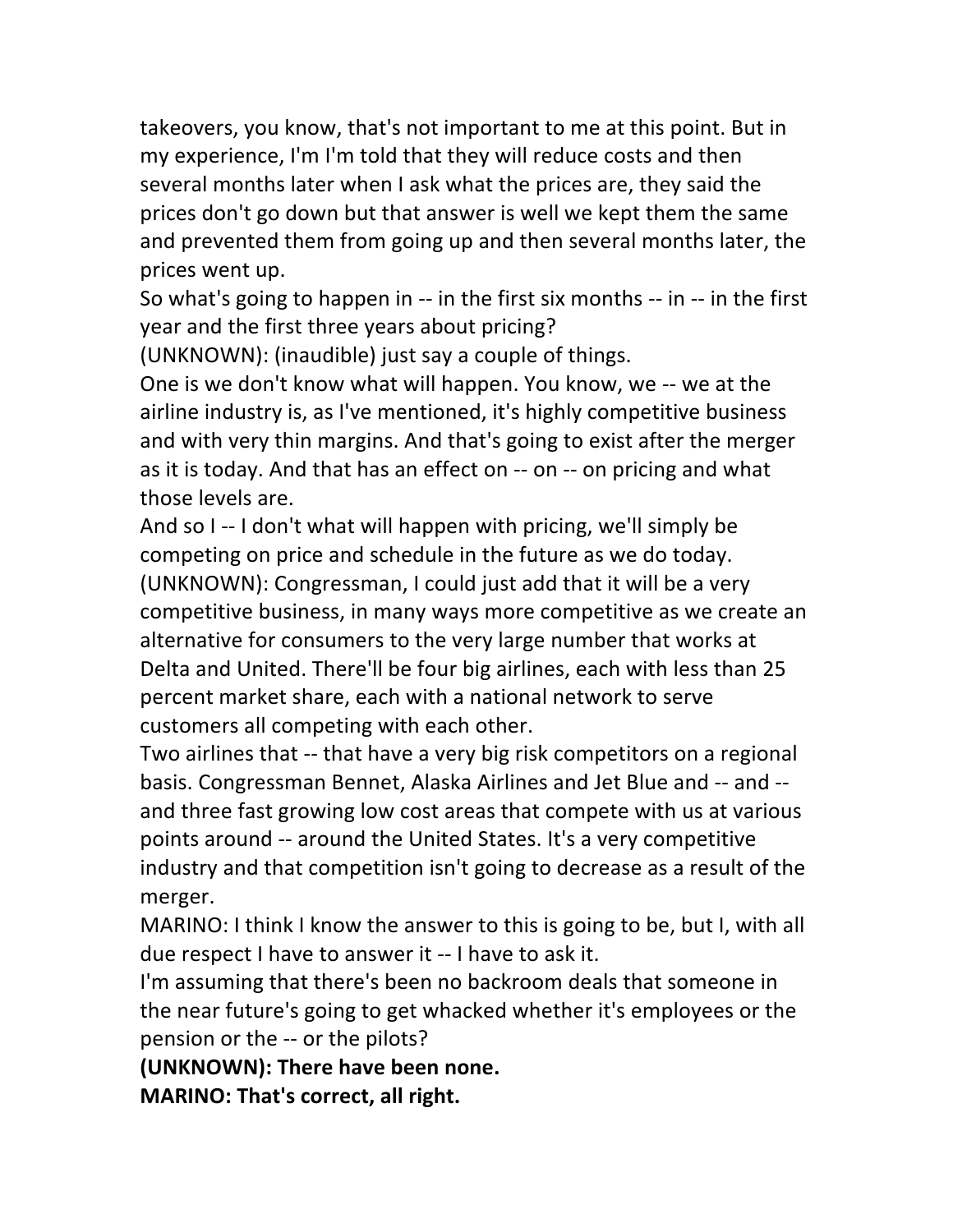I live in the 10th congressional district of Pennsylvania, north east, north central Pennsylvania. How am I doing on time, sir? A small airport in Montoursville, I have to drive Montoursville to get to that, but then to get to D.C., I have to take a plane from Williamsport to Philadelphia to D.C. It takes over six hours when it's on time. I drive because it's four -- four and a half hours that is less expensive. Is anything going to improve for the smaller areas in which I live where the county  $-$  my county, (inaudible) is about 130,000 people. The people have to travel into that county from surrounding counties to catch a plane.

(UNKNOWN): Well, I can't speak to your specific...

MARINO: Could you put it writing for me and get it to me and get it to me at some point?

### **(UNKNOWN): Be happy to.**

MARINO: OK. And my favorite pet peeve and I'm going to raise this. We all fly, but there are certain reasons why we have to change a flight and no matter who it is. What airlines -- if I'm changing a flight four or five days in advance or find out at the last minute that something's happened that I want to change that flight, the price goes up substantially.

By the same token, when I call -- just happened to be six days ahead of time instead of seven days ahead of time, the price doubles even though there are empty seats.

Can you explain to me why? And I know one answer is going to say, well everyone that waits until the last moment, but you've got to come up with a better answer than that, please.

(UNKNOWN): I -- I -- I understand that sometimes consumers find that frustrating but we offer a variety of products. We -- we can -- we'll sell you a ticket that's fully refundable and we sell you tickets that are nonrefundable. And in general, if we sell a ticket that's not refundable and then someone has to change it or seek a refund, what we do is we charge them what they would have paid for a nonrefundable ticket, in general -- I'm sorry for a fully refundable ticket in general -- that's -that's how that works.

MARINO: Does anyone wish to respond to any of my questions? I--I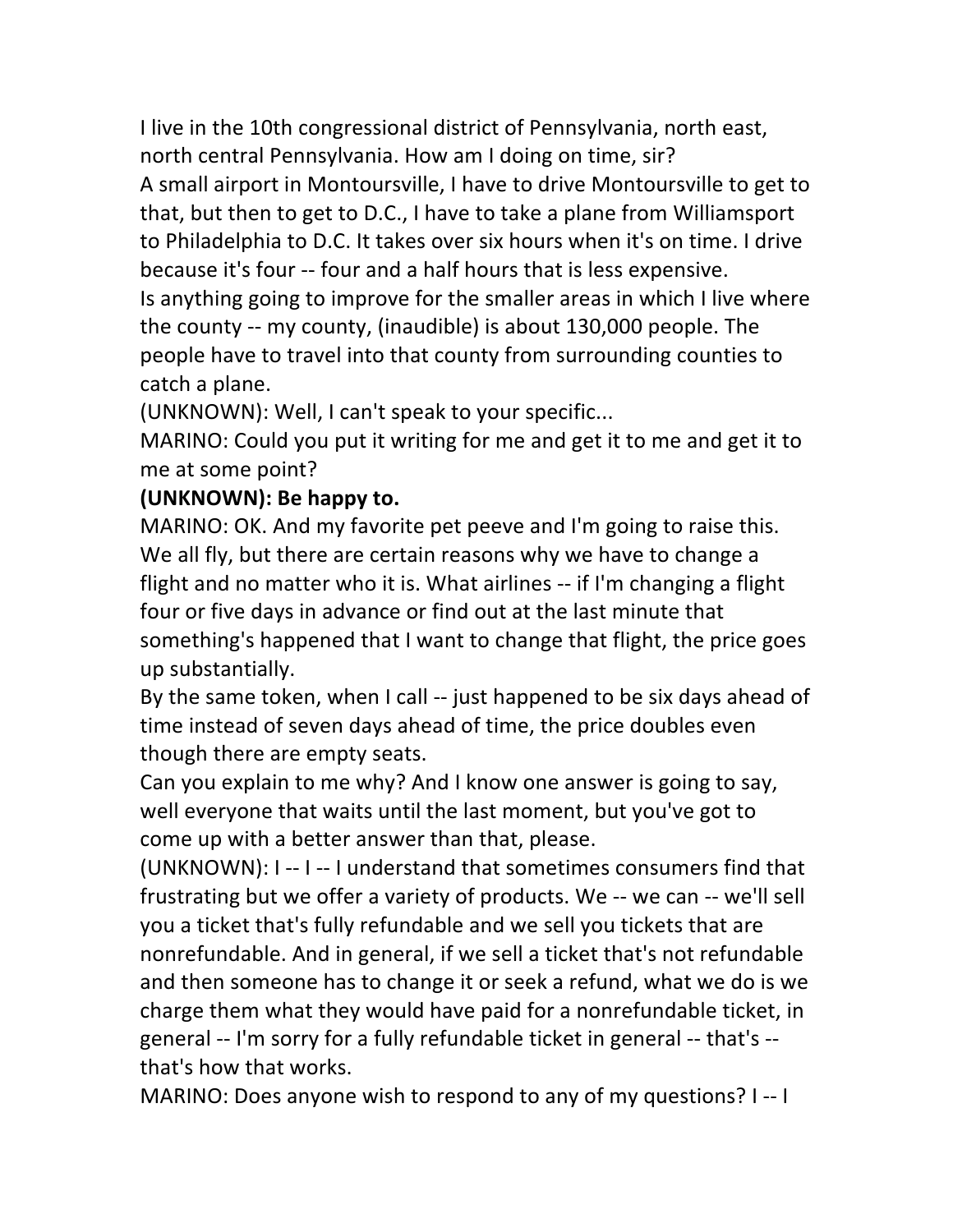know I focused on that but quickly please? I think I'm running out of time or have run out of time?

## **BACHUS: Yes, you're out...**

MARINO: I've run out of time. Would you -- would you like to put in writing and get it to me gentleman, please?

## **Thank!you.**

## **BACHUS: Thank you.**

**Mr.!Garcia?**

## **GARCIA: Thank you, Mr. Chairman.**

I -- I want to turn your attention from the delights of Memphis or the incredible Southern hospitality to the -- the most southern air point in  $-$  in our country which is the Miami International Airport.

As you and Mr. Kennedy know, we have a huge debt service at that airport and part of it was making sure we had one of the best terminals for American Airlines.

Are you -- do you feel that we're going to cut any flights there or -- or are we going to increase traffic there and thereby help out our airport?

(UNKNOWN): I -- I don't know specifically what will go -- what we'll do in the future at Miami but I...

GARCIA: Mr. Kennedy, I need you to be a little more specific because this is not -- this is Memphis and this is not a small regional airport, but this is the crown jewel to some degree of international flying to Latin America which I assume is one the reasons that -- that this becomes an interesting target.

So  $-1$  --  $1$  --  $1$  want a specific answer because in my community, we are leveraged as you well know to the hilt because of this airport. So -- and I am -- I'm committed to this process going forward but I want to understand what impact it's going to have on my community.

(UNKNOWN): Congressman, I'm happy to -- to be specific as I can. **GARCIA: OK.** 

(UNKNOWN): American Airlines is committed to Miami and we have been for many, many years. It is, as you know, a tremendous gateway, not only in -- there's a terrific (inaudible) traffic right in Miami, but also going south into Latin America and it something that we -- that is a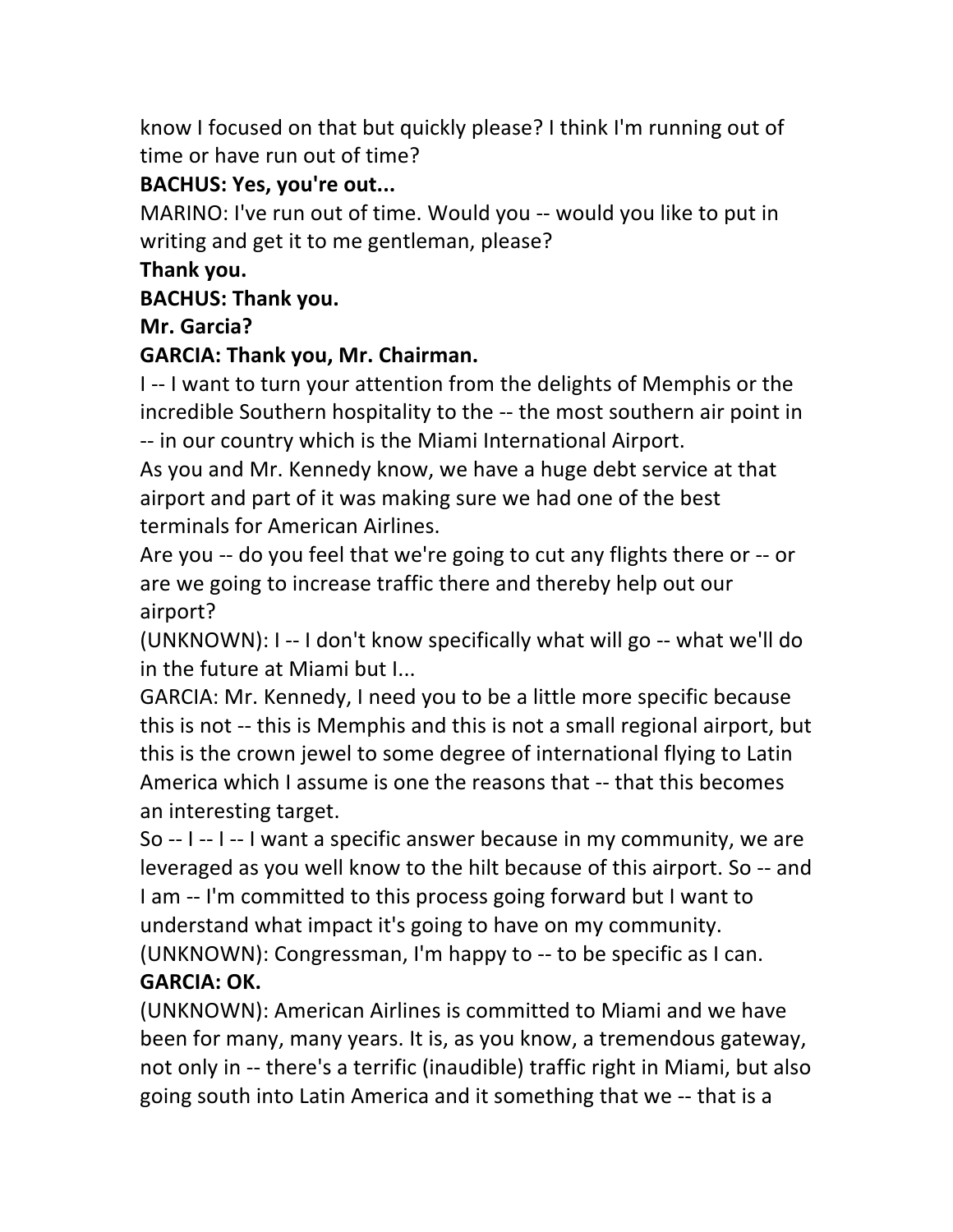prize part of our operation.

And so while I cannot specifically say what will happen in the future, I can tell you that over the -- if you look at the history of the last five, even ten years, we have grown our operation significantly and we were a major proponent of the development of that airport. And I specifically -- in my previous job at American, I mean our real estate and construction business so I know exactly what you're talking about in terms of the debt load at Miami, but I also understand that that airport now is a first class airport, the new train, the new terminals are absolutely -- are absolutely fantastic and we remain enormously!committed...

GARCIA: It doesn't smell like ribs, though. I like the (inaudible) service. (UNKNOWN): No it doesn't but it is a terrific airport and we appreciate everything we -- everything we do in Miami is -- is wonderful. **GARCIA: All right.** 

I -- I -- we -- we had Secretary Napolitano down last week and I appreciated the -- the -- the American Airline representative there to help us clearly they're the biggest carrier at the airport, therefore, it's important -- their participation.

One of the -- one of the problems as you well know, is that we have a huge number of passengers that miss connecting flights. We're obviously very worried about the sequestration, the impact that's going to have. Almost 40 plus 1000 people miss connecting flights on a monthly basis because our -- our -- the -- the border and customs agents -- we just don't have enough of them.

As you well know, we built one of the largest reception centers in the country. We can only -- we can't fully staff it during peak times because there are not enough workers.

So one of the things that we proposed with the secretary, and she seemed very willing to listen to, is the ability of us picking up some of the cost of providing government workers, possible overtimes, training people, even paying for having a -- what do you call it -- global pass entry system.

Is this something that the -- that the combined airlines could look at doing, simply doing to increase your efficiency and -- and -- and help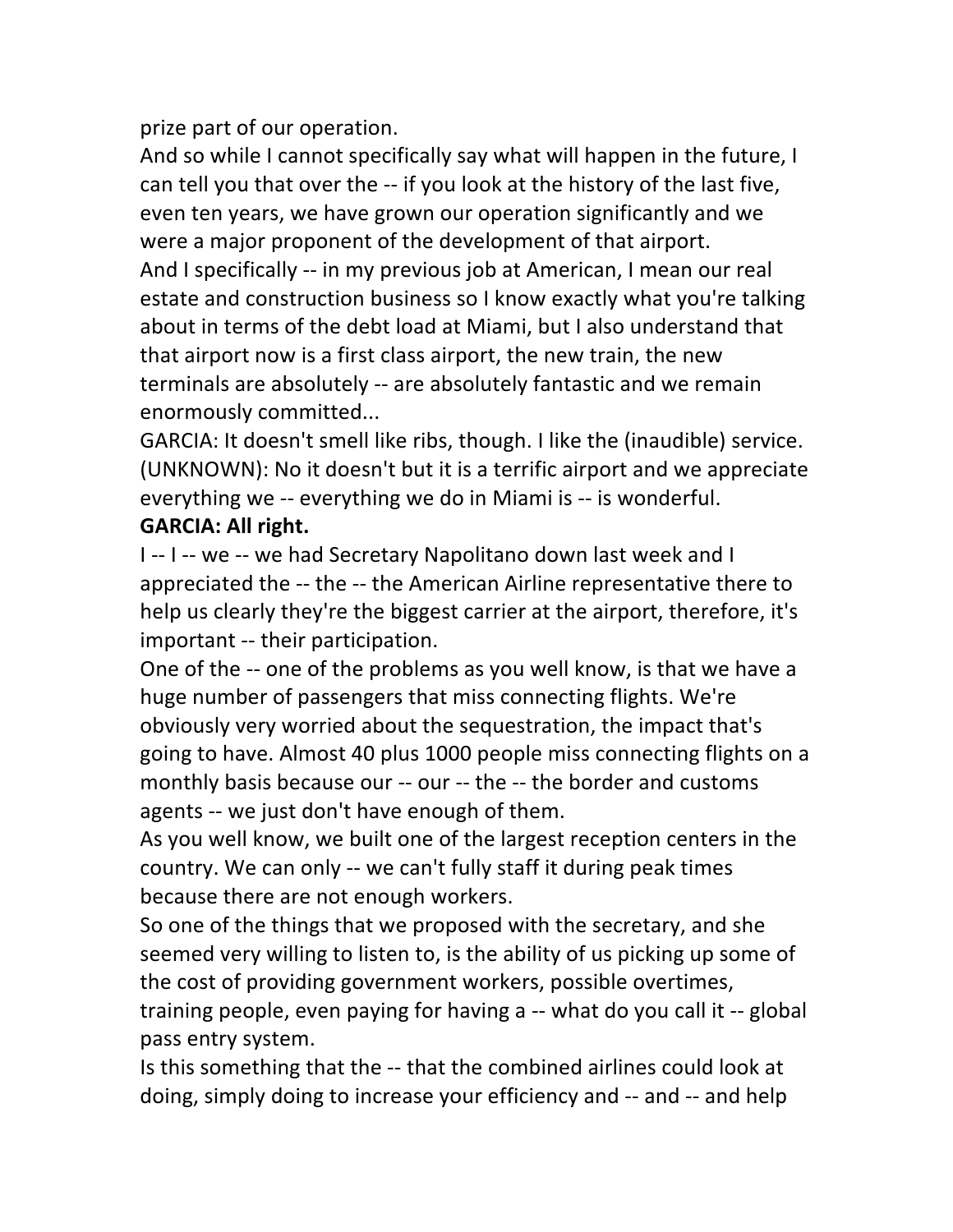us with that cost as we go forward?

(UNKNOWN): Throughput at the airport is -- is very important and those lost connections just end up costing not only the customer, but costs us, and we're with you there.

I think we have to balance whatever those costs might be to -- to pay for a portion of those costs against the lost revenue, if you will and the inefficiency of having those lost connections. And we'd be more than happy to work with you to see if that makes -- if that's something we should do.

GARCIA: If you could get back to me on that,  $I - I -$  because it's certainly something that I know you -- it would probably be a lot cheaper to pay a little bit of overtime and not have -- not have, you know, 100 passengers or 50 passengers miss a flight every few hours. because of -- I'm sure my -- my colleagues on the other side would call it government inefficiency, I just call it maximum capacity.

And so we've got to make it more efficient to do this, but having you help us with that, I think is key to continuing our growth. I think we had a growth of 17 percent last year, so we're very proud of that and -- and we're proud we don't smell like ribs either. So, it's Cuban coffee, (inaudible) Cuban coffee that wafts around in our airport.

I just want  $-$  one final question, in terms of  $-$  of  $-$  as you look at sizing, right, clearly you want to be more competitive, clearly you want to offer more. Our airport is one of those throughput places. Do you think our -- our -- our -- we're going to get more folks in south Florida working for you or do you think we're going to reduce workforce?

### **(UNKNOWN): Well I...**

GARCIA: Because we've been increasing, right? And so I just want to... (UNKNOWN): I -- I can say just to echo Mr. Kennedy's comments that people at U.S. Airways are very excited about Miami and -- and very excited about adding that to the U.S. Airways network.

And in fact -- in fact there some 35 cities just in the East Coast alone where U.S. Airways -- that U.S. Airways has service that aren't served from Miami, all of those are opportunities to look at.

(UNKNOWN): It's almost living in the United States, it's so nice there.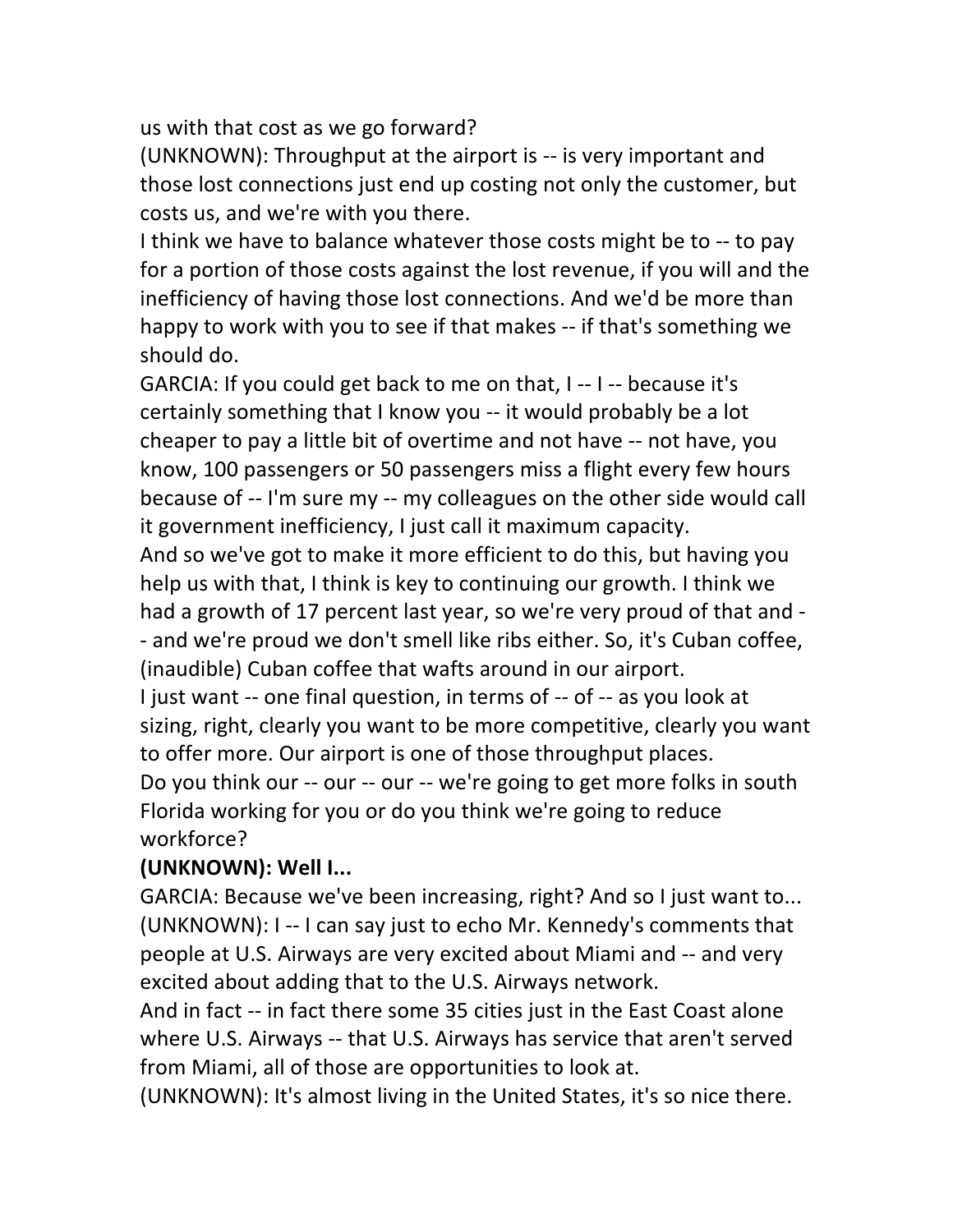(UNKNOWN): I spend a lot of time in Miami, sir. I  $-$  I agree that it's a great place.

So I -- you know I think you should optimistic about Miami's future. It is a critical part of the operation that Latin America and South America in particular is going to be one of the fastest growing parts of -- of the -- of the global economy. And the -- the new American Airlines is very well placed to take advantage of that and there is no better place than Miami as a jumping off (inaudible) that. So I -- I'd be optimistic about the future.

#### **BACHUS: Thank you.**

#### **Mr.!Jeffries?**

#### **JEFFRIES: Thank you, Mr. Chairman.**

The -- the American Airline industry is certainly extremely critical to our economy, to our commerce, to (inaudible) keep families together, our social network, educational infrastructure. By any measure, the airline industry is critical. An important part of who we are. And I think all of us, and certainly the American public want to see the industry succeed, be successful, be able to offer competitive rates and transport people to their desired destinations.

But the experience that I think the industry has had over the last 35 years, paints a very different story. A very troubling story. Just when you consider the raw numbers. I gather there have been 160 bankruptcies since 1978, US Air has experienced two in the last decade. American Airlines is coming out of bankruptcy. Part of the response seems to have been the mergers. We're now looking at our third significant merger in the last five years. I think there's bankruptcy fatigue and we may be soon experiencing merger fatigue. But I'd be interested in getting either of the two airlines representatives' perspective on why over the last 35 years, has the industry struggled to such a degree? And what competence can you convey to us that this merger is part of the solution as opposed to simply another band aid on what has been a persistent wound that we've seen over the last 35 years?

KENNEDY: You're correct, you're correct in your assessment of the industry. It is one that has been fraught with difficulties. It is a volatile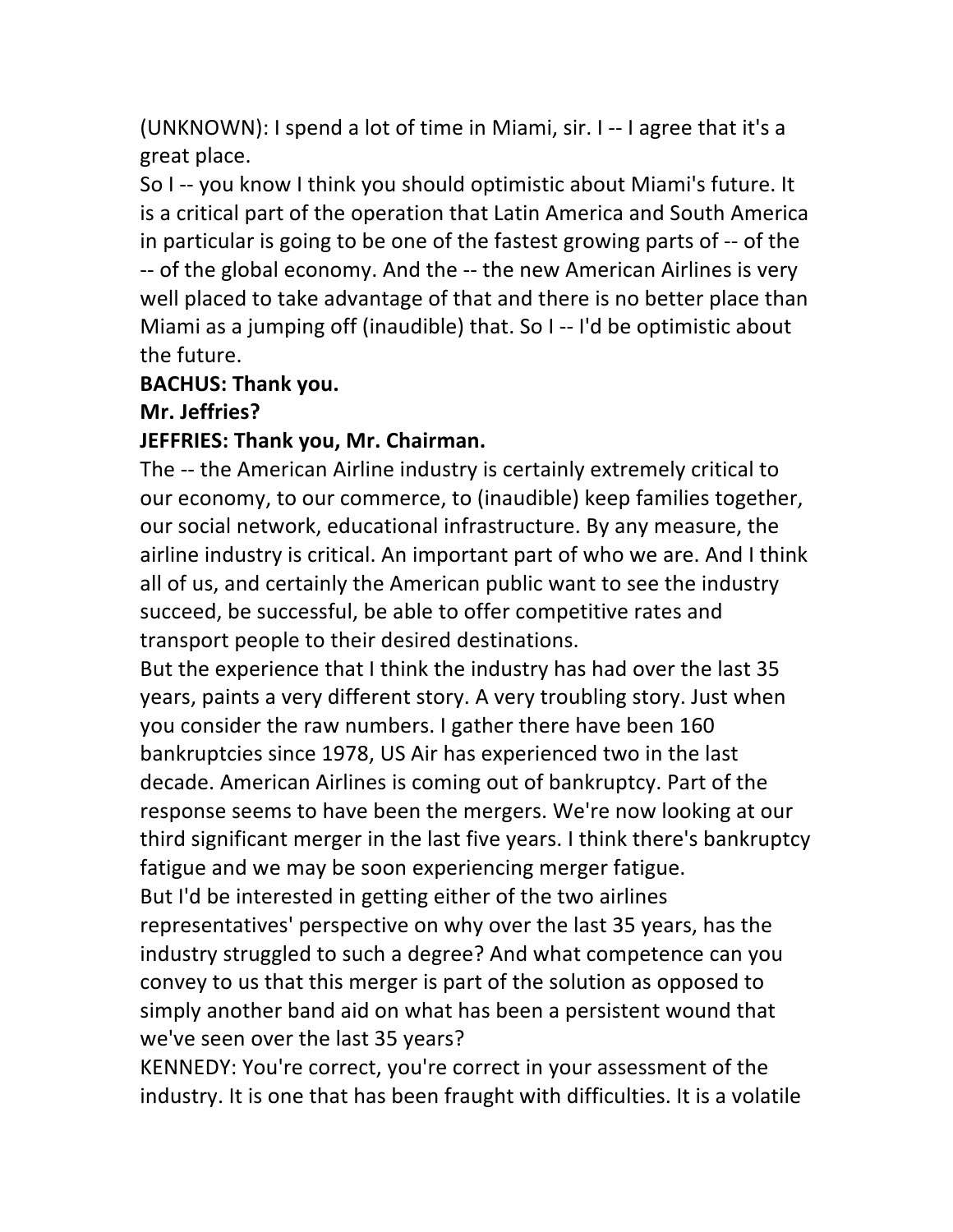industry. It is one however that is also so vitally, as you point out, so vitally important.

And you know, we have, there are a number of measures that effect the industry, whether it's high fuel prices, whether it is problems overseas with different, you know, stability of governments. Even problems, sort of disease and such, affect our industry and the demand for air travel. And so that's not going to go away.

But what it does need, I think for not only our companies, but also for this country, is we need to have a strong airline industry. Not only to be able to service our own country but also compete against the other major international airlines. And so to answer your question, I believe that this merger, while not solving those external factors that so much affect our industry, but having a healthy carrier and a healthy industry, this will help us be stronger and be able to compete and to be able to withstand some of those external shocks that affect us, that our outside of our control.

S. JOHNSON: It, it, I mean it really has been a very fascinating 35 years and particularly the last 10 have been very difficult as we, you know, lurched from crisis to crisis. But the airline industry is, I think, finally becoming more stable. And as Mr. Kennedy points out, that's a really good thing.

We have finally gotten ourselves, I think, to a point where we have the ability to, you know, to earn a fair return on our investment. To invest in new routes and improve service, to provide good pay and job security for our employees. I mean we, over the course of the last decade, I think we destroyed 160,000 jobs or something like that, in our industry. We finally, and during that decade we closed something like a dozen hubs. I think they've all been mentioned here today. But we've finally gotten ourselves to a point where we can continue to pay, sorry, pay our employees, create good job security, create advancement opportunities for them, allow them to be more comfortable having a career in the airline industry.

And we've gotten ourselves to the point, as an industry, where we can make commitments to hubs like we have made today, and feel comfortable that we're going to be able to provide that service and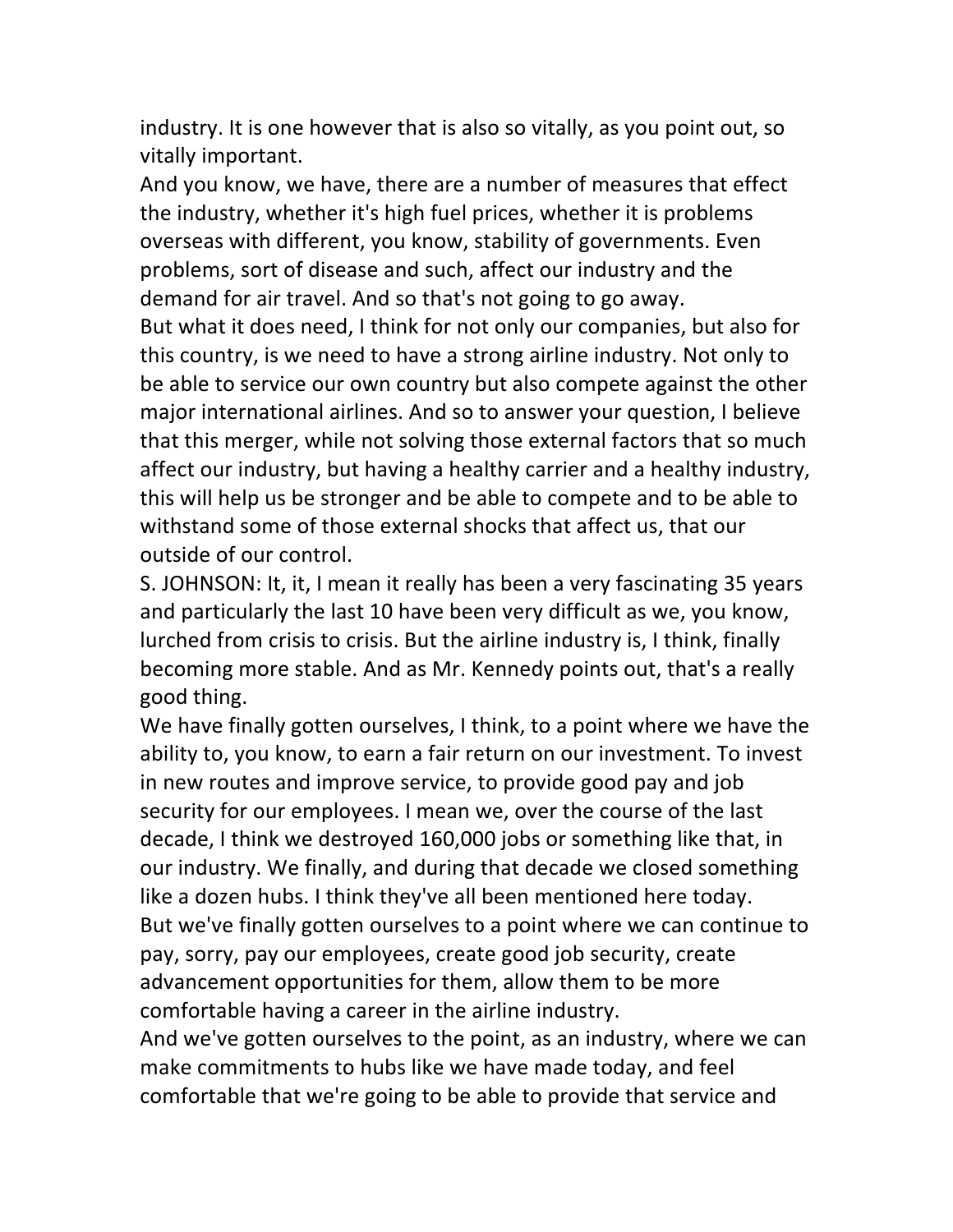continue to grow it.

But most importantly, what this has allowed the airlines to do is become more competitive. To be more stable and therefore to be more competitive, provide more choice to customers, provide more products to customers, provide more innovation to customers, both in the United States and around the world.

JEFFRIES: Everyone has mentioned these external shocks to the system. Whether that's fluctuating oil prices and war, terrorist attacks. I think even sequestration was mentioned by Dr. Winston. You said what was important for the industry is to have the capacity to match, I guess, the capability to match capacity with demand. And you indicated that in your view, mergers would better enable these two companies, and I gather anyone in the industry, to do that in a more effective and efficient way.

Your theory seems to be based on the notion that the bigger the company, the better it's able to deal with matching capacity with demand. Now that seems to be a too big to fail theory. And we've had some experience in that regard in other areas. But I want to give you an opportunity to one, to indicate why you think mergers will put these companies in a better position. And also if you could reference some of the other tools that are available that you indicated in your testimony to enable companies, perhaps aside from a merger, to match capacity and demand.

### **WINSTON: Are you asking me? JEFFRIES: Yes.**

WINSTON: All right the key thing in matching capacity with demand is an optimal network. All right? Now what you have to understand is that, for 40 years, airlines did not have an optimal network. As a matter of fact, they had a suboptimal network. That is they were regulated from 1938 to '78, okay? And they were not allowed to enter new routes they wanted to do, it was difficult to even exit routes. So they started off way behind in a very bad network all right? So it's not an accident that Southwest has had advantages because they were not a legacy carrier. They were interstate and didn't, and were able to develop their network from scratch so to speak. Or you know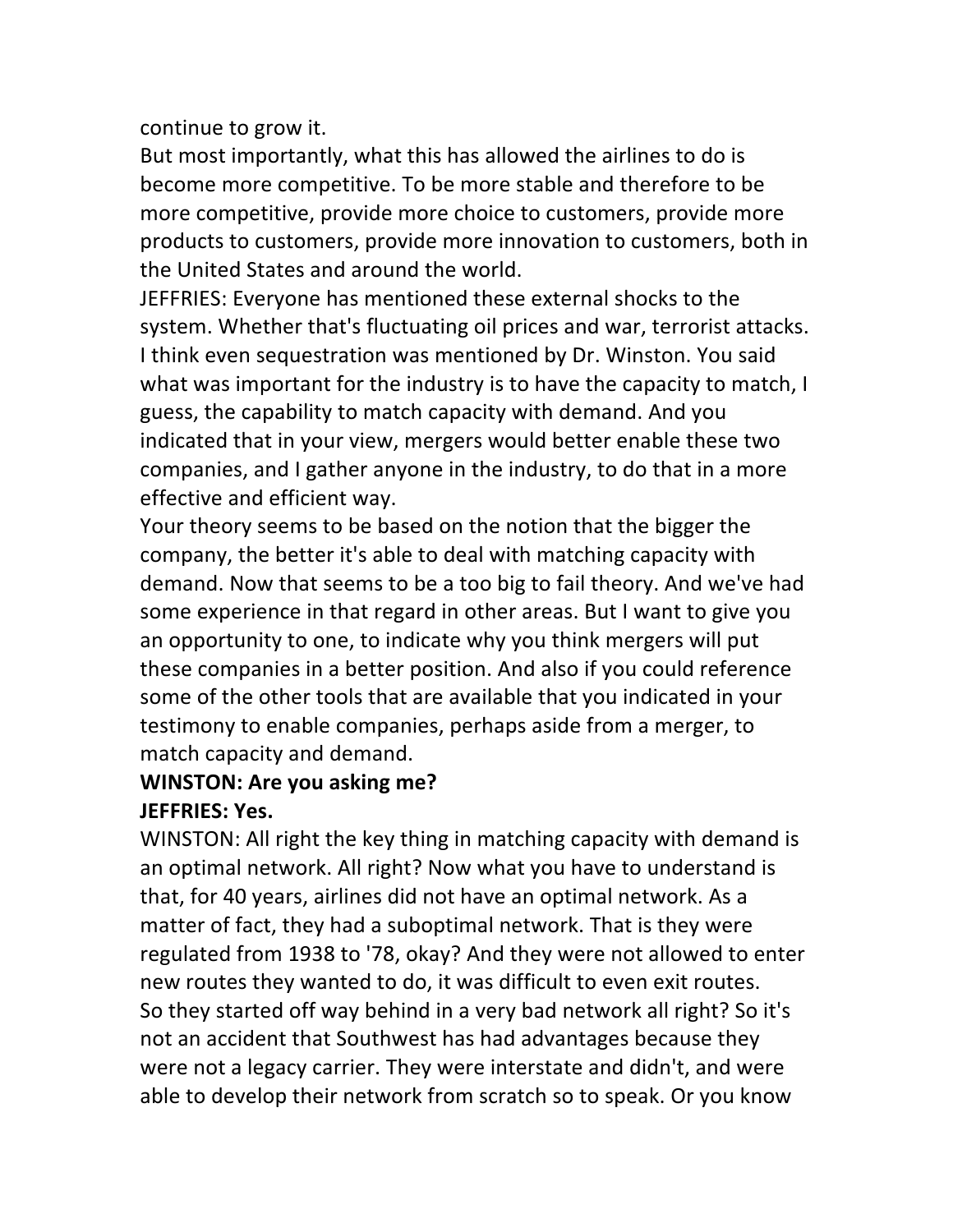in a better position, than under deregulation, the other carriers. All right so really what we are observing, believe it or not, is still the development of an optimal network okay? Subject to a lot of shocks. It doesn't necessarily mean that bigger is better. But given where you were it often is, to the extent that you can balance traffic in particular areas, coordinate the traffic better and move your fleet around as appropriate in response to changes in macroeconomic conditions. Now of course, the best tool is also going to be pricing all right? You want to fill up your plane, you lower your prices. You obviously have high demand, you're not going to have to do that. So in combination with pricing, improved service, all things that will help generate demand at the same time that you have the freedom and flexibility to have a network with a fleet that is aligned with that network that gets you optimization in terms of your operations and what your carrier is capable of doing.

To the extent that the merger is a tool in creating that optimal network, that is, you have some of your network developed but it would be a lot better if you could have another part of it included with your network, balancing traffic flows, coordinating operations, so on and so forth. That's where the mergers can help.

But let me stress that this is something that takes a long time to achieve properly. The carriers just don't come together and that's it. They start then pruning the network. Now if you want to see a very clear example of this, look at the railroad industry. That whole industry has completely transformed to be state-of-the-art of the world. Where it was close to liquidation because it was deregulated and did a lot of restructuring through mergers. And that's an extreme case, but in it's own way the airlines are trying to do a similar thing. And mergers are ritual. Not the only tool, they don't always work brilliantly, but that's really what they're about.

#### **JEFFRIES: Thank you.**

BACHUS: Thank you. We're going to go on a second round, just Mr. Cohen and I. So we've got about 10 minutes left. But anybody in the audience that needs to take a break now, you could go ahead. Mr. Winston, you're absolutely right. The regulations almost put the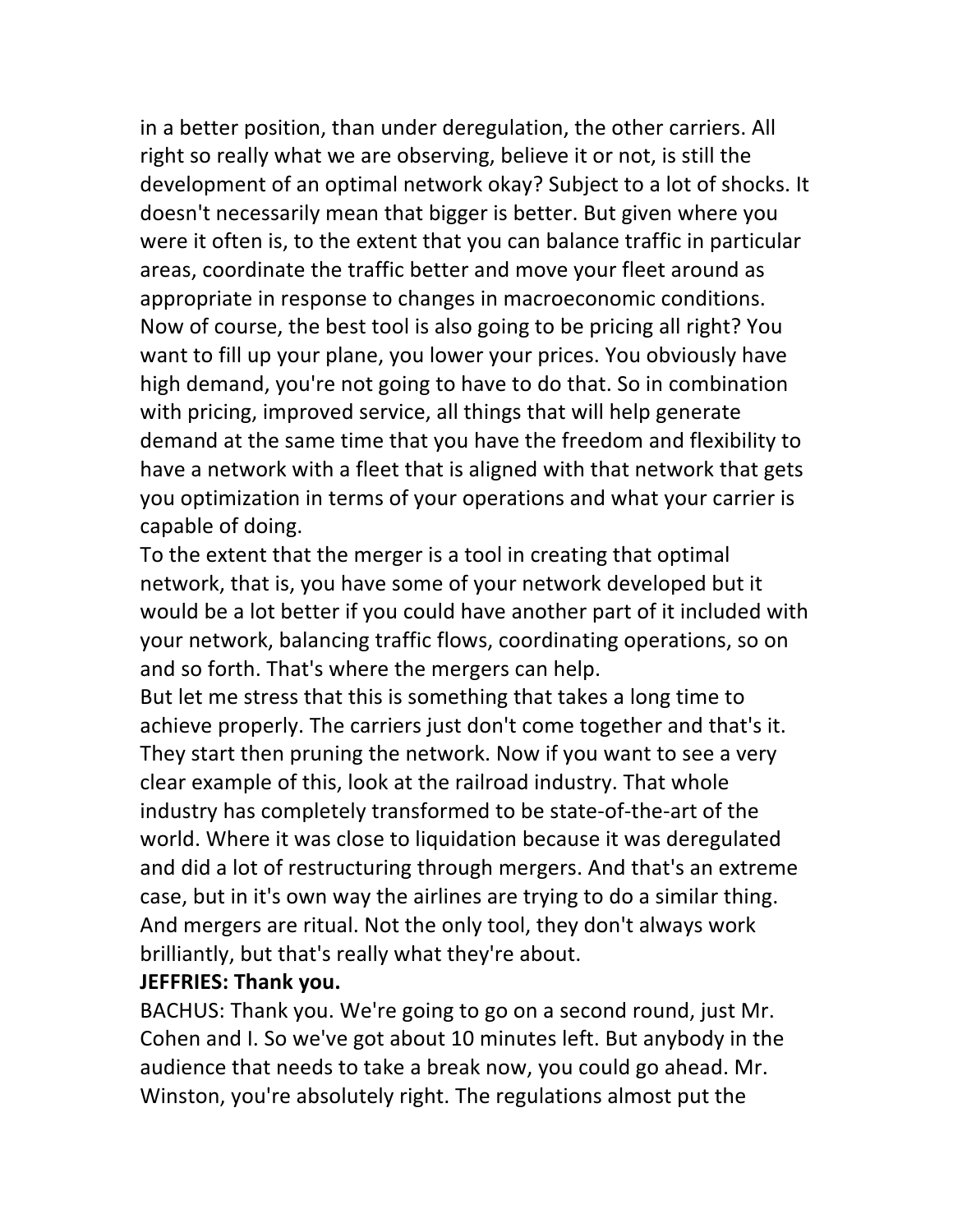railroads out of business. And deregulation saved them and we're seeing continuous innovation in the rail industry. And it was capital starved and was not able to generate enough profit to maintain it's infrastructure.

So that brings me really to my first question, to Mr. Johnson or Mr. Kennedy, you're going to realize changes in efficiency and operating structure of how many? A billion and a half? A billion? Billion and a half? Is that what the number?

S. JOHNSON: We've announced net synergies of more than a billion dollars. Those synergies on a gross basis, if you will, are larger than that. But the creation of approximately \$1.5 billion in synergies or \$1.4 billion in synergies has allowed us to make the arrangements with our employees that we've talked about here today. We've invested about \$450 million a year in our employee wages and benefits and retirement.

BACHUS: So of that, \$1.5 billion, almost \$500 million will be in improved compensation for employees?

## **S. JOHNSON: \$450.**

BACHUS: Somewhere in that neighborhood. And what, how will that other billion, how will it be used and how will that benefit the traveling public?

S. JOHNSON: I think in many ways. First it will create a more financially sound and stable company. We talked in response to Congressman Jeffries questions about the shocks and the difficulties that the airline industry faced over the last decade. First and foremost we'll be able to better withstand shocks and better able to deal with the uncertainties and the cyclicality of the airline industry.

The second thing is it will allow us to invest in our airline. We've already talked about the investment that we're making in our employees and their wellbeing. It'll, as Mr. Kennedy can talk about in more detail, it allows us to buy new airplanes, to provide new products to customers, and importantly, to have the financial wherewithal to experiment and try different models and add destinations to our system. Knowing that if they don't work, we have the financial wherewithal to deal with that.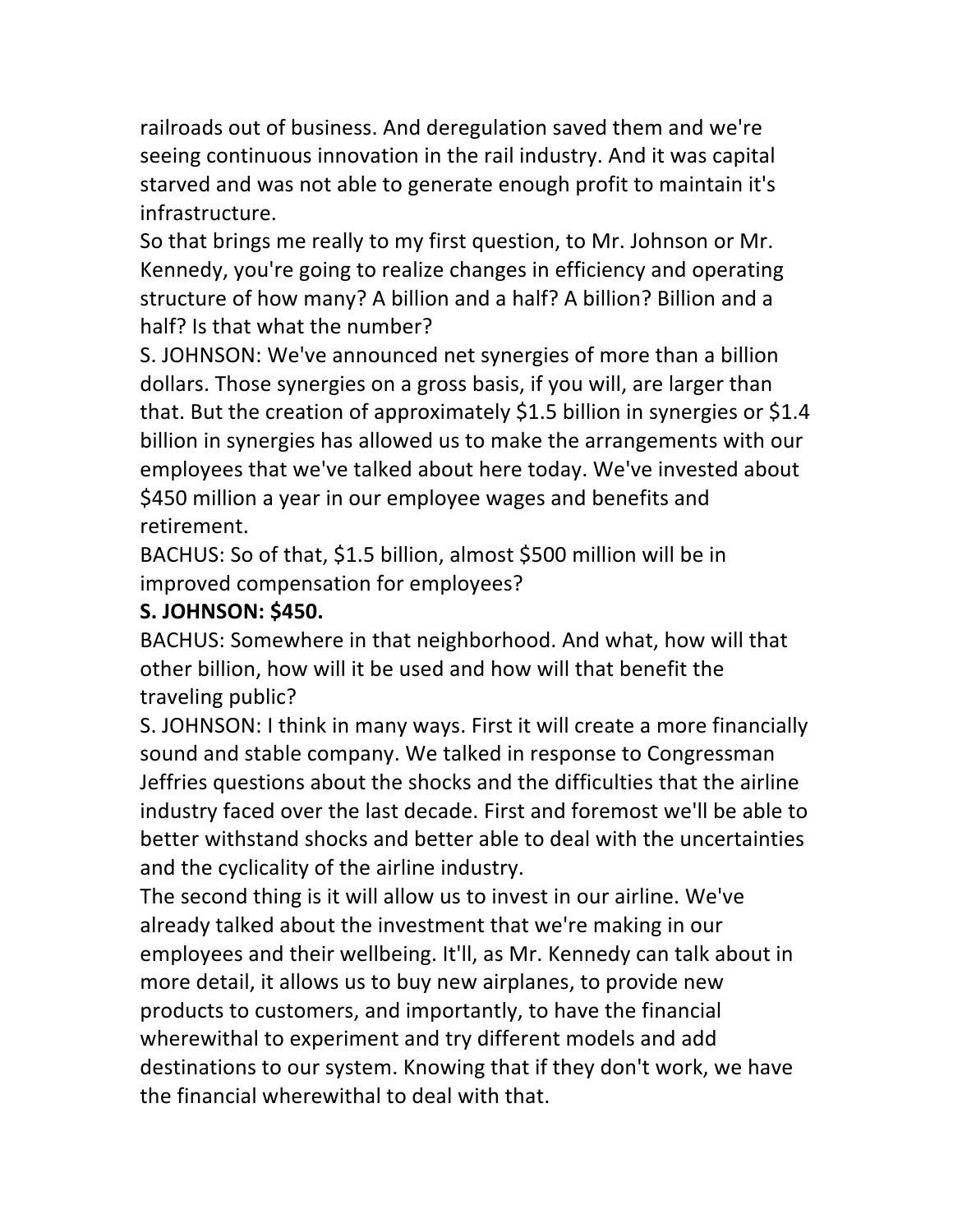So it allows us to take more risk and through that provide benefits to our customers.

BACHUS: I have noticed that the airlines that generate enough profits to buy new airplanes, more fuel efficient airplanes, more modern airplanes, do tend to either capture market share or they have, if you have to compete with them you're at a disadvantage. So I would think that you would modernizing your fleet as you say, is a part of the plan?

S. JOHNSON: At U.S. Airways we've been modernizing our fleet for the last six or seven years. And that's certainly the experience we've had Mr. Chairman.

KENNEDY: And I would just add that customers really are asking for, demanding a new modern fleet. Not only for the comfort but for the products and services that we offer. And that's all very capital intensive. And inordinately expensive. And so we need that, we need those funds to be able to continue to invest in this business along the way.

BACHUS: And American hasn't been able to make those investments. At least it's become more difficult.

KENNEDY: Indeed, the last 10 years have been very difficult for us. And we've really struggled financially. We finally made the announcement of the aircraft orders two summers ago, a year and a half ago. And that's what necessary because we have quite an aging fleet at American. And not a fuel efficient fleet. And given the price of oil, that's going to help substantially as well. But nevertheless it is a very significant financial commitment.

BACHUS: All right let me ask either one of you, you know, American is part of the One World System and you have some anti-trust immunities. US Air is a part of the Star Alliance and you do not. Would a combination benefit in that regard?

S. JOHNSON: Well the combination yes, I think it will benefit travelers very extensively. We are a member of the Star Alliance. But we're in some respects, sort of second class member of the Star Alliance. We're not involved in the anti-trust immune joint venture. There's another Star Alliance partner, United Airlines, which is very much bigger than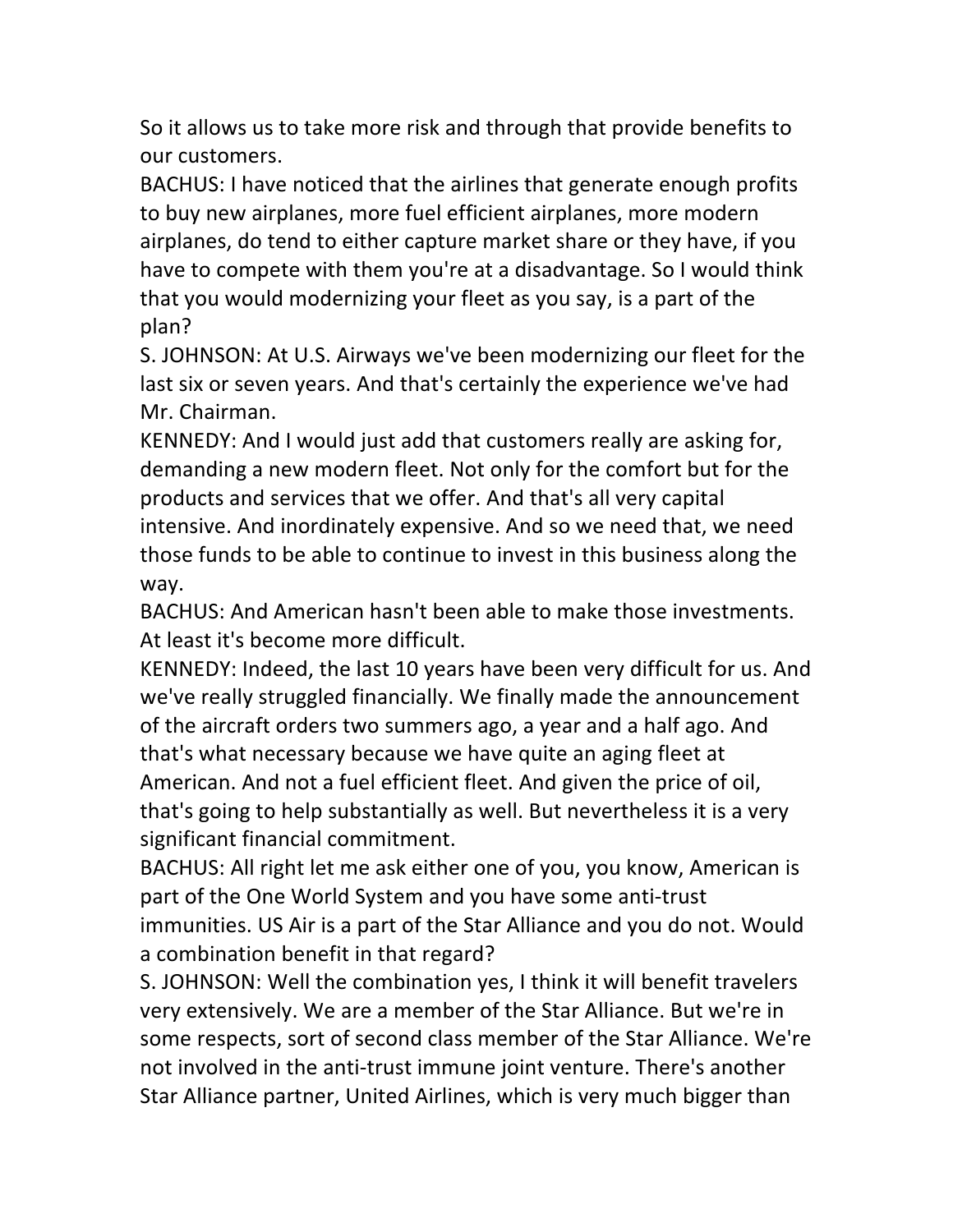us. By moving to the One World Alliance, first and foremost we'd take the smallest alliance and make it roughly the same size as the other two.

We'd create opportunities for the One World Partners to serve the east coast of the United States in ways that they haven't been able to before. They've certainly had access to American's hub at JFK and their hub at Miami, but those, as we said are kind of special purpose hubs that serve a unique clientele. We have more typical air distribution airline hubs, in Philadelphia, in Charlotte, that will benefit One World considerably.

So we think it's great. Mr. Kennedy? He knows more, a lot more about the anti-trust immunity and that part of the business.

KENNEDY: As you may know, it took us about 13 years to get our deal finished and get the anti-trust immunity. Which is a good thing. We were much more, we were behind the curve compare to the other-BACHUS: And I think it's absolutely essential that you have that to be able to compete. That's a given to me. I think it would be a disadvantage for US Air not to have it now. This would be an advantage that would level the playing field for you.

### KENNEDY: Yes we would agree with that.

BACHUS: My last question, I heard y'all say that American flies to 130 cities that US Air doesn't fly. I think that was the number was it? **KENNEDY: Correct.** 

BACHUS: And then US Air flies to 62 cities that American doesn't serve. **KENNEDY: That's correct.** 

BACHUS: So I would think obviously that you're talking about 192 cities that would be, anyone who is a customer of either American or US Air would pick up an opportunity to fly on one airline to 192 cities. Which would be a tremendous benefit.

KENNEDY: As we, as we look at the opportunities to develop the network after the merger, Mr. Chairman, those 102, 162 cities, sorry, 192 cities, are you know the leading candidates for added service. BACHUS: And again I want to close where I tried to start. When I complimented Mr. Kennedy, US Air has shown I think a lot of innovation here at Reagan. I've noticed you're using two gates and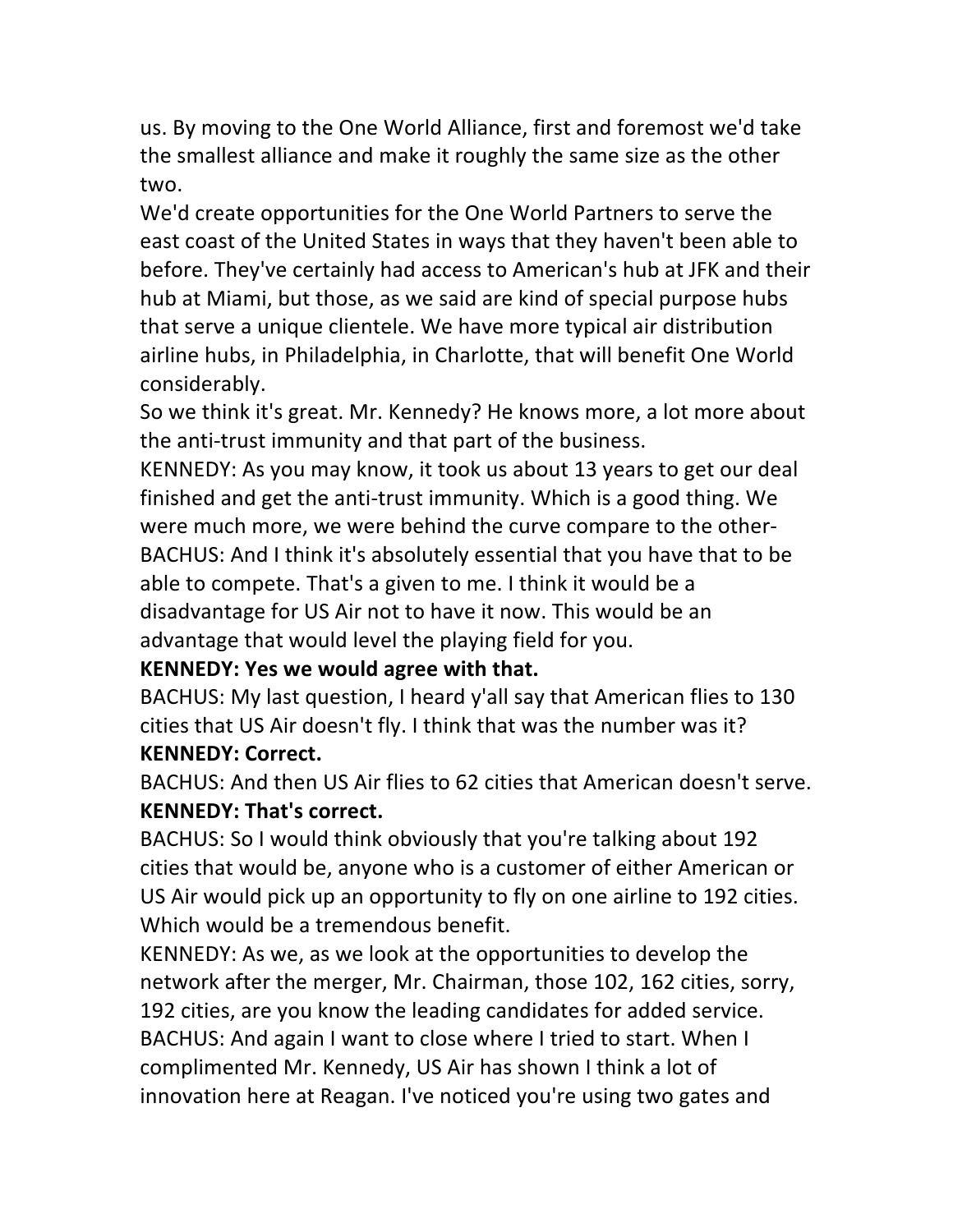you've added probably 30 destinations, 30 or 40 new destinations. You know all over the east. And you, I think you've shown a lot of imagination in how you did that.

And as I said, I don't fly American that often. But you know if I'm going to go to Dallas, I'm not going to go to Charlotte first. I'm going to fly American. And so I don't see how that's competition. I mean if I go to Dallas, I'm going on American from Birmingham. If I go to DC, I'm not going to go through Dallas. But the service, the reliability, on US Air, the customer service, is excellent. On the airplane, the on-time performance.

And all the airlines. I heard something about baggage, but my gosh, we've gone to two bags out of 1,000 are late. And that, that, it used to be 5 and 10, so it's incredible success there. You know there was a time when it didn't always, there was a real chance that you didn't get your bag. And for the airlines, they've made tremendous advances. And I will say this, all the information says that airline tickets have not kept pace with inflation. I mean it's one of the best deals going forward. I think it's six times less of an increase than oil prices. Which is hard to believe when that's one of your main expenses. I don't know how you do that other than investors losing \$30 billion helped.

#### **Mr.!Cohen?**

COHEN: Thank you Mr. Bachus. Mr. Mitchell, Professor Sager, I just wonder. You know we hear the testimony that there are 192 or whatever that are served by American and US Air exclusively. And that you know, 132 were American, they don't compete, et cetera. And we heard the same thing with Delta Northwest. Well Delta Northwest will be complimentary because we don't serve too many routes together. Does this kind of sound like some companies might have got together and cut up the country and determined, you know, the statement that none of them have over 25 percent and there are four of them. And they're close to 25 percent and you multiply by four and that's 100. Doesn't that sound like somebody's cutting up the pie.

SAGERS: Very briefly, there's no reason to suggest that they did this on purpose. That they got together and agreed to do this. This sort of lack of head-to-head competition, I mean, can be explained to some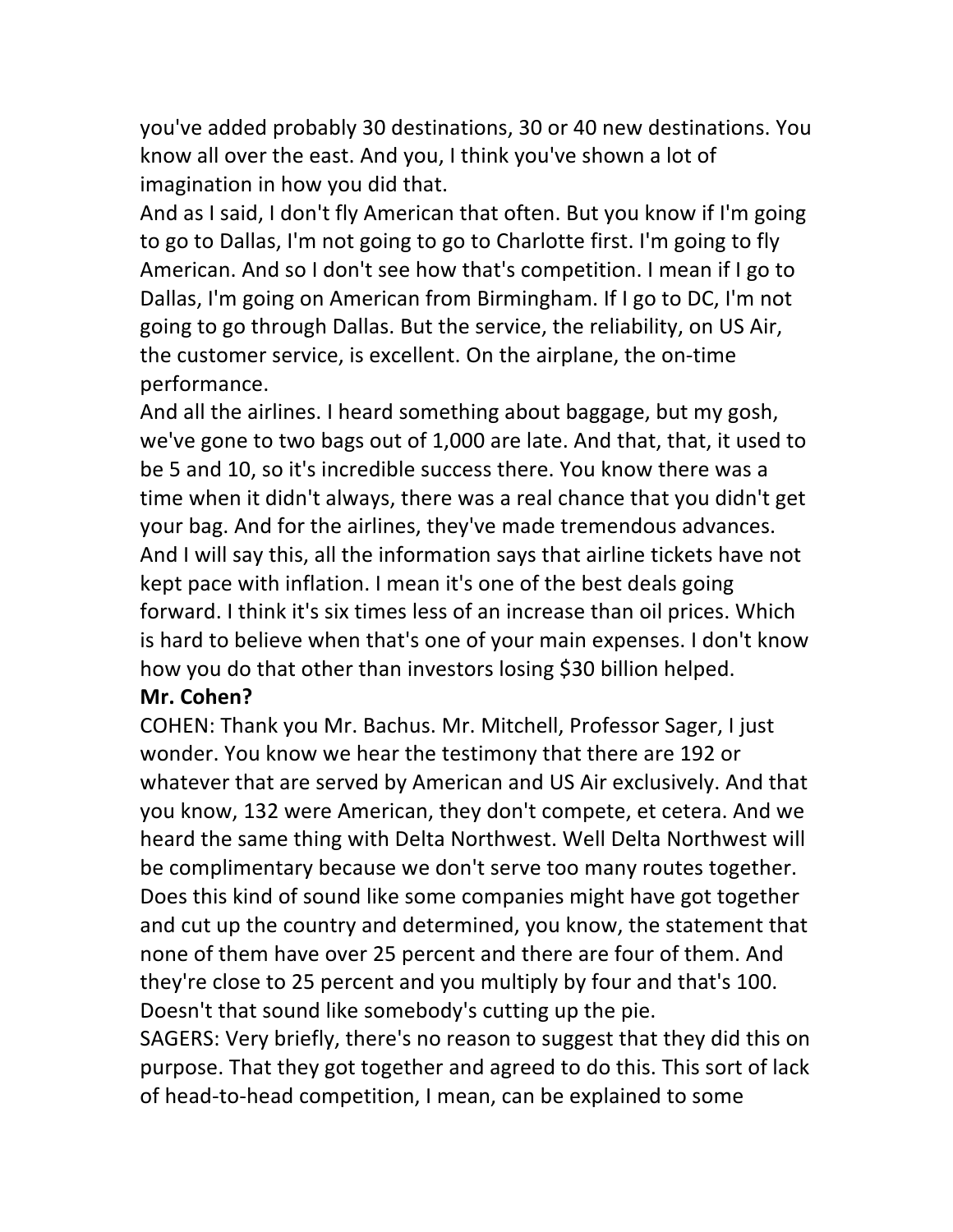degree, by the lack of a significant number of competitors. It was not a liberal firebrand who first came up with the idea that oligopolies don't compete with each other. It was George Stigler of the University of Chicago.

When there are a small number of competitors, it is easier for them to sort of implicitly agree not to compete vigorously head-to- head. So I don't know that that's exactly why the networks have developed as there are. And there are regulatory issues that have also contributed, but I think it's perfectly reasonably to suspect that that is a contributor to the current lack of overlap. Even if there is one, I don't think there is that big a lack of overlap frankly. And it's reasonable to expect that it will get worse when there are four big ones instead of five.

### **COHEN: Mr. Mitchell, do you agree or disagree? MITCHELL: With his statement?**

COHEN: Well the idea, do you have an opinion on whether or not there was some type of a Pillsbury Bakeoff?

MITCHELL: You know the way the hub system in this country developed over time, is long and storied. But as soon as it reached a certain point, there were market divisions going on. Where you stay out of my hub and I'll stay out of your hub. I mean this is as old as deregulation and before.

That is why it is so critically important that if we do go to three systems, three network systems, that we have all the consumer protections in place, we have all the transparency in place, because this NDC that I described earlier, is the structure around which and through which the markets can be clearly, clearly divided. And that's going to be a problem, far worse than a fair increase.

COHEN: What you described really scares me and it sounds like Big Brother in a major way. Do you have, and I understand you've talked to some of the, to maybe my staff here on Judiciary Committee about this? Is there legislation that you have suggested or proposed or would propose to counter this?

MITCHELL: Well there's one piece of legislation that I think is, would be a very important consumer protection. And that would be, we have this thing called Federal Preemption where all of the consumer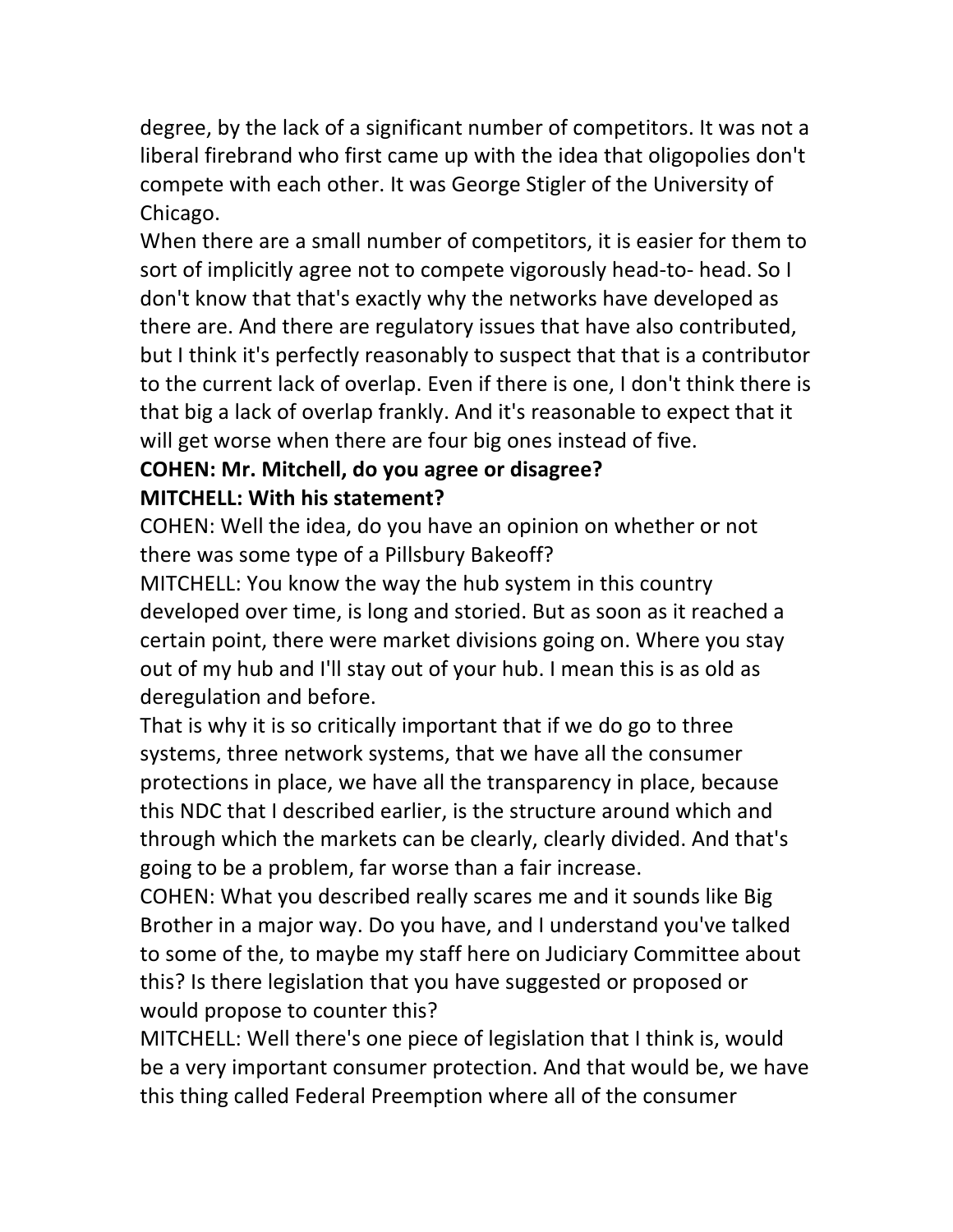protections are consolidated at the DOT. The states have absolutely no authority here and consumers have no rights at the state level. Now if you put in legislation that allows every single state to have it's own consumer protection rules you'll have a big, expensive patchwork. However, like the energy industry, there's an opportunity to create one set of consumer protections that are enforceable at the state level. That would keep the airlines honest. And as we go down to three network carriers, there is more opportunity to be dismissive of customers and we see it every day.

COHEN: We look forward to working with you on that. What do you see as the impact of the prior mergers, particularly Delta Northwest but also United Continental overall on airfare, service quality and consumer choice? Has it been beneficial or not beneficial? MITCHELL: I think that we've had the Great Recession so it's very difficult to understand exactly what went on with pricing. However, I believe that if you look at the promises, all the expectations, all of the projections and studies and analyses before this merger is approved, there should be a forensic analysis of the outcomes of those two mergers. That's very, very important.

COHEN: Dr. Winston, you used the Great Recession as a reason why Delta would have cut the Memphis hub down to 40 percent, even though Mr. Anderson said it wouldn't. Atlanta didn't suffer. Why did Atlanta escape the Great Recession? They escaped Sherman, why did they escape the Great Recession?

#### **WINSTON: Obvious reason-**

COHEN: They didn't escape Sherman, excuse me, huh.

WINSTON: Traffic. There's still a lot of traffic there.

COHEN: Because they routed it from Memphis to Atlanta. That was simple enough. That wasn't the Great Recession, that was Anderson's decision.

WINSTON: The country didn't stop flying during the Great Recession. The country still flew and it was still flying as it normally does in the big hub areas. I mean that's something that's sort of overlooked in this. Is that, again, most of the travel, you know, like 75 percent of it, it's in large hub routes. New York L.A. Chicago San Francisco. DC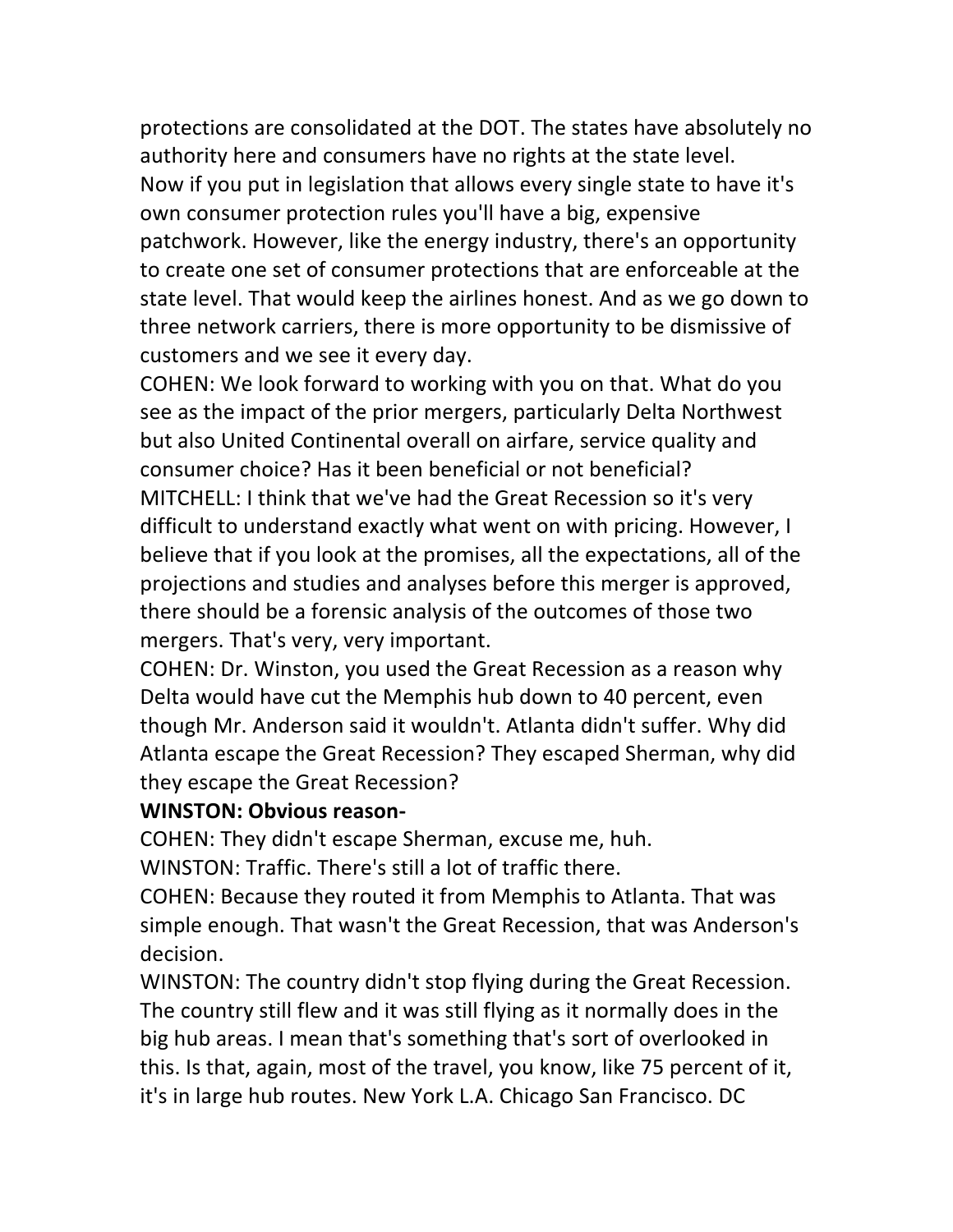NewYork. You know, you go through those and you've got most of the travel, unfortunately, in this country. Where you've got a lot of competitors and that's where the airlines want to be.

I mean unfortunately, or fortunately, there are other places to go. But it's a much, much smaller part of the system and it's very vulnerable to changes in what's going on in the macro economy and so on and so forth. But Atlanta's in on the "good side" of things. Memphis unfortunately, it isn't.

COHEN: But it wasn't because of the Great Recession. It was because they chose to divert the traffic. All of my colleagues who flew through Memphis, preferred flying through Memphis. From Louisiana, Arkansas, Mississippi. Now they have to, because they cut out the regional routes. They really eliminated Pinnacle Airlines from coming into Memphis.

WINSTON: All else constant, I agree with you. Unfortunately all else isn't constant. The airlines kind of have to sort of route their planes where they are going to be able to maximize traffic.

COHEN: Do you agree that a forker's hub, the old legacy airlines created forker's hubs and that forker's hubs can keep other carriers out of those markets through pricing strategies?

WINSTON: What keeps airlines out of other hubs or airports is airport policy. Exclusive use gates. You want to improve competition in this industry, start looking at airports. It's not the airlines, it's the airports. All right? The estimates on the increases in fares due to exclusive use gates are in the billions of dollars all right? So for the next hearing, can I suggest we explore airport privatization and allow airports to compete and it could change an awful lot of what's going on in this industry.

COHEN: Well eventually you'll want to China to own all of our airports. We're not selling. But the fact is, let me ask this final question, Mr. Kennedy you plan to keep Mr. Johnson at American Airlines, or your family does. Is that correct? He's going to continue to work for the merged airline?

KENNEDY: I don't know. Do you want to work for the new airline? **S. JOHNSON: I absolutely do.**